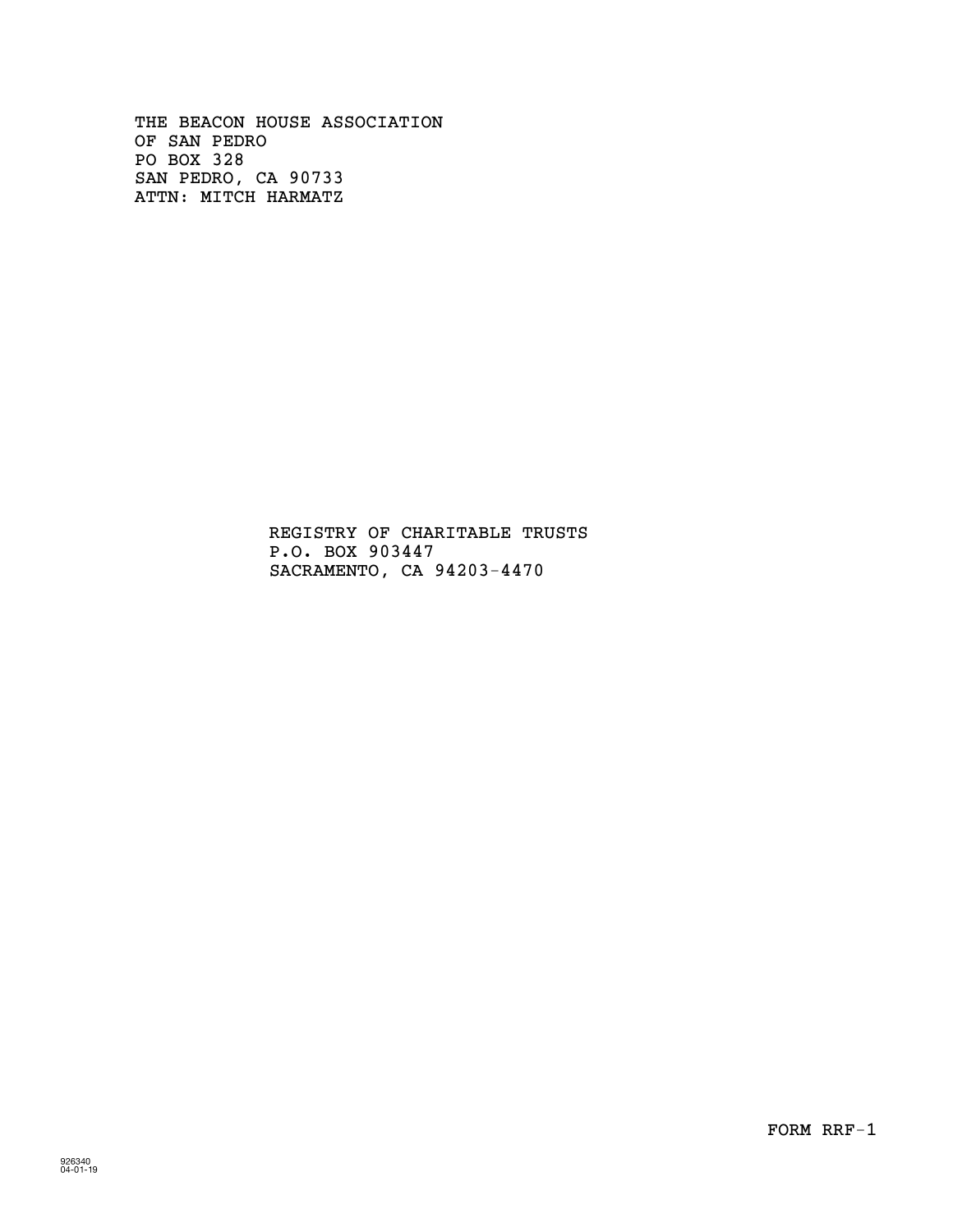| STATE OF CALIFORNIA<br>RRF-1                                                                                                                    |                              |                                                                                                                                                                                                                                                                                                                                                                                                 |                     |                                                          | DEPARTMENT OF JUSTICE                                                         |                                | PAGE 1 of 5 |
|-------------------------------------------------------------------------------------------------------------------------------------------------|------------------------------|-------------------------------------------------------------------------------------------------------------------------------------------------------------------------------------------------------------------------------------------------------------------------------------------------------------------------------------------------------------------------------------------------|---------------------|----------------------------------------------------------|-------------------------------------------------------------------------------|--------------------------------|-------------|
| (Rev. 09/2017)<br>MAIL TO:<br>Registry of Charitable Trusts<br>P.O. Box 903447<br>Sacramento, CA 94203-4470<br>STREET ADDRESS:<br>1300   Street |                              | <b>ANNUAL REGISTRATION RENEWAL FEE REPORT</b><br>TO ATTORNEY GENERAL OF CALIFORNIA<br>Section 12586 and 12587, California Government Code<br>11 Cal. Code Regs. section 301-307, 311 and 312                                                                                                                                                                                                    |                     |                                                          | (For Registry Use Only)                                                       |                                |             |
| Sacramento, CA 95814<br>(916)210-6400<br><b>WEBSITE ADDRESS:</b><br>www.oag.ca.gov/charities                                                    |                              | Failure to submit this report annually no later than four months and fifteen days after the end of the<br>organization's accounting period may result in the loss of tax exemption and the assessment of a<br>minimum tax of \$800, plus interest, and/or fines or filing penalties. Revenue & Taxation Code section<br>23703; Government Code section 12586.1. IRS extensions will be honored. |                     |                                                          |                                                                               |                                |             |
|                                                                                                                                                 |                              |                                                                                                                                                                                                                                                                                                                                                                                                 | Check if:           |                                                          |                                                                               |                                |             |
| THE BEACON HOUSE ASSOCIATION OF<br>PEDRO<br>Name of Organization                                                                                |                              | SAN                                                                                                                                                                                                                                                                                                                                                                                             |                     | Change of address<br>Amended report                      |                                                                               |                                |             |
| List all DBAs and names the organization uses or has used                                                                                       |                              |                                                                                                                                                                                                                                                                                                                                                                                                 |                     |                                                          |                                                                               |                                |             |
| PO BOX 328<br>Address (Number and Street)                                                                                                       |                              |                                                                                                                                                                                                                                                                                                                                                                                                 |                     | State Charity Registration Number $c$ T $019420$         |                                                                               |                                |             |
| SAN PEDRO, CA                                                                                                                                   | 90733                        |                                                                                                                                                                                                                                                                                                                                                                                                 |                     | Corporation or Organization No. 0714393                  |                                                                               |                                |             |
| City or Town, State, and ZIP Code<br>$310 - 514 - 4940$<br><b>Telephone Number</b>                                                              | <b>ORG</b><br>E-mail Address | GEORGEG@THEBEACONHOUSE.                                                                                                                                                                                                                                                                                                                                                                         |                     | Federal Employer ID No. 23-7376148                       |                                                                               |                                |             |
|                                                                                                                                                 |                              | ANNUAL REGISTRATION RENEWAL FEE SCHEDULE (11 Cal. Code Regs. sections 301-307, 311, and 312)<br>Make Check Payable to Department of Justice                                                                                                                                                                                                                                                     |                     |                                                          |                                                                               |                                |             |
| <b>Gross Annual Revenue</b><br><b>Less than \$25,000</b><br>Between \$25,000 and \$100,000                                                      | Fee<br>0<br>\$25             | <b>Gross Annual Revenue</b><br>Between \$100,001 and \$250,000<br>Between \$250,001 and \$1 million                                                                                                                                                                                                                                                                                             | Fee<br>\$50<br>\$75 | <b>Gross Annual Revenue</b><br>Greater than \$50 million | Between \$1,000,001 and \$10 million<br>Between \$10,000,001 and \$50 million | Fee<br>\$150<br>\$225<br>\$300 |             |
| <b>PART A - ACTIVITIES</b>                                                                                                                      |                              |                                                                                                                                                                                                                                                                                                                                                                                                 |                     |                                                          |                                                                               |                                |             |
|                                                                                                                                                 |                              | For your most recent full accounting period (beginning 07/01/2019                                                                                                                                                                                                                                                                                                                               |                     | 06/30/2020<br>ending                                     | ) list:                                                                       |                                |             |
| Gross Annual Revenue \$                                                                                                                         |                              | 2,769,220 Noncash Contributions \$<br>Program Expenses \$2,082,533                                                                                                                                                                                                                                                                                                                              |                     | <b>Total Expenses \$</b>                                 | 5,157,538<br><b>Total Assets \$</b><br>2,506,100                              |                                |             |
|                                                                                                                                                 |                              | <b>PART B - STATEMENTS REGARDING ORGANIZATION DURING THE PERIOD OF THIS REPORT</b>                                                                                                                                                                                                                                                                                                              |                     |                                                          |                                                                               |                                |             |
|                                                                                                                                                 |                              | Note: All questions must be answered. If you answer "yes" to any of the questions below, you must attach a separate page<br>providing an explanation and details for each "yes" response. Please review RRF-1 instructions for information required.                                                                                                                                            |                     |                                                          |                                                                               | Yes                            | No          |
| 1.                                                                                                                                              |                              |                                                                                                                                                                                                                                                                                                                                                                                                 |                     |                                                          |                                                                               |                                |             |
| any financial interest?                                                                                                                         |                              | During this reporting period, were there any contracts, loans, leases or other financial transactions between the organization<br>and any officer, director or trustee thereof, either directly or with an entity in which any such officer, director or trustee had                                                                                                                            |                     |                                                          |                                                                               |                                | х           |
| 2.<br>or funds?                                                                                                                                 |                              | During this reporting period, was there any theft, embezzlement, diversion or misuse of the organization's charitable property                                                                                                                                                                                                                                                                  |                     |                                                          |                                                                               |                                |             |
| 3.                                                                                                                                              |                              | During this reporting period, were any organization funds used to pay any penalty, fine or judgment?                                                                                                                                                                                                                                                                                            |                     |                                                          |                                                                               |                                | X<br>х      |
| 4.<br>commercial coventurer used?                                                                                                               |                              | During this reporting period, were the services of a commercial fundraiser, fundraising counsel for charitable purposes, or                                                                                                                                                                                                                                                                     |                     |                                                          |                                                                               |                                | х           |
| 5.                                                                                                                                              |                              | During this reporting period, did the organization receive any governmental funding?                                                                                                                                                                                                                                                                                                            |                     |                                                          | SEE STATEMENT<br>10                                                           | X                              |             |
| 6.                                                                                                                                              |                              | During this reporting period, did the organization hold a raffle for charitable purposes?                                                                                                                                                                                                                                                                                                       |                     |                                                          |                                                                               |                                | х           |
| Does the organization conduct a vehicle donation program?<br>7.                                                                                 |                              |                                                                                                                                                                                                                                                                                                                                                                                                 |                     |                                                          |                                                                               |                                | х           |
| 8.<br>generally accepted accounting principles for this reporting period?                                                                       |                              | Did the organization conduct an independent audit and prepare audited financial statements in accordance with                                                                                                                                                                                                                                                                                   |                     |                                                          |                                                                               | X                              |             |
| 9.                                                                                                                                              |                              | At the end of this reporting period, did the organization hold restricted net assets, while reporting negative unrestricted net assets?                                                                                                                                                                                                                                                         |                     |                                                          |                                                                               |                                | х           |
|                                                                                                                                                 |                              | I declare under penalty of perjury that I have examined this report, including accompanying documents, and to the best of my knowledge<br>and belief, the content is true, correct and complete, and I am authorized to sign.                                                                                                                                                                   |                     |                                                          |                                                                               |                                |             |
| Signature of Authorized Agent                                                                                                                   |                              | MITCH HARMATZ<br><b>Printed Name</b>                                                                                                                                                                                                                                                                                                                                                            | <b>Title</b>        | EXECUTIVE DIRECTOR                                       | Date                                                                          |                                |             |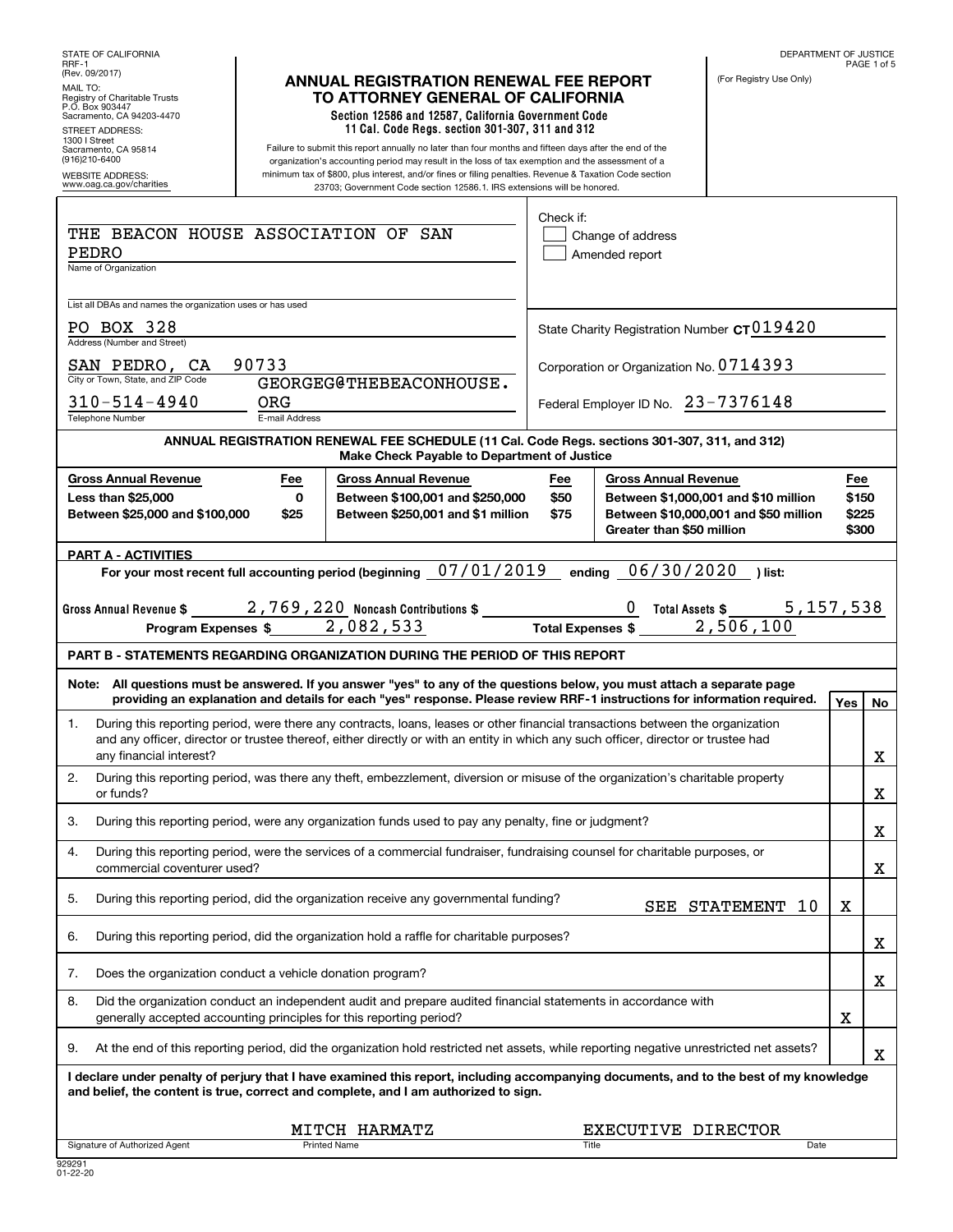~~~~~~~~~~~~~~~~~~~~~~~~~~~~~~~~~~~~~~~~~~~~~~~~~~~~~~~~~~~~~~~~~~~~~~~~~~~~~~

CA RRF-1 **INFORMATION REGARDING GOVERNMENTAL FUNDING** STATEMENT 10 PART B, LINE 5

~~~~~~~~~~~~~~~~~~~~~~~~~~~~~~~~~~~~~~~~~~~~~~~~~~~~~~~~~~~~~~~~~~~~~~~~~~~~~~

}}}}}}}}}}}}}}}}}}}}}}}}}}}}}}}}}}}}}}}} }}}}}}}}}}

LA COUNTY - SAPC 1000 SOUTH FREMONT AVE., BLDG A-9 EAST ALHAMBRA, CA 91803 DANIEL DENIZ 626-299-4532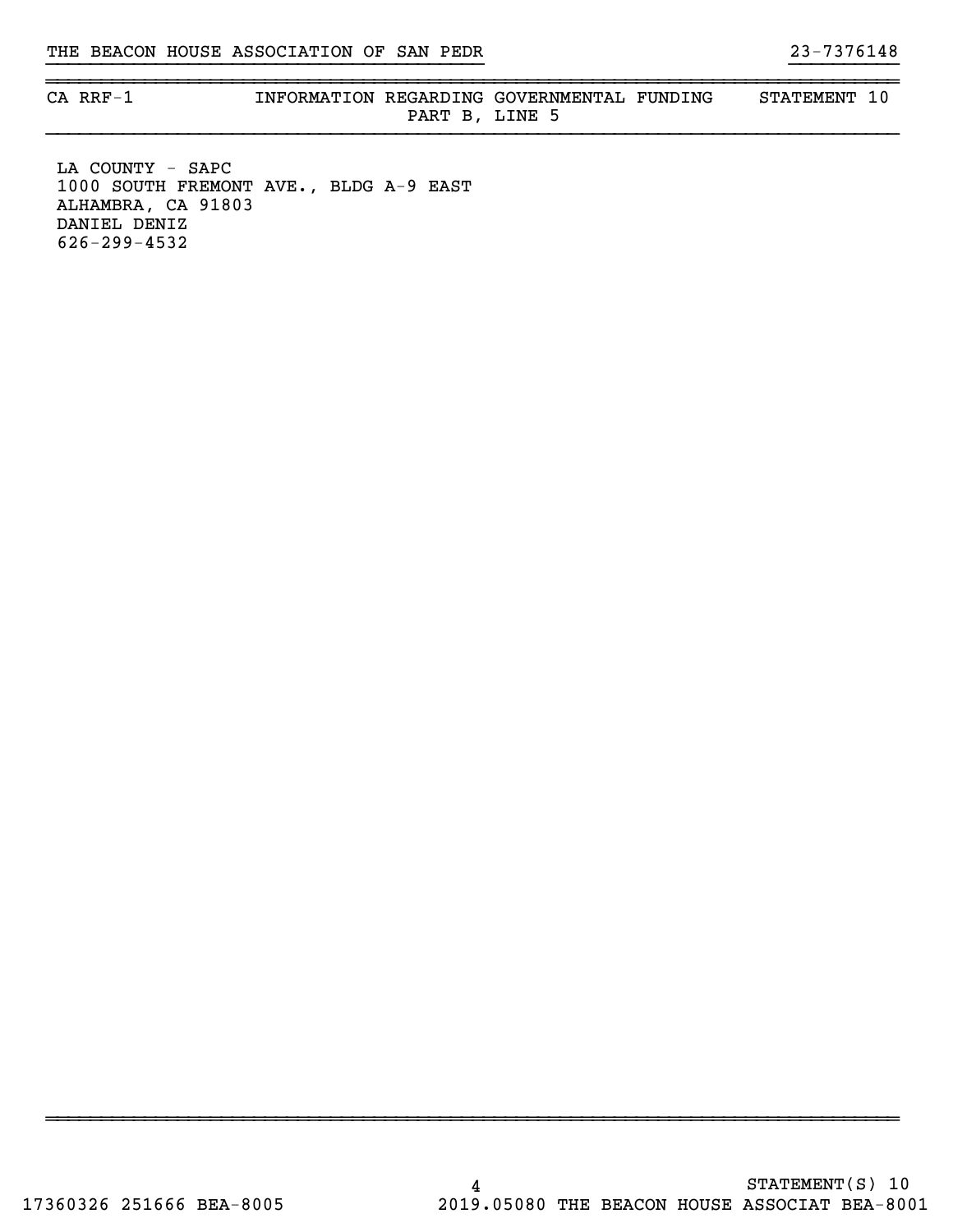| Form | 8879-1 | ΕO |  |
|------|--------|----|--|
|      |        |    |  |

Department of the Treasury Internal Revenue Service

## **IRS e-file Signature Authorization for an Exempt Organization**

For calendar year 2019, or fiscal year beginning  $\rm\,JUL~$   $1$   $\rm\,$  , 2019, and ending  $\rm\,JUN~$   $30$   $\rm\,$  , 20  $20$ 

**| Do not send to the IRS. Keep for your records.**

Name of exempt organization

**| Go to www.irs.gov/Form8879EO for the latest information.**

THE BEACON HOUSE ASSOCIATION OF SAN

PEDRO 23-7376148

**Employer identification number**

Name and title of officer MITCH HARMATZ

## EXECUTIVE DIRECTOR

 (Whole Dollars Only) **Part I Type of Return and Return Information** 

on line **1a, 2a, 3a, 4a,** or **5a,** below, and the amount on that line for the return being filed with this form was blank, then leave line **1b, 2b, 3b, 4b,** or **5b,** whichever is applicable, blank (do not enter -0-). But, if you entered -0- on the return, then enter -0- on the applicable line below. **Do not** complete more Check the box for the return for which you are using this Form 8879-EO and enter the applicable amount, if any, from the return. If you check the box than one line in Part I.

| <b>1a</b> Form 990 check here $\blacktriangleright$ $\boxed{\text{X}}$                                 | 1b        | 2,769,220. |
|--------------------------------------------------------------------------------------------------------|-----------|------------|
| 2a Form 990-EZ check here                                                                              | <b>2b</b> |            |
| 3a Form 1120-POL check here                                                                            | -3b       |            |
| 4a Form 990-PF check here<br><b>b</b> Tax based on investment income (Form 990-PF, Part VI, line 5) 4b |           |            |
| 5a Form 8868 check here $\blacktriangleright$<br><b>b</b> Balance Due (Form 8868, line 3c)             | .5b       |            |
|                                                                                                        |           |            |

## **Part II Declaration and Signature Authorization of Officer**

**(a)** an acknowledgement of receipt or reason for rejection of the transmission, (b) the reason for any delay in processing the return or refund, and (c) Under penalties of perjury, I declare that I am an officer of the above organization and that I have examined a copy of the organization's 2019 electronic return and accompanying schedules and statements and to the best of my knowledge and belief, they are true, correct, and complete. I further declare that the amount in Part I above is the amount shown on the copy of the organization's electronic return. I consent to allow my intermediate service provider, transmitter, or electronic return originator (ERO) to send the organization's return to the IRS and to receive from the IRS the date of any refund. If applicable, I authorize the U.S. Treasury and its designated Financial Agent to initiate an electronic funds withdrawal (direct debit) entry to the financial institution account indicated in the tax preparation software for payment of the organization's federal taxes owed on this return, and the financial institution to debit the entry to this account. To revoke a payment, I must contact the U.S. Treasury Financial Agent at 1-888-353-4537 no later than 2 business days prior to the payment (settlement) date. I also authorize the financial institutions involved in the processing of the electronic payment of taxes to receive confidential information necessary to answer inquiries and resolve issues related to the payment. I have selected a personal identification number (PIN) as my signature for the organization's electronic return and, if applicable, the organization's consent to electronic funds withdrawal.

#### **Officer's PIN: check one box only**

| l authorize PDM, LLP<br>ΧI                                                                                                                                                                                                                                                                                                                                                       | 80000<br>to enter my PIN                          |
|----------------------------------------------------------------------------------------------------------------------------------------------------------------------------------------------------------------------------------------------------------------------------------------------------------------------------------------------------------------------------------|---------------------------------------------------|
| ERO firm name                                                                                                                                                                                                                                                                                                                                                                    | Enter five numbers, but<br>do not enter all zeros |
| as my signature on the organization's tax year 2019 electronically filed return. If I have indicated within this return that a copy of the return<br>is being filed with a state agency(ies) regulating charities as part of the IRS Fed/State program, I also authorize the aforementioned ERO to<br>enter my PIN on the return's disclosure consent screen.                    |                                                   |
| As an officer of the organization, I will enter my PIN as my signature on the organization's tax year 2019 electronically filed return. If I have<br>indicated within this return that a copy of the return is being filed with a state agency(ies) regulating charities as part of the IRS Fed/State<br>program, I will enter my PIN on the return's disclosure consent screen. |                                                   |
| Officer's signature $\blacktriangleright$<br><u> 1989 - John Stein, Amerikaansk politiker (</u>                                                                                                                                                                                                                                                                                  | Date $\blacktriangleright$                        |
| <b>Certification and Authentication</b><br>Part III                                                                                                                                                                                                                                                                                                                              |                                                   |
| <b>ERO's EFIN/PIN.</b> Enter your six-digit electronic filing identification                                                                                                                                                                                                                                                                                                     |                                                   |
| number (EFIN) followed by your five-digit self-selected PIN.                                                                                                                                                                                                                                                                                                                     | 33795334600<br>Do not enter all zeros             |
| I certify that the above numeric entry is my PIN, which is my signature on the 2019 electronically filed return for the organization indicated above. I<br>confirm that I am submitting this return in accordance with the requirements of Pub. 4163, Modernized e-File (MeF) Information for Authorized IRS<br>e-file Providers for Business Returns.                           |                                                   |
| ERO's signature $\blacktriangleright$                                                                                                                                                                                                                                                                                                                                            | Date $\blacktriangleright$                        |
| <b>ERO Must Retain This Form - See Instructions</b>                                                                                                                                                                                                                                                                                                                              |                                                   |
| Do Not Submit This Form to the IRS Unless Requested To Do So                                                                                                                                                                                                                                                                                                                     |                                                   |
| LHA For Paperwork Reduction Act Notice, see instructions.                                                                                                                                                                                                                                                                                                                        | Form 8879-EO (2019)                               |
| 923051 10-03-19                                                                                                                                                                                                                                                                                                                                                                  |                                                   |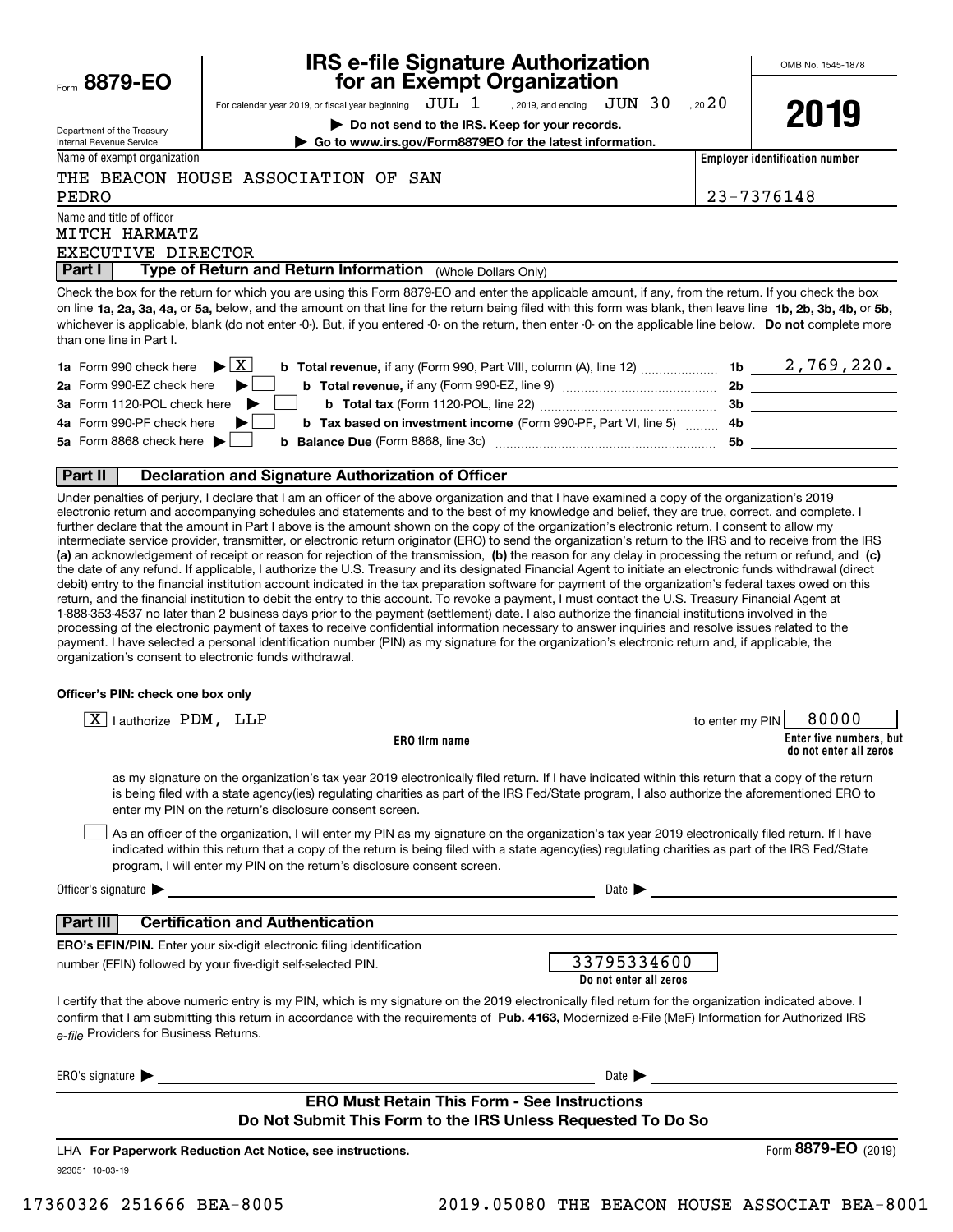| Form YY<br>(Rev. January 2020)<br>Department of the Treasury                                                                                                               | <b>Return of Organization Exempt From Income Tax</b><br>Under section 501(c), 527, or 4947(a)(1) of the Internal Revenue Code (except private foundations)<br>Do not enter social security numbers on this form as it may be made public. |            |                                                           | <b>Open to Public</b>                                                                                                                                 |
|----------------------------------------------------------------------------------------------------------------------------------------------------------------------------|-------------------------------------------------------------------------------------------------------------------------------------------------------------------------------------------------------------------------------------------|------------|-----------------------------------------------------------|-------------------------------------------------------------------------------------------------------------------------------------------------------|
| Internal Revenue Service                                                                                                                                                   | Go to www.irs.gov/Form990 for instructions and the latest information.                                                                                                                                                                    |            |                                                           | <b>Inspection</b>                                                                                                                                     |
| A For the 2019 calendar year, or tax year beginning                                                                                                                        | 2019<br>JUL 1,                                                                                                                                                                                                                            |            | and ending JUN 30, 2020                                   |                                                                                                                                                       |
| <b>C</b> Name of organization<br><b>B</b> Check if<br>applicable:<br>Address<br>PEDRO<br>change                                                                            | THE BEACON HOUSE ASSOCIATION OF SAN                                                                                                                                                                                                       |            | D Employer identification number                          |                                                                                                                                                       |
| Name<br>Doing business as<br>change                                                                                                                                        |                                                                                                                                                                                                                                           |            | 23-7376148                                                |                                                                                                                                                       |
| Initial<br>Number and street (or P.O. box if mail is not delivered to street address)<br>return<br> Final<br>PO BOX 328<br>return/                                         |                                                                                                                                                                                                                                           | Room/suite | E Telephone number<br>$310 - 514 - 4940$                  |                                                                                                                                                       |
| termin-<br>ated                                                                                                                                                            | City or town, state or province, country, and ZIP or foreign postal code                                                                                                                                                                  |            | G Gross receipts \$                                       | 2,862,415.                                                                                                                                            |
| Amended<br>SAN PEDRO, CA<br> return                                                                                                                                        | 90733                                                                                                                                                                                                                                     |            | H(a) Is this a group return                               |                                                                                                                                                       |
| Applica-<br>F Name and address of principal officer: MITCH HARMATZ<br>tion                                                                                                 |                                                                                                                                                                                                                                           |            | for subordinates?                                         | $\sqrt{}$ Yes $\sqrt{}$ X $\sqrt{}$ No                                                                                                                |
| pending<br>PO BOX 328, SAN PEDRO, CA                                                                                                                                       | 90733                                                                                                                                                                                                                                     |            | $H(b)$ Are all subordinates included? $\Box$ Yes          | <b>No</b>                                                                                                                                             |
| Tax-exempt status: $\boxed{\mathbf{X}}$ 501(c)(3)<br>$501(c)$ (                                                                                                            | 4947(a)(1) or<br>$\sqrt{\frac{1}{1}}$ (insert no.)                                                                                                                                                                                        | 527        |                                                           | If "No," attach a list. (see instructions)                                                                                                            |
| J Website: FITTP: / / WWW.THEBEACONHOUSE.ORG/                                                                                                                              |                                                                                                                                                                                                                                           |            | $H(c)$ Group exemption number $\blacktriangleright$       |                                                                                                                                                       |
| K Form of organization: X Corporation<br>Trust                                                                                                                             | Other $\blacktriangleright$<br>Association                                                                                                                                                                                                |            | L Year of formation: $1974$ M State of legal domicile: CA |                                                                                                                                                       |
| Part I I<br><b>Summary</b>                                                                                                                                                 |                                                                                                                                                                                                                                           |            |                                                           |                                                                                                                                                       |
| Briefly describe the organization's mission or most significant activities: TO ASSIST MEN TO RECOVER FROM<br>1.<br>THE DISEASES OF ALCOHOLISM AND ADDICTION TO OTHER DRUGS |                                                                                                                                                                                                                                           |            |                                                           |                                                                                                                                                       |
| Check this box $\blacktriangleright$<br>2                                                                                                                                  | if the organization discontinued its operations or disposed of more than 25% of its net assets.                                                                                                                                           |            |                                                           |                                                                                                                                                       |
|                                                                                                                                                                            |                                                                                                                                                                                                                                           |            |                                                           |                                                                                                                                                       |
|                                                                                                                                                                            |                                                                                                                                                                                                                                           |            |                                                           |                                                                                                                                                       |
| Number of voting members of the governing body (Part VI, line 1a)<br>З                                                                                                     |                                                                                                                                                                                                                                           |            | 3                                                         |                                                                                                                                                       |
| Governance<br>4                                                                                                                                                            |                                                                                                                                                                                                                                           |            | 4                                                         |                                                                                                                                                       |
| 5                                                                                                                                                                          |                                                                                                                                                                                                                                           |            | 5                                                         |                                                                                                                                                       |
| 6                                                                                                                                                                          |                                                                                                                                                                                                                                           |            | 6                                                         |                                                                                                                                                       |
| <b>Activities &amp;</b>                                                                                                                                                    |                                                                                                                                                                                                                                           |            | 7a                                                        |                                                                                                                                                       |
|                                                                                                                                                                            |                                                                                                                                                                                                                                           |            | 7b                                                        |                                                                                                                                                       |
|                                                                                                                                                                            |                                                                                                                                                                                                                                           |            | <b>Prior Year</b>                                         | <b>Current Year</b>                                                                                                                                   |
| Contributions and grants (Part VIII, line 1h)<br>8                                                                                                                         |                                                                                                                                                                                                                                           |            | 1,212,488.                                                |                                                                                                                                                       |
| Program service revenue (Part VIII, line 2g)<br>9                                                                                                                          |                                                                                                                                                                                                                                           |            | 969,973.                                                  |                                                                                                                                                       |
| Revenue<br>10                                                                                                                                                              |                                                                                                                                                                                                                                           |            | 33,669.                                                   |                                                                                                                                                       |
| Other revenue (Part VIII, column (A), lines 5, 6d, 8c, 9c, 10c, and 11e)<br>11                                                                                             |                                                                                                                                                                                                                                           |            | 4,390.                                                    |                                                                                                                                                       |
| Total revenue - add lines 8 through 11 (must equal Part VIII, column (A), line 12)<br>12                                                                                   |                                                                                                                                                                                                                                           |            | 2, 220, 520.                                              |                                                                                                                                                       |
| 13<br>Grants and similar amounts paid (Part IX, column (A), lines 1-3)                                                                                                     |                                                                                                                                                                                                                                           |            | О.                                                        |                                                                                                                                                       |
| Benefits paid to or for members (Part IX, column (A), line 4)<br>14                                                                                                        |                                                                                                                                                                                                                                           |            | О.                                                        |                                                                                                                                                       |
| 15 Salaries, other compensation, employee benefits (Part IX, column (A), lines 5-10)                                                                                       |                                                                                                                                                                                                                                           |            | 748, 022                                                  |                                                                                                                                                       |
|                                                                                                                                                                            |                                                                                                                                                                                                                                           |            | 0.                                                        |                                                                                                                                                       |
| <b>b</b> Total fundraising expenses (Part IX, column (D), line 25)                                                                                                         | $111,305$ .                                                                                                                                                                                                                               |            |                                                           |                                                                                                                                                       |
| Expenses<br>17                                                                                                                                                             |                                                                                                                                                                                                                                           |            | 1,409,828.                                                |                                                                                                                                                       |
| Total expenses. Add lines 13-17 (must equal Part IX, column (A), line 25) [<br>18                                                                                          |                                                                                                                                                                                                                                           |            | 2,157,850.                                                |                                                                                                                                                       |
| 19                                                                                                                                                                         |                                                                                                                                                                                                                                           |            | 62,670.                                                   |                                                                                                                                                       |
|                                                                                                                                                                            |                                                                                                                                                                                                                                           |            | <b>Beginning of Current Year</b>                          | <b>End of Year</b>                                                                                                                                    |
| Total assets (Part X, line 16)<br>20                                                                                                                                       |                                                                                                                                                                                                                                           |            | 4,993,281.                                                |                                                                                                                                                       |
| t Assets or<br>d Balances<br>Total liabilities (Part X, line 26)<br>21<br>혏<br>22                                                                                          |                                                                                                                                                                                                                                           |            | $\overline{1,589,916}$ .<br>3,403,365.                    | 1,960,559.<br>808,089.<br>321.<br>251.<br>2,769,220.<br>832,413.<br>1,673,687.<br>2,506,100.<br>263, 120.<br>5, 157, 538.<br>1,480,999.<br>3,676,539. |

| Sign     | Signature of officer                                                              |                            | Date                          |
|----------|-----------------------------------------------------------------------------------|----------------------------|-------------------------------|
| Here     | MITCH HARMATZ, EXECUTIVE DIRECTOR                                                 |                            |                               |
|          | Type or print name and title                                                      |                            |                               |
|          | Print/Type preparer's name                                                        | Preparer's signature       | Date<br><b>PTIN</b><br>Check  |
| Paid     | PRESTON GEGENFURTNER,<br>CPA                                                      |                            | P01347982<br>self-emploved    |
| Preparer | Firm's name PDM, LLP                                                              |                            | Firm's EIN 33-0783700         |
| Use Only | Firm's address 3460 TORRANCE BLVD., STE 200                                       |                            |                               |
|          | TORRANCE, CA 90503                                                                | Phone no. $(310)$ 540-4118 |                               |
|          | May the IRS discuss this return with the preparer shown above? (see instructions) |                            | X.<br>No<br>Yes               |
|          |                                                                                   |                            | $F_{\text{max}}$ 000 $(0.25)$ |

932001 01-20-20 **For Paperwork Reduction Act Notice, see the separate instructions.** LHA Form (2019)

**990**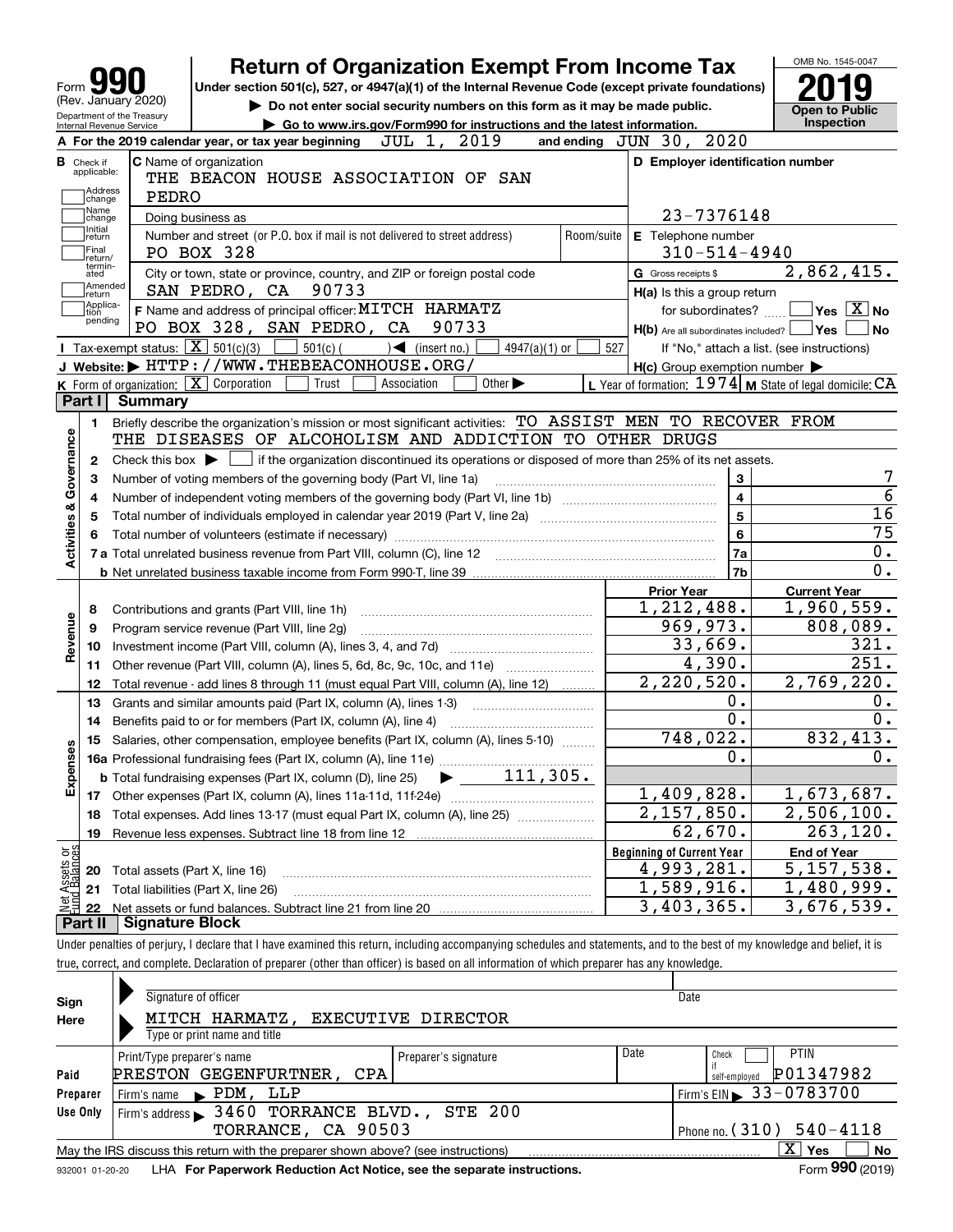|    | <b>Part III Statement of Program Service Accomplishments</b>                                                                                            |
|----|---------------------------------------------------------------------------------------------------------------------------------------------------------|
|    | $\overline{\mathbf{x}}$                                                                                                                                 |
| 1. | Briefly describe the organization's mission:                                                                                                            |
|    | TO ASSIST MEN TO RECOVER FROM THE DISEASES OF ALCOHOLISM AND ADDICTION                                                                                  |
|    | TO OTHER DRUGS. THE ASSOCIATION WILL PROVIDE FOOD, SHELTER,                                                                                             |
|    | COUNSELING, AND THE TIME TO BUILD A FOUNDATION IN RECOVERY AND RETURN<br>TO FAMILY, HOME AND COMMUNITY.                                                 |
|    |                                                                                                                                                         |
| 2  | Did the organization undertake any significant program services during the year which were not listed on the<br>$\sqrt{}$ Yes $\sqrt{}$ X $\sqrt{}$ No  |
|    | prior Form 990 or 990-EZ?<br>If "Yes," describe these new services on Schedule O.                                                                       |
| 3  | $\overline{\mathsf{Yes} \mathbb{X}}$ No<br>Did the organization cease conducting, or make significant changes in how it conducts, any program services? |
|    | If "Yes," describe these changes on Schedule O.                                                                                                         |
| 4  | Describe the organization's program service accomplishments for each of its three largest program services, as measured by expenses.                    |
|    | Section 501(c)(3) and 501(c)(4) organizations are required to report the amount of grants and allocations to others, the total expenses, and            |
|    | revenue, if any, for each program service reported.                                                                                                     |
| 4a | 808,089.<br>2,082,533. including grants of \$<br>) (Revenue \$<br>(Expenses \$<br>(Code:                                                                |
|    | THE BEACON HOUSE ASSOCIATION IS A MEN'S LONG-TERM, RESIDENTIAL PROGRAM                                                                                  |
|    | THAT PROVIDES TREATMENT FOR ALCOHOL AND DRUG ADDICTION. THE                                                                                             |
|    | ASSOCIATION'S POPULATION LIVES ON SITE AND THE FACILITIES CONSIST OF 6                                                                                  |
|    | DIFFERENT RESIDENTIAL BUILDINGS WITH A CAPACITY FOR 110 RESIDENTS, A                                                                                    |
|    | KITCHEN/DINING FACILITY, A FACILITY FOR TRAINING AND EDUCATION, AND AN                                                                                  |
|    | ADDITIONAL MEETING FACILITY.                                                                                                                            |
|    |                                                                                                                                                         |
|    | PEER-DRIVEN AND BASED ON THE PROGRAM OF ALCOHOLICS ANONYMOUS, THE                                                                                       |
|    | BEACON HOUSE'S SERVICES AND STRATEGY INVOLVE CONTINUOUS SUPPORT                                                                                         |
|    | THROUGHOUT A WIDE RANGE OF STRUCTURED GROUPS FOCUSING ON THE UNDERLYING                                                                                 |
|    | CAUSES OF ADDICTION, EDUCATIONAL DEVELOPMENT AS WELL AS A CAREER                                                                                        |
|    | DEVELOPMENT PROGRAM WHICH GIVE RESIDENTS A CHANCE TO GAIN PRACTICAL,                                                                                    |
| 4b | including grants of \$<br>(Code:<br>) (Expenses \$                                                                                                      |
|    |                                                                                                                                                         |
|    |                                                                                                                                                         |
|    |                                                                                                                                                         |
|    |                                                                                                                                                         |
|    |                                                                                                                                                         |
|    |                                                                                                                                                         |
|    |                                                                                                                                                         |
|    |                                                                                                                                                         |
|    |                                                                                                                                                         |
|    |                                                                                                                                                         |
|    |                                                                                                                                                         |
| 4с | (Code:<br>(Expenses \$<br>including grants of \$<br>) (Revenue \$                                                                                       |
|    |                                                                                                                                                         |
|    |                                                                                                                                                         |
|    |                                                                                                                                                         |
|    |                                                                                                                                                         |
|    |                                                                                                                                                         |
|    |                                                                                                                                                         |
|    |                                                                                                                                                         |
|    |                                                                                                                                                         |
|    |                                                                                                                                                         |
|    |                                                                                                                                                         |
|    |                                                                                                                                                         |
|    |                                                                                                                                                         |
|    |                                                                                                                                                         |
| 4d | Other program services (Describe on Schedule O.)                                                                                                        |
| 4е | (Expenses \$<br>Revenue \$<br>including grants of \$<br>2,082,533.<br>Total program service expenses                                                    |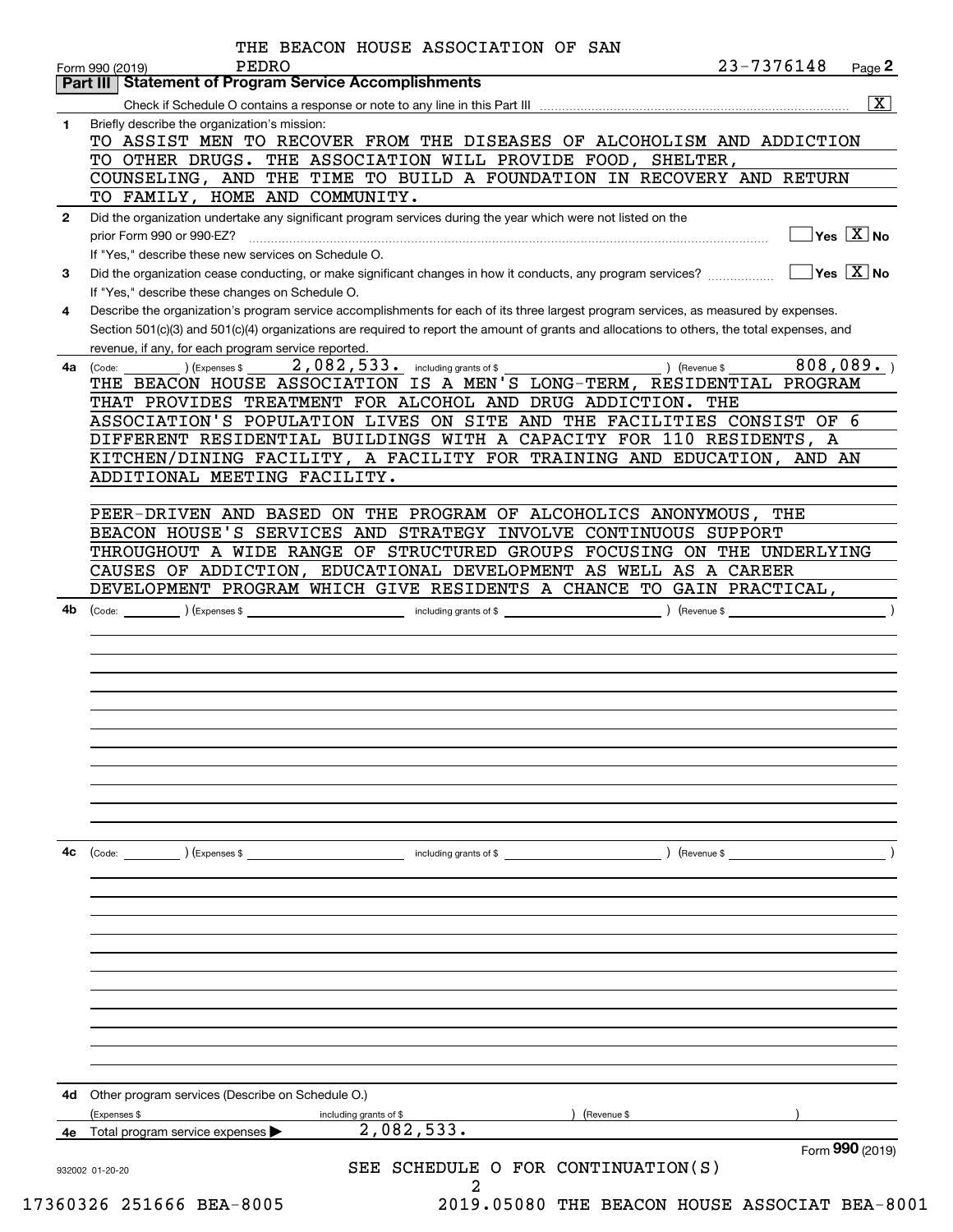|     |                                                                                                                                                                                                                                      |                               | Yes   No                |                 |
|-----|--------------------------------------------------------------------------------------------------------------------------------------------------------------------------------------------------------------------------------------|-------------------------------|-------------------------|-----------------|
| 1.  | Is the organization described in section $501(c)(3)$ or $4947(a)(1)$ (other than a private foundation)?                                                                                                                              |                               |                         |                 |
|     |                                                                                                                                                                                                                                      | 1                             | X                       |                 |
| 2   |                                                                                                                                                                                                                                      | $\overline{2}$                | $\overline{\mathbf{x}}$ |                 |
| 3   | Did the organization engage in direct or indirect political campaign activities on behalf of or in opposition to candidates for                                                                                                      |                               |                         | x               |
| 4   | Section 501(c)(3) organizations. Did the organization engage in lobbying activities, or have a section 501(h) election in effect                                                                                                     | 3                             |                         |                 |
|     |                                                                                                                                                                                                                                      | 4                             |                         | x               |
| 5   | Is the organization a section 501(c)(4), 501(c)(5), or 501(c)(6) organization that receives membership dues, assessments, or                                                                                                         |                               |                         |                 |
|     |                                                                                                                                                                                                                                      | 5                             |                         | x               |
| 6   | Did the organization maintain any donor advised funds or any similar funds or accounts for which donors have the right to                                                                                                            |                               |                         |                 |
|     | provide advice on the distribution or investment of amounts in such funds or accounts? If "Yes," complete Schedule D, Part I                                                                                                         | 6                             |                         | x               |
| 7   | Did the organization receive or hold a conservation easement, including easements to preserve open space,                                                                                                                            |                               |                         |                 |
|     |                                                                                                                                                                                                                                      | $\overline{7}$                |                         | x               |
| 8   | Did the organization maintain collections of works of art, historical treasures, or other similar assets? If "Yes," complete                                                                                                         |                               |                         |                 |
|     |                                                                                                                                                                                                                                      | 8                             |                         | x               |
| 9   | Did the organization report an amount in Part X, line 21, for escrow or custodial account liability, serve as a custodian for                                                                                                        |                               |                         |                 |
|     | amounts not listed in Part X; or provide credit counseling, debt management, credit repair, or debt negotiation services?                                                                                                            |                               |                         |                 |
|     |                                                                                                                                                                                                                                      | 9                             |                         | X               |
| 10  | Did the organization, directly or through a related organization, hold assets in donor-restricted endowments                                                                                                                         |                               |                         |                 |
|     |                                                                                                                                                                                                                                      | 10                            |                         | x               |
| 11  | If the organization's answer to any of the following questions is "Yes," then complete Schedule D, Parts VI, VII, VIII, IX, or X                                                                                                     |                               |                         |                 |
|     | as applicable.                                                                                                                                                                                                                       |                               |                         |                 |
| а   | Did the organization report an amount for land, buildings, and equipment in Part X, line 10? If "Yes," complete Schedule D.                                                                                                          |                               |                         |                 |
|     |                                                                                                                                                                                                                                      | 11a                           | X                       |                 |
| b   | Did the organization report an amount for investments - other securities in Part X, line 12, that is 5% or more of its total                                                                                                         |                               |                         |                 |
|     |                                                                                                                                                                                                                                      | 11 <sub>b</sub>               |                         | x               |
| c   | Did the organization report an amount for investments - program related in Part X, line 13, that is 5% or more of its total                                                                                                          |                               |                         | x               |
|     |                                                                                                                                                                                                                                      | 11c                           |                         |                 |
|     | d Did the organization report an amount for other assets in Part X, line 15, that is 5% or more of its total assets reported in                                                                                                      | 11d                           | Х                       |                 |
|     | Did the organization report an amount for other liabilities in Part X, line 25? If "Yes," complete Schedule D, Part X                                                                                                                | 11e                           | X                       |                 |
| f   | Did the organization's separate or consolidated financial statements for the tax year include a footnote that addresses                                                                                                              |                               |                         |                 |
|     | the organization's liability for uncertain tax positions under FIN 48 (ASC 740)? If "Yes," complete Schedule D, Part X                                                                                                               | 11f                           | X                       |                 |
|     | 12a Did the organization obtain separate, independent audited financial statements for the tax year? If "Yes," complete                                                                                                              |                               |                         |                 |
|     |                                                                                                                                                                                                                                      | 12a                           | x                       |                 |
|     | <b>b</b> Was the organization included in consolidated, independent audited financial statements for the tax year?                                                                                                                   |                               |                         |                 |
|     | If "Yes," and if the organization answered "No" to line 12a, then completing Schedule D, Parts XI and XII is optional                                                                                                                | 12b                           |                         | 4               |
| 13  |                                                                                                                                                                                                                                      | 13                            |                         | X               |
| 14a | Did the organization maintain an office, employees, or agents outside of the United States?                                                                                                                                          | 14a                           |                         | X               |
| b   | Did the organization have aggregate revenues or expenses of more than \$10,000 from grantmaking, fundraising, business,                                                                                                              |                               |                         |                 |
|     | investment, and program service activities outside the United States, or aggregate foreign investments valued at \$100,000                                                                                                           |                               |                         |                 |
|     |                                                                                                                                                                                                                                      | 14b                           |                         | x               |
| 15  | Did the organization report on Part IX, column (A), line 3, more than \$5,000 of grants or other assistance to or for any                                                                                                            |                               |                         |                 |
|     |                                                                                                                                                                                                                                      | 15                            |                         | x               |
| 16  | Did the organization report on Part IX, column (A), line 3, more than \$5,000 of aggregate grants or other assistance to                                                                                                             |                               |                         |                 |
|     |                                                                                                                                                                                                                                      | 16                            |                         | x               |
| 17  | Did the organization report a total of more than \$15,000 of expenses for professional fundraising services on Part IX,                                                                                                              |                               |                         |                 |
|     |                                                                                                                                                                                                                                      | 17                            |                         | x               |
| 18  | Did the organization report more than \$15,000 total of fundraising event gross income and contributions on Part VIII, lines                                                                                                         |                               |                         |                 |
|     |                                                                                                                                                                                                                                      | 18                            | X                       |                 |
| 19  | Did the organization report more than \$15,000 of gross income from gaming activities on Part VIII, line 9a? If "Yes."                                                                                                               |                               |                         |                 |
|     |                                                                                                                                                                                                                                      | 19                            |                         | x<br>X          |
| 20a |                                                                                                                                                                                                                                      | <b>20a</b><br>20 <sub>b</sub> |                         |                 |
| 21  | <b>b</b> If "Yes" to line 20a, did the organization attach a copy of its audited financial statements to this return?<br>Did the organization report more than \$5,000 of grants or other assistance to any domestic organization or |                               |                         |                 |
|     |                                                                                                                                                                                                                                      | 21                            |                         | x               |
|     | 932003 01-20-20                                                                                                                                                                                                                      |                               |                         | Form 990 (2019) |

932003 01-20-20

3 17360326 251666 BEA-8005 2019.05080 THE BEACON HOUSE ASSOCIAT BEA-8001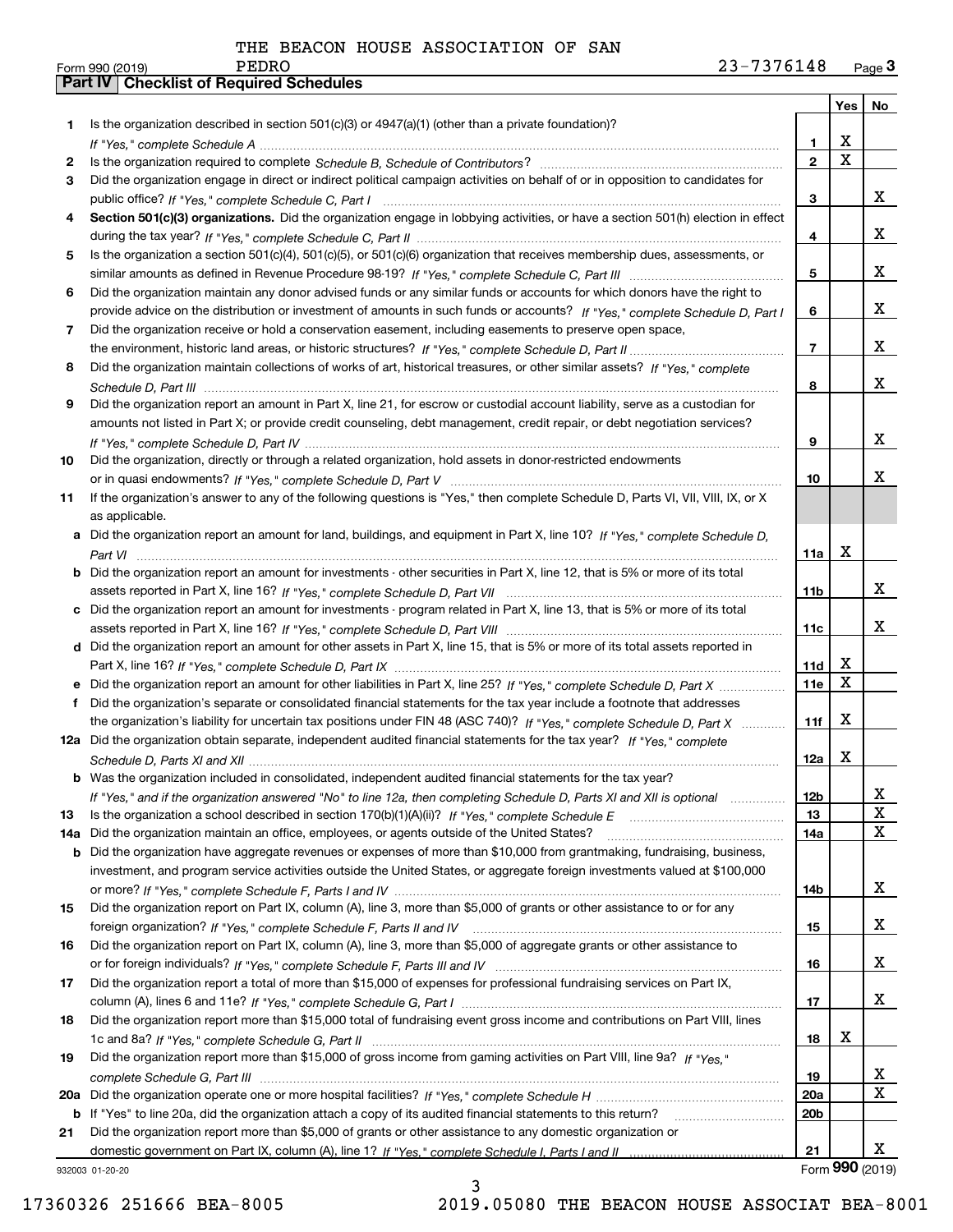|               | PEDRO<br>23-7376148<br>Form 990 (2019)                                                                                                |                 |     | Page 4                  |
|---------------|---------------------------------------------------------------------------------------------------------------------------------------|-----------------|-----|-------------------------|
|               | Part IV   Checklist of Required Schedules (continued)                                                                                 |                 |     |                         |
|               |                                                                                                                                       |                 | Yes | No                      |
| 22            | Did the organization report more than \$5,000 of grants or other assistance to or for domestic individuals on                         |                 |     |                         |
|               |                                                                                                                                       | 22              |     | x                       |
| 23            | Did the organization answer "Yes" to Part VII, Section A, line 3, 4, or 5 about compensation of the organization's current            |                 |     |                         |
|               | and former officers, directors, trustees, key employees, and highest compensated employees? If "Yes," complete                        |                 |     |                         |
|               |                                                                                                                                       | 23              |     | x                       |
|               | 24a Did the organization have a tax-exempt bond issue with an outstanding principal amount of more than \$100,000 as of the           |                 |     |                         |
|               | last day of the year, that was issued after December 31, 2002? If "Yes," answer lines 24b through 24d and complete                    |                 |     |                         |
|               |                                                                                                                                       | 24a             | х   |                         |
|               |                                                                                                                                       | 24b             |     | X                       |
|               | c Did the organization maintain an escrow account other than a refunding escrow at any time during the year to defease                |                 |     |                         |
|               |                                                                                                                                       | 24c             |     | x                       |
|               |                                                                                                                                       | 24d             |     | $\mathbf X$             |
|               | 25a Section 501(c)(3), 501(c)(4), and 501(c)(29) organizations. Did the organization engage in an excess benefit                      |                 |     |                         |
|               |                                                                                                                                       | 25a             |     | x                       |
|               | b Is the organization aware that it engaged in an excess benefit transaction with a disqualified person in a prior year, and          |                 |     |                         |
|               | that the transaction has not been reported on any of the organization's prior Forms 990 or 990-EZ? If "Yes," complete                 |                 |     |                         |
|               |                                                                                                                                       | 25 <sub>b</sub> |     | х                       |
| 26            | Schedule L, Part I<br>Did the organization report any amount on Part X, line 5 or 22, for receivables from or payables to any current |                 |     |                         |
|               | or former officer, director, trustee, key employee, creator or founder, substantial contributor, or 35%                               |                 |     |                         |
|               |                                                                                                                                       |                 |     | x                       |
|               | controlled entity or family member of any of these persons? If "Yes," complete Schedule L, Part II                                    | 26              |     |                         |
| 27            | Did the organization provide a grant or other assistance to any current or former officer, director, trustee, key employee,           |                 |     |                         |
|               | creator or founder, substantial contributor or employee thereof, a grant selection committee member, or to a 35% controlled           |                 |     |                         |
|               | entity (including an employee thereof) or family member of any of these persons? If "Yes," complete Schedule L, Part III              | 27              |     | х                       |
| 28            | Was the organization a party to a business transaction with one of the following parties (see Schedule L, Part IV                     |                 |     |                         |
|               | instructions, for applicable filing thresholds, conditions, and exceptions):                                                          |                 |     |                         |
|               | a A current or former officer, director, trustee, key employee, creator or founder, or substantial contributor? If                    |                 |     |                         |
|               |                                                                                                                                       | 28a             |     | x                       |
|               |                                                                                                                                       | 28b             |     | $\overline{\mathbf{x}}$ |
|               | c A 35% controlled entity of one or more individuals and/or organizations described in lines 28a or 28b? If                           |                 |     |                         |
|               |                                                                                                                                       | 28c             |     | X                       |
| 29            |                                                                                                                                       | 29              |     | $\mathbf X$             |
| 30            | Did the organization receive contributions of art, historical treasures, or other similar assets, or qualified conservation           |                 |     |                         |
|               |                                                                                                                                       | 30              |     | X                       |
| 31            | Did the organization liquidate, terminate, or dissolve and cease operations? If "Yes," complete Schedule N, Part I                    | 31              |     | X                       |
| 32            | Did the organization sell, exchange, dispose of, or transfer more than 25% of its net assets? If "Yes," complete                      |                 |     |                         |
|               |                                                                                                                                       | 32              |     | x                       |
| 33            | Did the organization own 100% of an entity disregarded as separate from the organization under Regulations                            |                 |     |                         |
|               |                                                                                                                                       | 33              |     | x                       |
| 34            | Was the organization related to any tax-exempt or taxable entity? If "Yes," complete Schedule R, Part II, III, or IV, and             |                 |     |                         |
|               |                                                                                                                                       | 34              |     | x                       |
|               | 35a Did the organization have a controlled entity within the meaning of section 512(b)(13)?                                           | 35a             |     | X                       |
|               | b If "Yes" to line 35a, did the organization receive any payment from or engage in any transaction with a controlled entity           |                 |     |                         |
|               |                                                                                                                                       | 35b             |     |                         |
| 36            | Section 501(c)(3) organizations. Did the organization make any transfers to an exempt non-charitable related organization?            |                 |     |                         |
|               |                                                                                                                                       | 36              |     | x                       |
| 37            | Did the organization conduct more than 5% of its activities through an entity that is not a related organization                      |                 |     |                         |
|               |                                                                                                                                       | 37              |     | x                       |
| 38            | Did the organization complete Schedule O and provide explanations in Schedule O for Part VI, lines 11b and 19?                        |                 |     |                         |
|               | Note: All Form 990 filers are required to complete Schedule O                                                                         | 38              | х   |                         |
| <b>Part V</b> | <b>Statements Regarding Other IRS Filings and Tax Compliance</b>                                                                      |                 |     |                         |
|               | Check if Schedule O contains a response or note to any line in this Part V                                                            |                 |     |                         |
|               |                                                                                                                                       |                 | Yes | No                      |
|               | 19<br>1a                                                                                                                              |                 |     |                         |
|               | 0<br><b>b</b> Enter the number of Forms W-2G included in line 1a. Enter -0- if not applicable<br>1b                                   |                 |     |                         |
| c             | Did the organization comply with backup withholding rules for reportable payments to vendors and reportable gaming                    |                 |     |                         |
|               | (gambling) winnings to prize winners?                                                                                                 | 1c              | х   |                         |
|               | 932004 01-20-20                                                                                                                       |                 |     | Form 990 (2019)         |
|               | 4                                                                                                                                     |                 |     |                         |

17360326 251666 BEA-8005 2019.05080 THE BEACON HOUSE ASSOCIAT BEA-8001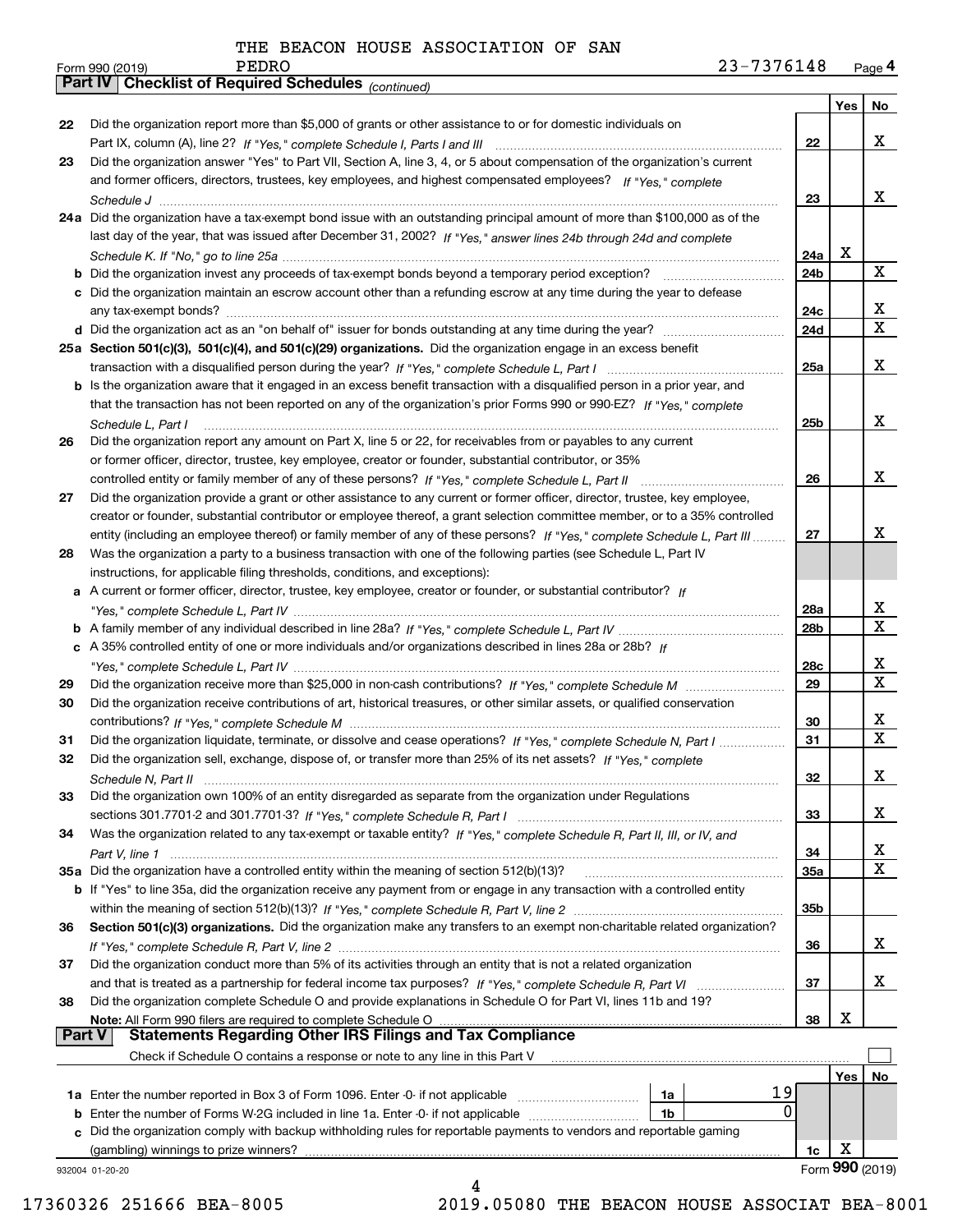|  |  |  |  | THE BEACON HOUSE ASSOCIATION OF SAN |  |  |
|--|--|--|--|-------------------------------------|--|--|
|--|--|--|--|-------------------------------------|--|--|

|        | PEDRO<br>Form 990 (2019)                                                                                                                                     |                 | 23-7376148 |                |     | Page 5 |
|--------|--------------------------------------------------------------------------------------------------------------------------------------------------------------|-----------------|------------|----------------|-----|--------|
| Part V | Statements Regarding Other IRS Filings and Tax Compliance (continued)                                                                                        |                 |            |                |     |        |
|        |                                                                                                                                                              |                 |            |                | Yes | No     |
|        | 2a Enter the number of employees reported on Form W-3, Transmittal of Wage and Tax Statements,                                                               |                 |            |                |     |        |
|        | filed for the calendar year ending with or within the year covered by this return                                                                            | 2a              | 16         |                |     |        |
|        |                                                                                                                                                              |                 |            | 2 <sub>b</sub> | х   |        |
|        |                                                                                                                                                              |                 |            |                |     |        |
| За     | Did the organization have unrelated business gross income of \$1,000 or more during the year?                                                                |                 |            | 3a             |     | x      |
| b      |                                                                                                                                                              |                 |            | 3b             |     |        |
|        | 4a At any time during the calendar year, did the organization have an interest in, or a signature or other authority over, a                                 |                 |            |                |     |        |
|        | financial account in a foreign country (such as a bank account, securities account, or other financial account)?                                             |                 |            | 4a             |     | х      |
|        | <b>b</b> If "Yes," enter the name of the foreign country $\blacktriangleright$                                                                               |                 |            |                |     |        |
|        | See instructions for filing requirements for FinCEN Form 114, Report of Foreign Bank and Financial Accounts (FBAR).                                          |                 |            |                |     |        |
| 5a     | Was the organization a party to a prohibited tax shelter transaction at any time during the tax year?                                                        |                 |            | 5a             |     | х      |
| b      |                                                                                                                                                              |                 |            | 5b             |     | X      |
| с      |                                                                                                                                                              |                 |            | 5с             |     |        |
| 6а     | Does the organization have annual gross receipts that are normally greater than \$100,000, and did the organization solicit                                  |                 |            |                |     |        |
|        | any contributions that were not tax deductible as charitable contributions?                                                                                  |                 |            | 6a             |     | x      |
|        | If "Yes," did the organization include with every solicitation an express statement that such contributions or gifts                                         |                 |            |                |     |        |
|        | were not tax deductible?                                                                                                                                     |                 |            | 6b             |     |        |
| 7      | Organizations that may receive deductible contributions under section 170(c).                                                                                |                 |            |                |     |        |
| а      | Did the organization receive a payment in excess of \$75 made partly as a contribution and partly for goods and services provided to the payor?              |                 |            | 7a             | х   | x      |
| b      | If "Yes," did the organization notify the donor of the value of the goods or services provided?                                                              |                 |            | 7b             |     |        |
|        | Did the organization sell, exchange, or otherwise dispose of tangible personal property for which it was required                                            |                 |            |                |     | х      |
|        | to file Form 8282?                                                                                                                                           | 7d              |            | 7c             |     |        |
| d      | Did the organization receive any funds, directly or indirectly, to pay premiums on a personal benefit contract?                                              |                 |            | 7е             |     |        |
| е<br>f | Did the organization, during the year, pay premiums, directly or indirectly, on a personal benefit contract?                                                 |                 |            | 7f             |     |        |
| g      | If the organization received a contribution of qualified intellectual property, did the organization file Form 8899 as required?                             |                 |            | 7g             |     |        |
| h      | If the organization received a contribution of cars, boats, airplanes, or other vehicles, did the organization file a Form 1098-C?                           |                 |            | 7h             |     |        |
| 8      | Sponsoring organizations maintaining donor advised funds. Did a donor advised fund maintained by the                                                         |                 |            |                |     |        |
|        | sponsoring organization have excess business holdings at any time during the year?                                                                           |                 |            | 8              |     |        |
| 9      | Sponsoring organizations maintaining donor advised funds.                                                                                                    |                 |            |                |     |        |
| а      | Did the sponsoring organization make any taxable distributions under section 4966?                                                                           |                 |            | 9а             |     |        |
| b      | Did the sponsoring organization make a distribution to a donor, donor advisor, or related person?                                                            |                 |            | 9b             |     |        |
| 10     | Section 501(c)(7) organizations. Enter:                                                                                                                      |                 |            |                |     |        |
| а      | Initiation fees and capital contributions included on Part VIII, line 12 [100] [100] [100] [100] [100] [100] [                                               | 10a             |            |                |     |        |
|        | Gross receipts, included on Form 990, Part VIII, line 12, for public use of club facilities                                                                  | 10 <sub>b</sub> |            |                |     |        |
| 11     | Section 501(c)(12) organizations. Enter:                                                                                                                     |                 |            |                |     |        |
| а      | Gross income from members or shareholders                                                                                                                    | 11a             |            |                |     |        |
| b      | Gross income from other sources (Do not net amounts due or paid to other sources against                                                                     |                 |            |                |     |        |
|        | amounts due or received from them.)                                                                                                                          | 11 <sub>b</sub> |            |                |     |        |
|        | 12a Section 4947(a)(1) non-exempt charitable trusts. Is the organization filing Form 990 in lieu of Form 1041?                                               |                 |            | 12a            |     |        |
|        | <b>b</b> If "Yes," enter the amount of tax-exempt interest received or accrued during the year <i>manument</i> of                                            | 12 <sub>b</sub> |            |                |     |        |
| 13     | Section 501(c)(29) qualified nonprofit health insurance issuers.                                                                                             |                 |            |                |     |        |
| a      | Is the organization licensed to issue qualified health plans in more than one state?                                                                         |                 |            | 13a            |     |        |
|        | Note: See the instructions for additional information the organization must report on Schedule O.                                                            |                 |            |                |     |        |
| b      | Enter the amount of reserves the organization is required to maintain by the states in which the                                                             |                 |            |                |     |        |
|        |                                                                                                                                                              | 13 <sub>b</sub> |            |                |     |        |
| с      |                                                                                                                                                              | 13c             |            |                |     |        |
| 14a    | Did the organization receive any payments for indoor tanning services during the tax year?                                                                   |                 |            | 14a            |     | х      |
|        | <b>b</b> If "Yes," has it filed a Form 720 to report these payments? If "No," provide an explanation on Schedule O                                           |                 |            | 14b            |     |        |
| 15     | Is the organization subject to the section 4960 tax on payment(s) of more than \$1,000,000 in remuneration or                                                |                 |            |                |     |        |
|        |                                                                                                                                                              |                 |            | 15             |     | x      |
|        | If "Yes," see instructions and file Form 4720, Schedule N.                                                                                                   |                 |            |                |     | х      |
| 16     | Is the organization an educational institution subject to the section 4968 excise tax on net investment income?<br>If "Yes," complete Form 4720, Schedule O. |                 |            | 16             |     |        |
|        |                                                                                                                                                              |                 |            |                |     |        |

5

Form (2019) **990**

932005 01-20-20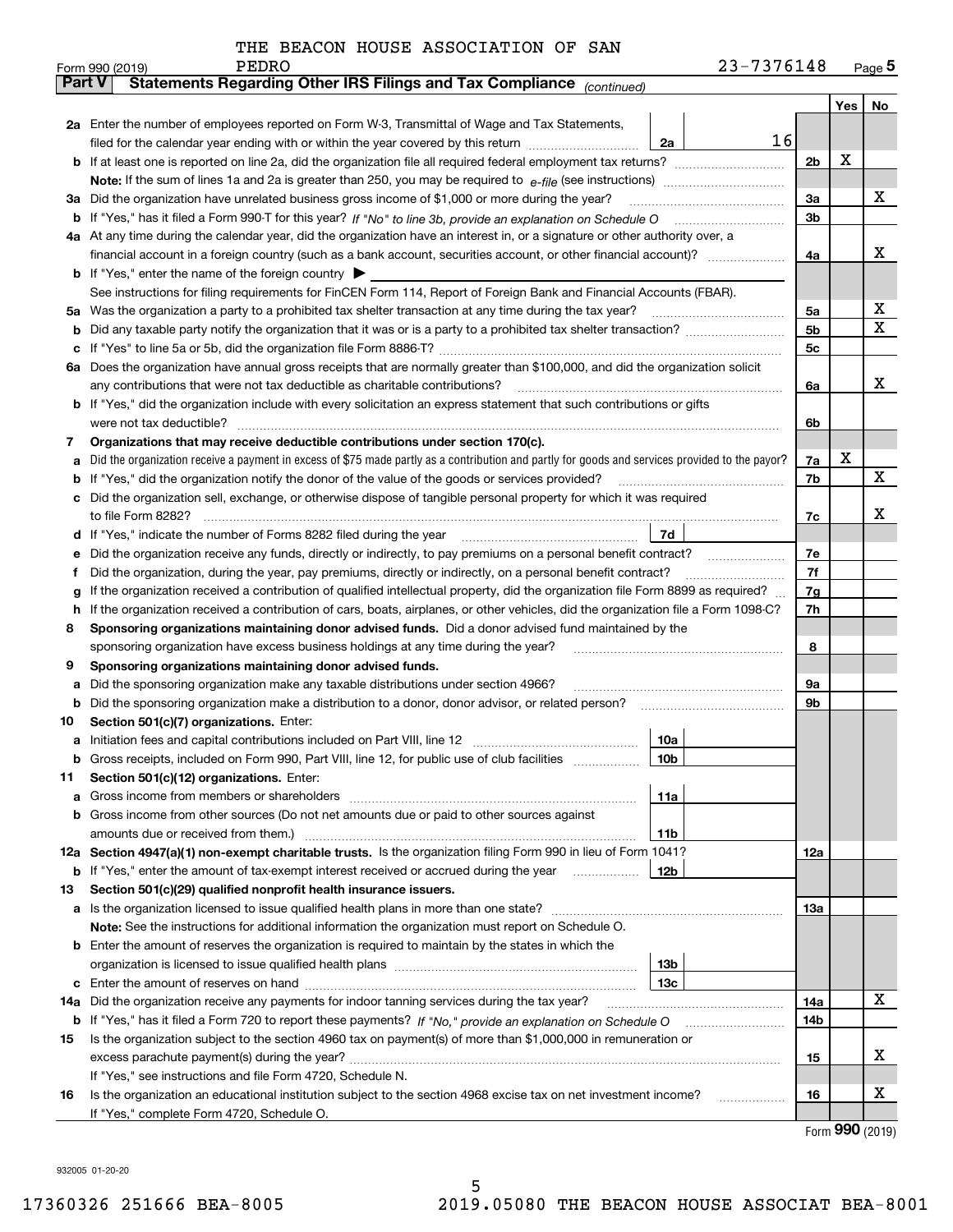**Yes No 1a1b1a** Enter the number of voting members of the governing body at the end of the tax year **234567a** Did the organization have members, stockholders, or other persons who had the power to elect or appoint one or **89b** Enter the number of voting members included on line 1a, above, who are independent  $\ldots$ **234567a7b8a8b9b** Are any governance decisions of the organization reserved to (or subject to approval by) members, stockholders, or **a**The governing body? ~~~~~~~~~~~~~~~~~~~~~~~~~~~~~~~~~~~~~~~~~~~~~~~~~~~ **b** Each committee with authority to act on behalf of the governing body? ………………………………………………………………… **Yes No 10 a** Did the organization have local chapters, branches, or affiliates? ~~~~~~~~~~~~~~~~~~~~~~~~~~~~~~ **11a** Has the organization provided a complete copy of this Form 990 to all members of its governing body before filing the form? **b** If "Yes," did the organization have written policies and procedures governing the activities of such chapters, affiliates, **10a10b11a12a12b12c1314b** Describe in Schedule O the process, if any, used by the organization to review this Form 990. **12a** *If "No," go to line 13* Did the organization have a written conflict of interest policy? ~~~~~~~~~~~~~~~~~~~~~  $\bullet$  Were officers, directors, or trustees, and key employees required to disclose annually interests that could give rise to conflicts?  $_{\ldots\ldots\ldots\ldots\ldots\ldots}$ **c** Did the organization regularly and consistently monitor and enforce compliance with the policy? If "Yes," describe **1314***For each "Yes" response to lines 2 through 7b below, and for a "No" response to line 8a, 8b, or 10b below, describe the circumstances, processes, or changes on Schedule O. See instructions. If "Yes," provide the names and addresses on Schedule O* organization's mailing address? **Section B. Policies** <sub>(This Section B requests information about policies not required by the Internal Revenue Code.)</sub> *in Schedule O how this was done* ~~~~~~~~~~~~~~~~~~~~~~~~~~~~~~~~~~~~~~~~~~~~~If there are material differences in voting rights among members of the governing body, or if the governing body delegated broad authority to an executive committee or similar committee, explain on Schedule O. Did the organization contemporaneously document the meetings held or written actions undertaken during the year by the following: Form 990 (2019) **PEDRO**<br>**Part VI Governance, Management, and Disclosure** For each "Yes" response to lines 2 through 7b below, and for a "No" response Check if Schedule O contains a response or note to any line in this Part VI Did any officer, director, trustee, or key employee have a family relationship or a business relationship with any other officer, director, trustee, or key employee? ~~~~~~~~~~~~~~~~~~~~~~~~~~~~~~~~~~~~~~~~Did the organization delegate control over management duties customarily performed by or under the direct supervision of officers, directors, trustees, or key employees to a management company or other person? ~~~~~~~~~~~~~~~ Did the organization make any significant changes to its governing documents since the prior Form 990 was filed? ~~~~~Did the organization become aware during the year of a significant diversion of the organization's assets? Did the organization have members or stockholders? ~~~~~~~~~~~~~~~~~~~~~~~~~~~~~~~~~~~ more members of the governing body? ~~~~~~~~~~~~~~~~~~~~~~~~~~~~~~~~~~~~~~~~~~persons other than the governing body? ~~~~~~~~~~~~~~~~~~~~~~~~~~~~~~~~~~~~~~~~~Is there any officer, director, trustee, or key employee listed in Part VII, Section A, who cannot be reached at the and branches to ensure their operations are consistent with the organization's exempt purposes? \_\_\_\_\_\_\_\_\_\_\_\_\_\_\_\_\_\_\_\_\_\_\_ Did the organization have a written whistleblower policy? Did the organization have a written document retention and destruction policy? **Section A. Governing Body and Management**  $\boxed{\text{X}}$ 7 6 X X X X X X X  $\mathbf{X}$ X X X X X X X X X PEDRO 23-7376148 THE BEACON HOUSE ASSOCIATION OF SAN

| 15  | Did the process for determining compensation of the following persons include a review and approval by independent                                                                                                             |     |   |   |
|-----|--------------------------------------------------------------------------------------------------------------------------------------------------------------------------------------------------------------------------------|-----|---|---|
|     | persons, comparability data, and contemporaneous substantiation of the deliberation and decision?                                                                                                                              |     |   |   |
| a   | The organization's CEO, Executive Director, or top management official manufacture contains an experiment of the organization's CEO, and the Director, or top management official                                              | 15a | х |   |
| b   | Other officers or key employees of the organization manufactured content of the organization manufactured content of the organization manufactured content of the organization manufactured content of the organization manufa | 15b |   | x |
|     | If "Yes" to line 15a or 15b, describe the process in Schedule O (see instructions).                                                                                                                                            |     |   |   |
| 16a | Did the organization invest in, contribute assets to, or participate in a joint venture or similar arrangement with a                                                                                                          |     |   |   |
|     | taxable entity during the year?                                                                                                                                                                                                | 16a |   | х |
|     | <b>b</b> If "Yes," did the organization follow a written policy or procedure requiring the organization to evaluate its participation                                                                                          |     |   |   |
|     | in joint venture arrangements under applicable federal tax law, and take steps to safeguard the organization's                                                                                                                 |     |   |   |
|     |                                                                                                                                                                                                                                | 16b |   |   |
|     | <b>Section C. Disclosure</b>                                                                                                                                                                                                   |     |   |   |
| 17  | List the states with which a copy of this Form 990 is required to be filed $\blacktriangleright$ CA                                                                                                                            |     |   |   |
| 18  | Section 6104 requires an organization to make its Forms 1023 (1024 or 1024-A, if applicable), 990, and 990-T (Section 501(c)(3)s only) available                                                                               |     |   |   |
|     | for public inspection. Indicate how you made these available. Check all that apply.<br>┌╍<br>.                                                                                                                                 |     |   |   |

**19** *(explain on Schedule O)*  $\boxed{\textbf{X}}$  Own website  $\boxed{\phantom{0}}$  Another's website  $\boxed{\textbf{X}}$  Upon request  $\boxed{\phantom{0}}$  Other Describe on Schedule O whether (and if so, how) the organization made its governing documents, conflict of interest policy, and financial statements available to the public during the tax year. X

6

**20**State the name, address, and telephone number of the person who possesses the organization's books and records MITCH HARMATZ, EXECUTIVE DIRECTOR - 310-514-4940 PO BOX 328, SAN PEDRO, CA 90733

932006 01-20-20

17360326 251666 BEA-8005 2019.05080 THE BEACON HOUSE ASSOCIAT BEA-8001

Form (2019) **990**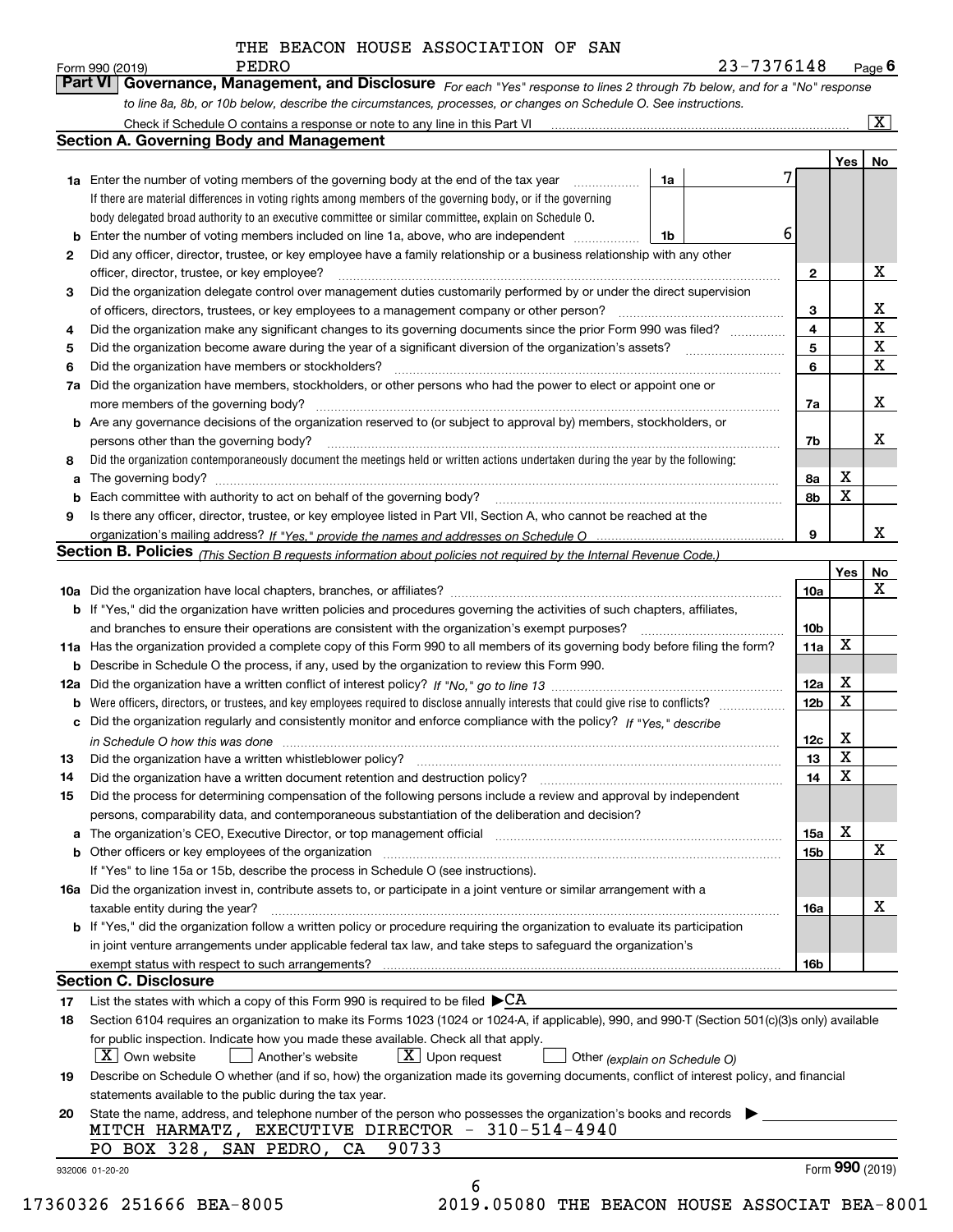$\mathcal{L}^{\text{max}}$ 

## **7Part VII Compensation of Officers, Directors, Trustees, Key Employees, Highest Compensated Employees, and Independent Contractors**

Check if Schedule O contains a response or note to any line in this Part VII

**Section A. Officers, Directors, Trustees, Key Employees, and Highest Compensated Employees**

**1a**  Complete this table for all persons required to be listed. Report compensation for the calendar year ending with or within the organization's tax year. **•** List all of the organization's current officers, directors, trustees (whether individuals or organizations), regardless of amount of compensation.

Enter -0- in columns (D), (E), and (F) if no compensation was paid.

 $\bullet$  List all of the organization's  $\,$ current key employees, if any. See instructions for definition of "key employee."

**•** List the organization's five current highest compensated employees (other than an officer, director, trustee, or key employee) who received reportable compensation (Box 5 of Form W-2 and/or Box 7 of Form 1099-MISC) of more than \$100,000 from the organization and any related organizations.

**•** List all of the organization's former officers, key employees, and highest compensated employees who received more than \$100,000 of reportable compensation from the organization and any related organizations.

**former directors or trustees**  ¥ List all of the organization's that received, in the capacity as a former director or trustee of the organization, more than \$10,000 of reportable compensation from the organization and any related organizations.

See instructions for the order in which to list the persons above.

Check this box if neither the organization nor any related organization compensated any current officer, director, or trustee.  $\mathcal{L}^{\text{max}}$ 

| (A)                            | (B)                  |                                |                       |                         | (C)          |                                                              |        | (D)                             | (E)                        | (F)                         |
|--------------------------------|----------------------|--------------------------------|-----------------------|-------------------------|--------------|--------------------------------------------------------------|--------|---------------------------------|----------------------------|-----------------------------|
| Name and title                 | Average<br>hours per |                                |                       | Position                |              | (do not check more than one<br>box, unless person is both an |        | Reportable<br>compensation      | Reportable<br>compensation | Estimated<br>amount of      |
|                                | week                 |                                |                       |                         |              | officer and a director/trustee)                              |        | from                            | from related               | other                       |
|                                | (list any            | Individual trustee or director |                       |                         |              |                                                              |        | the                             | organizations              | compensation                |
|                                | hours for<br>related |                                |                       |                         |              |                                                              |        | organization<br>(W-2/1099-MISC) | (W-2/1099-MISC)            | from the                    |
|                                | organizations        |                                |                       |                         |              |                                                              |        |                                 |                            | organization<br>and related |
|                                | below                |                                | Institutional trustee |                         | Key employee |                                                              |        |                                 |                            | organizations               |
|                                | line)                |                                |                       | Officer                 |              | Highest compensated<br>  employee                            | Former |                                 |                            |                             |
| (1) TIM OWEN                   | 1.00                 |                                |                       |                         |              |                                                              |        |                                 |                            |                             |
| CHAIRMAN                       |                      | $\mathbf X$                    |                       | $\mathbf X$             |              |                                                              |        | 0.                              | 0.                         | 0.                          |
| (2) BRANDON BERNSTEIN          | 1.00                 |                                |                       |                         |              |                                                              |        |                                 |                            |                             |
| <b>TREASURER</b>               |                      | $\mathbf X$                    |                       | $\overline{\textbf{X}}$ |              |                                                              |        | 0.                              | 0.                         | 0.                          |
| (3) MICHAEL SCHOETTLE          | 1.00                 |                                |                       |                         |              |                                                              |        |                                 |                            |                             |
| SECRETARY                      |                      | $\mathbf X$                    |                       | $\mathbf X$             |              |                                                              |        | 0.                              | 0.                         | 0.                          |
| (4) KURT ANTONIUS              | 1.00                 |                                |                       |                         |              |                                                              |        |                                 |                            |                             |
| BOARD MEMBER                   |                      | $\mathbf X$                    |                       |                         |              |                                                              |        | 0.                              | 0.                         | 0.                          |
| (5) JOHN FRANKLIN              | 1.00                 |                                |                       |                         |              |                                                              |        |                                 |                            |                             |
| BOARD MEMBER                   |                      | $\mathbf X$                    |                       |                         |              |                                                              |        | $0$ .                           | 0.                         | $\mathbf 0$ .               |
| (6) BRIAN SMITH                | 40.00                |                                |                       |                         |              |                                                              |        |                                 |                            |                             |
| PRESIDENT (LEFT DECEMBER 2020) |                      | $\mathbf X$                    |                       |                         |              |                                                              |        | 38,750.                         | 0.                         | 0.                          |
|                                |                      |                                |                       |                         |              |                                                              |        |                                 |                            |                             |
|                                |                      |                                |                       |                         |              |                                                              |        |                                 |                            |                             |
|                                |                      |                                |                       |                         |              |                                                              |        |                                 |                            |                             |
|                                |                      |                                |                       |                         |              |                                                              |        |                                 |                            |                             |
|                                |                      |                                |                       |                         |              |                                                              |        |                                 |                            |                             |
|                                |                      |                                |                       |                         |              |                                                              |        |                                 |                            |                             |
|                                |                      |                                |                       |                         |              |                                                              |        |                                 |                            |                             |
|                                |                      |                                |                       |                         |              |                                                              |        |                                 |                            |                             |
|                                |                      |                                |                       |                         |              |                                                              |        |                                 |                            |                             |
|                                |                      |                                |                       |                         |              |                                                              |        |                                 |                            |                             |
|                                |                      |                                |                       |                         |              |                                                              |        |                                 |                            |                             |
|                                |                      |                                |                       |                         |              |                                                              |        |                                 |                            |                             |
|                                |                      |                                |                       |                         |              |                                                              |        |                                 |                            |                             |
|                                |                      |                                |                       |                         |              |                                                              |        |                                 |                            |                             |
|                                |                      |                                |                       |                         |              |                                                              |        |                                 |                            |                             |
|                                |                      |                                |                       |                         |              |                                                              |        |                                 |                            |                             |
|                                |                      |                                |                       |                         |              |                                                              |        |                                 |                            |                             |
|                                |                      |                                |                       |                         |              |                                                              |        |                                 |                            |                             |
|                                |                      |                                |                       |                         |              |                                                              |        |                                 |                            |                             |
|                                |                      |                                |                       |                         |              |                                                              |        |                                 |                            |                             |
|                                |                      |                                |                       |                         |              |                                                              |        |                                 |                            |                             |
|                                |                      |                                |                       |                         |              |                                                              |        |                                 |                            |                             |

7

Form (2019) **990**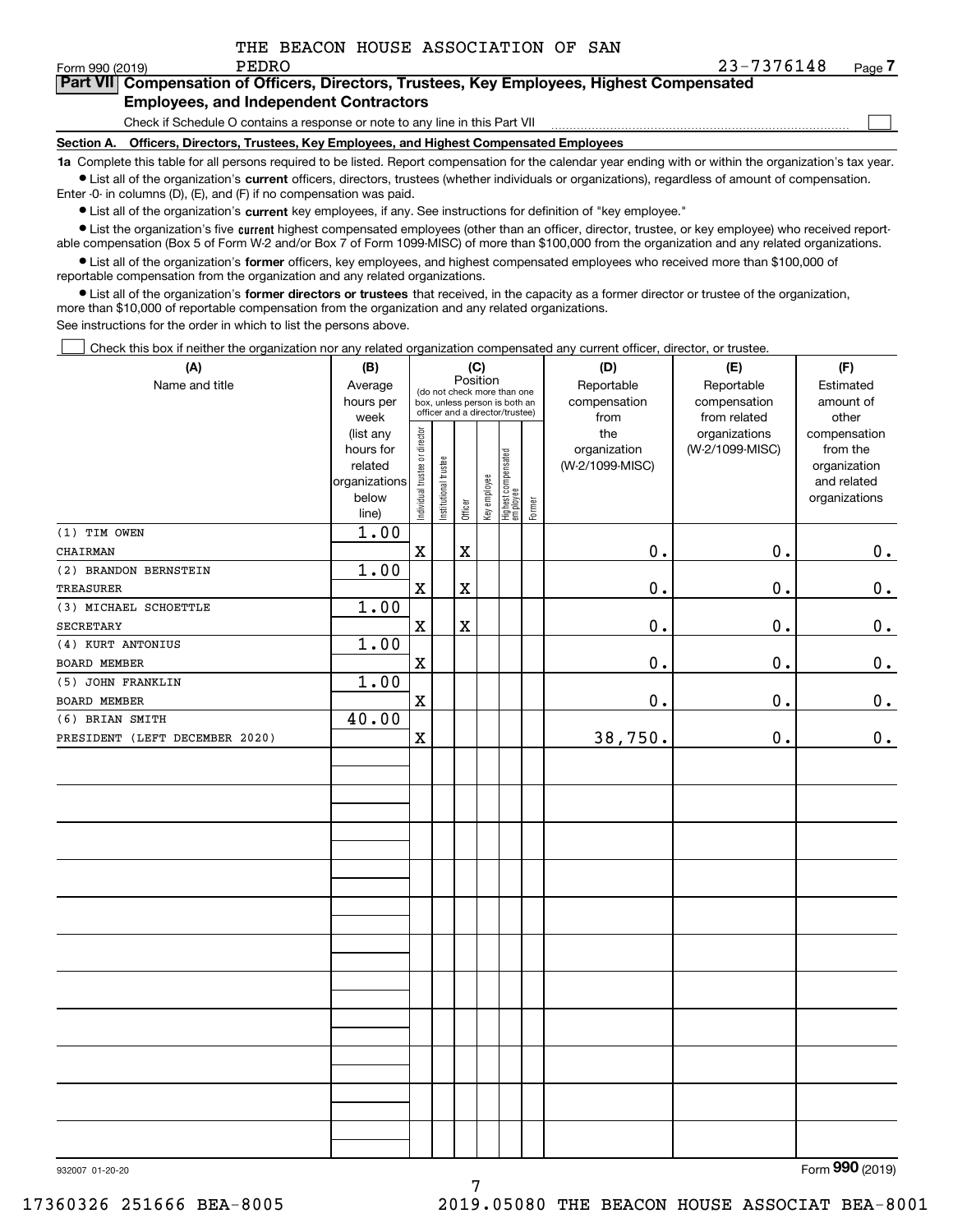|              | THE BEACON HOUSE ASSOCIATION OF SAN<br><b>PEDRO</b><br>Form 990 (2019)                                                                                                                                                                                 |                                                                      |                                |                       |                 |              |                                                                                                 |        |                                           | 23-7376148                                        |                        |                     |                                                                          | Page 8                 |
|--------------|--------------------------------------------------------------------------------------------------------------------------------------------------------------------------------------------------------------------------------------------------------|----------------------------------------------------------------------|--------------------------------|-----------------------|-----------------|--------------|-------------------------------------------------------------------------------------------------|--------|-------------------------------------------|---------------------------------------------------|------------------------|---------------------|--------------------------------------------------------------------------|------------------------|
|              | <b>Part VII</b><br>Section A. Officers, Directors, Trustees, Key Employees, and Highest Compensated Employees (continued)                                                                                                                              |                                                                      |                                |                       |                 |              |                                                                                                 |        |                                           |                                                   |                        |                     |                                                                          |                        |
|              | (A)<br>Name and title                                                                                                                                                                                                                                  | (B)<br>Average<br>hours per<br>week                                  |                                |                       | (C)<br>Position |              | (do not check more than one<br>box, unless person is both an<br>officer and a director/trustee) |        | (D)<br>Reportable<br>compensation<br>from | (E)<br>Reportable<br>compensation<br>from related |                        |                     | (F)<br>Estimated<br>amount of<br>other                                   |                        |
|              |                                                                                                                                                                                                                                                        | (list any<br>hours for<br>related<br>organizations<br>below<br>line) | Individual trustee or director | Institutional trustee | Officer         | Key employee | Highest compensated<br>  employee                                                               | Former | the<br>organization<br>(W-2/1099-MISC)    | organizations<br>(W-2/1099-MISC)                  |                        |                     | compensation<br>from the<br>organization<br>and related<br>organizations |                        |
|              |                                                                                                                                                                                                                                                        |                                                                      |                                |                       |                 |              |                                                                                                 |        |                                           |                                                   |                        |                     |                                                                          |                        |
|              |                                                                                                                                                                                                                                                        |                                                                      |                                |                       |                 |              |                                                                                                 |        |                                           |                                                   |                        |                     |                                                                          |                        |
|              |                                                                                                                                                                                                                                                        |                                                                      |                                |                       |                 |              |                                                                                                 |        |                                           |                                                   |                        |                     |                                                                          |                        |
|              |                                                                                                                                                                                                                                                        |                                                                      |                                |                       |                 |              |                                                                                                 |        |                                           |                                                   |                        |                     |                                                                          |                        |
|              |                                                                                                                                                                                                                                                        |                                                                      |                                |                       |                 |              |                                                                                                 |        |                                           |                                                   |                        |                     |                                                                          |                        |
|              |                                                                                                                                                                                                                                                        |                                                                      |                                |                       |                 |              |                                                                                                 |        |                                           |                                                   |                        |                     |                                                                          |                        |
|              | 1b Subtotal<br>c Total from continuation sheets to Part VII, Section A manufactured by                                                                                                                                                                 |                                                                      |                                |                       |                 |              |                                                                                                 |        | 38,750.<br>0.                             |                                                   | 0.<br>$\overline{0}$ . |                     |                                                                          | О.<br>$\overline{0}$ . |
| $\mathbf{2}$ | Total number of individuals (including but not limited to those listed above) who received more than \$100,000 of reportable                                                                                                                           |                                                                      |                                |                       |                 |              |                                                                                                 |        | 38,750.                                   |                                                   | 0.                     |                     |                                                                          | $0$ .                  |
|              | compensation from the organization                                                                                                                                                                                                                     |                                                                      |                                |                       |                 |              |                                                                                                 |        |                                           |                                                   |                        |                     | Yes                                                                      | 0<br><b>No</b>         |
| 3            | Did the organization list any former officer, director, trustee, key employee, or highest compensated employee on                                                                                                                                      |                                                                      |                                |                       |                 |              |                                                                                                 |        |                                           |                                                   |                        | 3                   |                                                                          | X                      |
| 4            | For any individual listed on line 1a, is the sum of reportable compensation and other compensation from the organization                                                                                                                               |                                                                      |                                |                       |                 |              |                                                                                                 |        |                                           |                                                   |                        |                     |                                                                          |                        |
|              |                                                                                                                                                                                                                                                        |                                                                      |                                |                       |                 |              |                                                                                                 |        |                                           |                                                   |                        | 4                   |                                                                          | x                      |
| 5            | Did any person listed on line 1a receive or accrue compensation from any unrelated organization or individual for services                                                                                                                             |                                                                      |                                |                       |                 |              |                                                                                                 |        |                                           |                                                   |                        | 5                   |                                                                          | x                      |
|              | <b>Section B. Independent Contractors</b>                                                                                                                                                                                                              |                                                                      |                                |                       |                 |              |                                                                                                 |        |                                           |                                                   |                        |                     |                                                                          |                        |
| 1            | Complete this table for your five highest compensated independent contractors that received more than \$100,000 of compensation from<br>the organization. Report compensation for the calendar year ending with or within the organization's tax year. |                                                                      |                                |                       |                 |              |                                                                                                 |        |                                           |                                                   |                        |                     |                                                                          |                        |
|              | (A)<br>Name and business address                                                                                                                                                                                                                       |                                                                      |                                | <b>NONE</b>           |                 |              |                                                                                                 |        | (B)<br>Description of services            |                                                   |                        | (C)<br>Compensation |                                                                          |                        |
|              |                                                                                                                                                                                                                                                        |                                                                      |                                |                       |                 |              |                                                                                                 |        |                                           |                                                   |                        |                     |                                                                          |                        |
|              |                                                                                                                                                                                                                                                        |                                                                      |                                |                       |                 |              |                                                                                                 |        |                                           |                                                   |                        |                     |                                                                          |                        |
|              |                                                                                                                                                                                                                                                        |                                                                      |                                |                       |                 |              |                                                                                                 |        |                                           |                                                   |                        |                     |                                                                          |                        |
|              |                                                                                                                                                                                                                                                        |                                                                      |                                |                       |                 |              |                                                                                                 |        |                                           |                                                   |                        |                     |                                                                          |                        |
| 2            | Total number of independent contractors (including but not limited to those listed above) who received more than                                                                                                                                       |                                                                      |                                |                       |                 |              |                                                                                                 |        |                                           |                                                   |                        |                     |                                                                          |                        |
|              | \$100,000 of compensation from the organization                                                                                                                                                                                                        |                                                                      |                                |                       |                 | 0            |                                                                                                 |        |                                           |                                                   |                        | Form 990 (2019)     |                                                                          |                        |

932008 01-20-20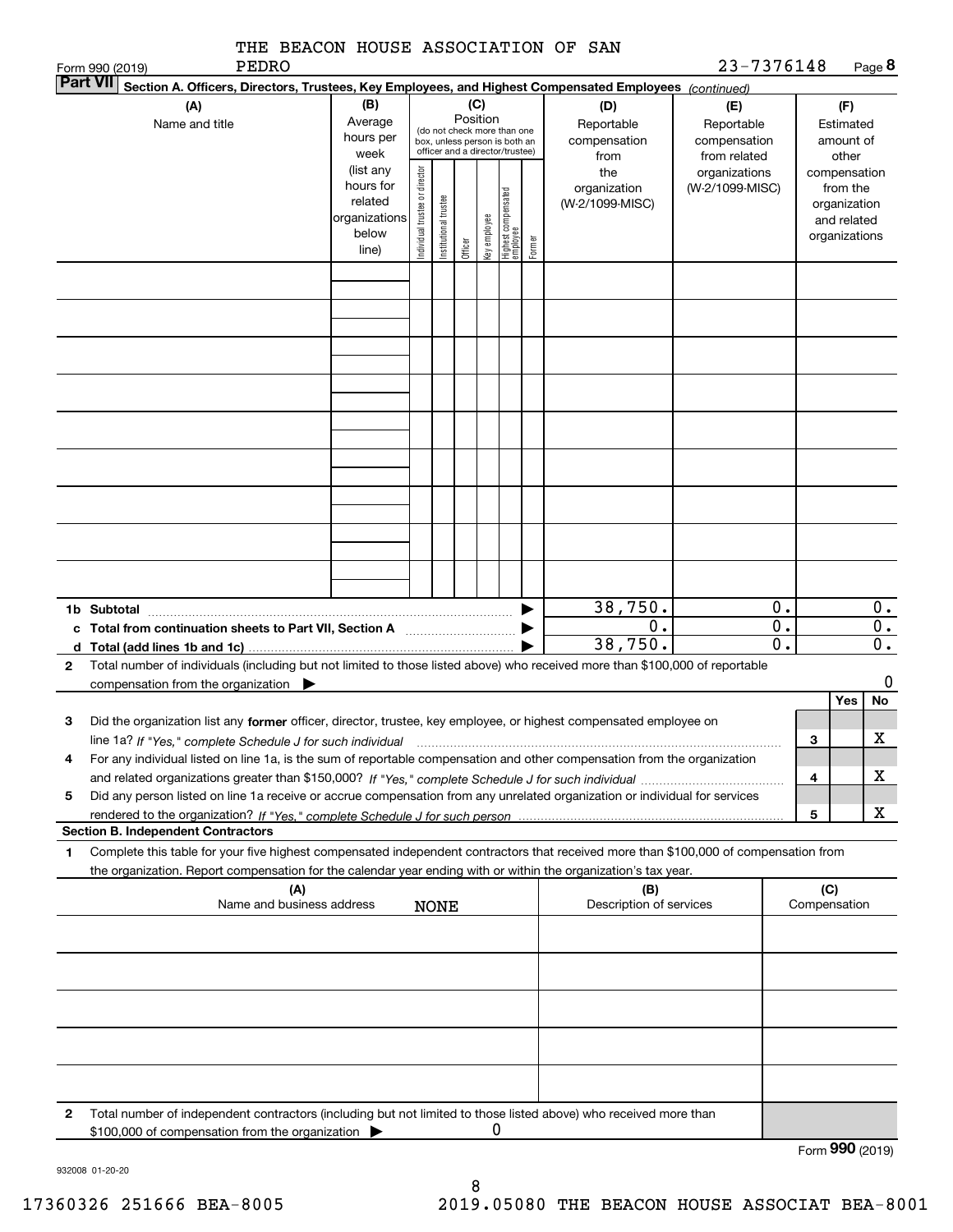|                                                            | <b>Part VIII</b> |    | <b>Statement of Revenue</b>                                                                                                                                   |                                  |                                  |                                              |                                                 |                                                                 |
|------------------------------------------------------------|------------------|----|---------------------------------------------------------------------------------------------------------------------------------------------------------------|----------------------------------|----------------------------------|----------------------------------------------|-------------------------------------------------|-----------------------------------------------------------------|
|                                                            |                  |    | Check if Schedule O contains a response or note to any line in this Part VIII                                                                                 |                                  |                                  |                                              |                                                 |                                                                 |
|                                                            |                  |    |                                                                                                                                                               |                                  | (A)<br>Total revenue             | (B)<br>Related or exempt<br>function revenue | $\overline{C}$<br>Unrelated<br>business revenue | (D)<br>Revenue excluded<br>from tax under<br>sections 512 - 514 |
| Grants                                                     |                  |    | 1 a Federated campaigns<br>1a<br>1 <sub>b</sub><br><b>b</b> Membership dues<br>$\ldots \ldots \ldots \ldots \ldots$<br>1 <sub>c</sub><br>c Fundraising events | 191,457.                         |                                  |                                              |                                                 |                                                                 |
| Contributions, Gifts, Grants<br>Iand Other Similar Amounts |                  |    | 1 <sub>d</sub><br>d Related organizations<br>.<br>1e<br>e Government grants (contributions)<br>f All other contributions, gifts, grants, and                  | 737,551.                         |                                  |                                              |                                                 |                                                                 |
|                                                            |                  | g  | 1f<br>similar amounts not included above<br>$1g$ \$<br>Noncash contributions included in lines 1a-1f                                                          | <u>1,031,551.</u>                |                                  |                                              |                                                 |                                                                 |
|                                                            |                  | h. |                                                                                                                                                               |                                  | $\blacktriangleright$ 1,960,559. |                                              |                                                 |                                                                 |
|                                                            |                  |    |                                                                                                                                                               | <b>Business Code</b>             |                                  |                                              |                                                 |                                                                 |
| Program Service<br>Revenue                                 |                  | b  | 2 a PROGRAM INCOME                                                                                                                                            | 900099                           | 808,089.                         | 808,089.                                     |                                                 |                                                                 |
|                                                            |                  | с  | the contract of the contract of the contract of the contract of the contract of                                                                               |                                  |                                  |                                              |                                                 |                                                                 |
|                                                            |                  | d  | <u> 1989 - Johann Barbara, martxa alemaniar arg</u>                                                                                                           |                                  |                                  |                                              |                                                 |                                                                 |
|                                                            |                  | е  |                                                                                                                                                               |                                  |                                  |                                              |                                                 |                                                                 |
|                                                            |                  |    | f All other program service revenue                                                                                                                           |                                  |                                  |                                              |                                                 |                                                                 |
|                                                            |                  | a  |                                                                                                                                                               | ▶                                | 808,089.                         |                                              |                                                 |                                                                 |
|                                                            | 3                |    | Investment income (including dividends, interest, and                                                                                                         |                                  |                                  |                                              |                                                 |                                                                 |
|                                                            |                  |    |                                                                                                                                                               |                                  | 321.                             |                                              |                                                 | 321.                                                            |
|                                                            |                  |    |                                                                                                                                                               |                                  |                                  |                                              |                                                 |                                                                 |
|                                                            | 4                |    | Income from investment of tax-exempt bond proceeds                                                                                                            |                                  |                                  |                                              |                                                 |                                                                 |
|                                                            | 5                |    |                                                                                                                                                               |                                  |                                  |                                              |                                                 |                                                                 |
|                                                            |                  |    | (i) Real                                                                                                                                                      | (ii) Personal                    |                                  |                                              |                                                 |                                                                 |
|                                                            |                  |    | 6 a Gross rents<br><b>6a</b><br>.                                                                                                                             |                                  |                                  |                                              |                                                 |                                                                 |
|                                                            |                  | b  | Less: rental expenses<br>6b                                                                                                                                   |                                  |                                  |                                              |                                                 |                                                                 |
|                                                            |                  | c  | Rental income or (loss)<br>6c                                                                                                                                 |                                  |                                  |                                              |                                                 |                                                                 |
|                                                            |                  |    | d Net rental income or (loss)                                                                                                                                 |                                  |                                  |                                              |                                                 |                                                                 |
|                                                            |                  |    | (i) Securities<br>7 a Gross amount from sales of                                                                                                              | (ii) Other                       |                                  |                                              |                                                 |                                                                 |
|                                                            |                  |    | assets other than inventory<br>7a                                                                                                                             |                                  |                                  |                                              |                                                 |                                                                 |
|                                                            |                  |    | <b>b</b> Less: cost or other basis                                                                                                                            |                                  |                                  |                                              |                                                 |                                                                 |
|                                                            |                  |    | 7b<br>and sales expenses                                                                                                                                      |                                  |                                  |                                              |                                                 |                                                                 |
|                                                            |                  |    |                                                                                                                                                               |                                  |                                  |                                              |                                                 |                                                                 |
| Revenue                                                    |                  |    |                                                                                                                                                               | ▶                                |                                  |                                              |                                                 |                                                                 |
|                                                            |                  |    | 8 a Gross income from fundraising events (not                                                                                                                 |                                  |                                  |                                              |                                                 |                                                                 |
| Other                                                      |                  |    | $191,457$ . of<br>including $$$<br>contributions reported on line 1c). See                                                                                    |                                  |                                  |                                              |                                                 |                                                                 |
|                                                            |                  |    | 8a                                                                                                                                                            | 93,195.<br>$\overline{93,195}$ . |                                  |                                              |                                                 |                                                                 |
|                                                            |                  |    | 8b                                                                                                                                                            |                                  |                                  |                                              |                                                 |                                                                 |
|                                                            |                  |    | c Net income or (loss) from fundraising events                                                                                                                |                                  | 0.                               |                                              |                                                 |                                                                 |
|                                                            |                  |    | 9 a Gross income from gaming activities. See                                                                                                                  |                                  |                                  |                                              |                                                 |                                                                 |
|                                                            |                  |    | 9а                                                                                                                                                            |                                  |                                  |                                              |                                                 |                                                                 |
|                                                            |                  |    | 9 <sub>b</sub>                                                                                                                                                |                                  |                                  |                                              |                                                 |                                                                 |
|                                                            |                  |    | c Net income or (loss) from gaming activities                                                                                                                 | .                                |                                  |                                              |                                                 |                                                                 |
|                                                            |                  |    | 10 a Gross sales of inventory, less returns                                                                                                                   |                                  |                                  |                                              |                                                 |                                                                 |
|                                                            |                  |    | 10a                                                                                                                                                           |                                  |                                  |                                              |                                                 |                                                                 |
|                                                            |                  |    | 10b<br><b>b</b> Less: cost of goods sold                                                                                                                      |                                  |                                  |                                              |                                                 |                                                                 |
|                                                            |                  |    | c Net income or (loss) from sales of inventory                                                                                                                |                                  |                                  |                                              |                                                 |                                                                 |
|                                                            |                  |    |                                                                                                                                                               | <b>Business Code</b>             |                                  |                                              |                                                 |                                                                 |
|                                                            |                  |    | 11 a OTHER REVENUE                                                                                                                                            | 900099                           | 251.                             |                                              |                                                 | 251.                                                            |
|                                                            |                  | b  |                                                                                                                                                               |                                  |                                  |                                              |                                                 |                                                                 |
|                                                            |                  | с  |                                                                                                                                                               |                                  |                                  |                                              |                                                 |                                                                 |
| Miscellaneous<br>Revenue                                   |                  |    |                                                                                                                                                               |                                  |                                  |                                              |                                                 |                                                                 |
|                                                            |                  |    |                                                                                                                                                               | ▶                                | 251.                             |                                              |                                                 |                                                                 |
|                                                            | 12               |    |                                                                                                                                                               |                                  | 2,769,220.                       | 808,089.                                     | 0.                                              | $\overline{572}$ .                                              |
|                                                            |                  |    |                                                                                                                                                               |                                  |                                  |                                              |                                                 | Form 990 (2019)                                                 |
| 932009 01-20-20                                            |                  |    |                                                                                                                                                               |                                  |                                  |                                              |                                                 |                                                                 |

9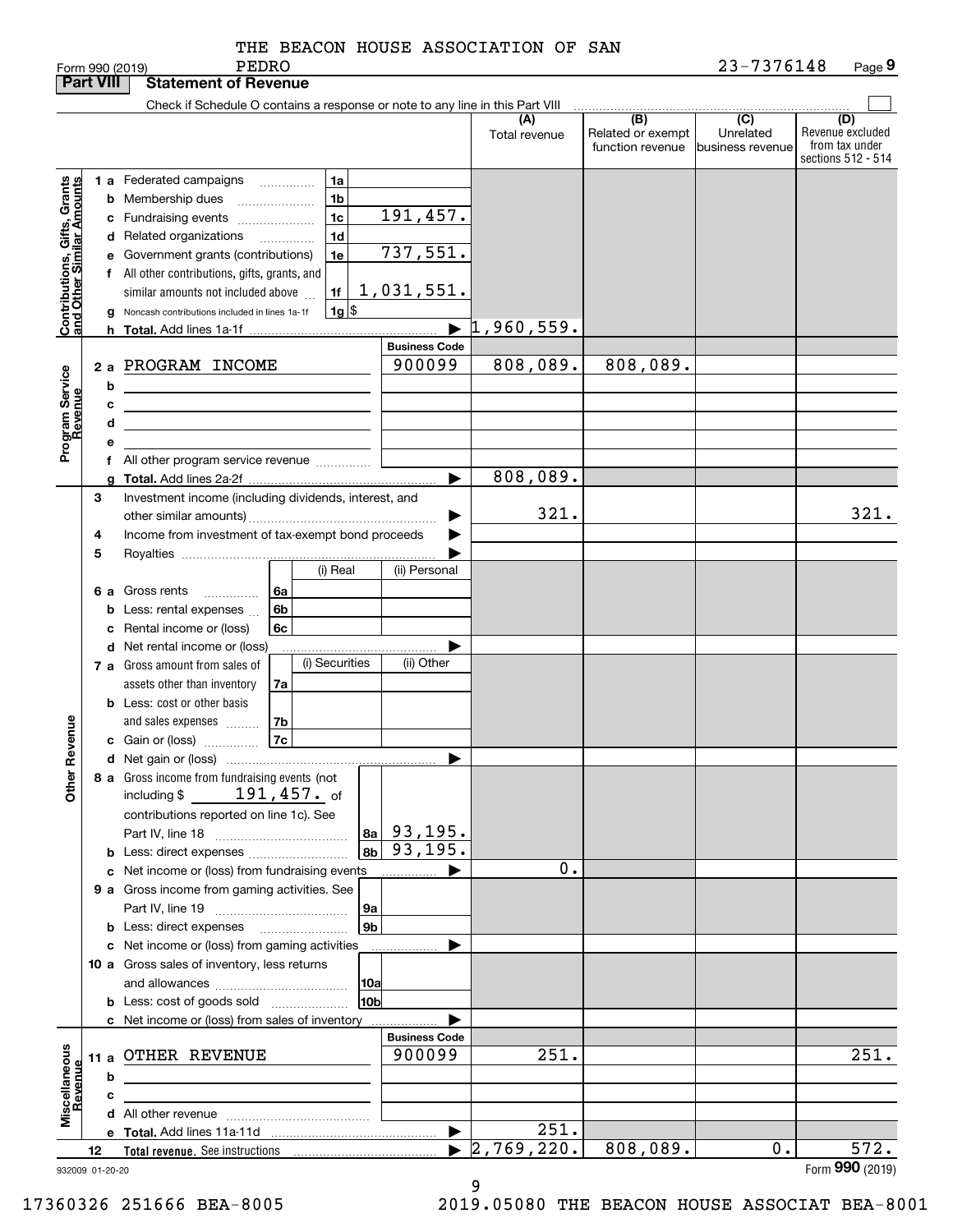|              | Form 990 (2019)<br>REDKO<br><b>Part IX   Statement of Functional Expenses</b>                                                                                                                              |                       |                                    |                                           | 43-7376148<br>Page 10          |
|--------------|------------------------------------------------------------------------------------------------------------------------------------------------------------------------------------------------------------|-----------------------|------------------------------------|-------------------------------------------|--------------------------------|
|              | Section 501(c)(3) and 501(c)(4) organizations must complete all columns. All other organizations must complete column (A).                                                                                 |                       |                                    |                                           |                                |
|              | Check if Schedule O contains a response or note to any line in this Part IX                                                                                                                                |                       |                                    |                                           | $\overline{\mathtt{x}}$        |
|              | Do not include amounts reported on lines 6b,<br>7b, 8b, 9b, and 10b of Part VIII.                                                                                                                          | (A)<br>Total expenses | (B)<br>Program service<br>expenses | (C)<br>Management and<br>general expenses | (D)<br>Fundraising<br>expenses |
| 1.           | Grants and other assistance to domestic organizations                                                                                                                                                      |                       |                                    |                                           |                                |
|              | and domestic governments. See Part IV, line 21<br>$\mathbf{r}$                                                                                                                                             |                       |                                    |                                           |                                |
| $\mathbf{2}$ | Grants and other assistance to domestic                                                                                                                                                                    |                       |                                    |                                           |                                |
|              |                                                                                                                                                                                                            |                       |                                    |                                           |                                |
| 3            | Grants and other assistance to foreign                                                                                                                                                                     |                       |                                    |                                           |                                |
|              | organizations, foreign governments, and foreign                                                                                                                                                            |                       |                                    |                                           |                                |
|              | individuals. See Part IV, lines 15 and 16                                                                                                                                                                  |                       |                                    |                                           |                                |
| 4            | Benefits paid to or for members                                                                                                                                                                            |                       |                                    |                                           |                                |
| 5            | Compensation of current officers, directors,                                                                                                                                                               |                       |                                    |                                           |                                |
|              |                                                                                                                                                                                                            | 93,000.               | 86,490.                            | 6,510.                                    |                                |
| 6            | Compensation not included above to disqualified                                                                                                                                                            |                       |                                    |                                           |                                |
|              | persons (as defined under section 4958(f)(1)) and                                                                                                                                                          |                       |                                    |                                           |                                |
| 7            | persons described in section $4958(c)(3)(B)$<br>$\sim$                                                                                                                                                     | 590, 510.             | 442,883.                           | 118,101.                                  | 29,526.                        |
| 8            | Pension plan accruals and contributions (include                                                                                                                                                           |                       |                                    |                                           |                                |
|              | section 401(k) and 403(b) employer contributions)                                                                                                                                                          |                       |                                    |                                           |                                |
| 9            |                                                                                                                                                                                                            | 106,933.              | 80, 200.                           | 21,387.                                   | 5,346.                         |
| 10           |                                                                                                                                                                                                            | 41,970.               | 31,478.                            | 8,393.                                    | 2,099.                         |
| 11           | Fees for services (nonemployees):                                                                                                                                                                          |                       |                                    |                                           |                                |
|              |                                                                                                                                                                                                            |                       |                                    |                                           |                                |
| b            |                                                                                                                                                                                                            | 3,904.                | 3,904.                             |                                           |                                |
| c            |                                                                                                                                                                                                            | $\overline{25,700}$ . | $\overline{23,901}$ .              | 1,799.                                    |                                |
| d            |                                                                                                                                                                                                            |                       |                                    |                                           |                                |
| е            | Professional fundraising services. See Part IV, line 17                                                                                                                                                    |                       |                                    |                                           |                                |
| f            | Investment management fees                                                                                                                                                                                 |                       |                                    |                                           |                                |
| g            | Other. (If line 11g amount exceeds 10% of line 25,                                                                                                                                                         |                       |                                    |                                           |                                |
|              | column (A) amount, list line 11g expenses on Sch 0.)                                                                                                                                                       | 394,616.              | 367,364.                           | $27,003$ .                                | $\frac{249}{1,986}$            |
| 12           |                                                                                                                                                                                                            | 19,866.<br>148, 207.  | 15,893.                            | 1,987.                                    | 8,892.                         |
| 13           |                                                                                                                                                                                                            |                       | 103,745.                           | 35,570.                                   |                                |
| 14           |                                                                                                                                                                                                            |                       |                                    |                                           |                                |
| 15<br>16     | Occupancy                                                                                                                                                                                                  | 285,683.              | 228,546.                           | 28,568.                                   | 28,569.                        |
| 17           | Travel                                                                                                                                                                                                     | 4,298.                |                                    |                                           | 4,298.                         |
| 18           | Payments of travel or entertainment expenses                                                                                                                                                               |                       |                                    |                                           |                                |
|              | for any federal, state, or local public officials                                                                                                                                                          |                       |                                    |                                           |                                |
| 19           | Conferences, conventions, and meetings                                                                                                                                                                     |                       |                                    |                                           |                                |
| 20           | Interest                                                                                                                                                                                                   | 9,653.                | 7,915.                             | 965.                                      | 773.                           |
| 21           |                                                                                                                                                                                                            |                       |                                    |                                           |                                |
| 22           | Depreciation, depletion, and amortization                                                                                                                                                                  | 140,552.              | 115,764.                           | 14,055.                                   | 10,733.                        |
| 23           | Insurance                                                                                                                                                                                                  | 73,234.               | 60,052.                            | 7,323.                                    | 5,859.                         |
| 24           | Other expenses. Itemize expenses not covered<br>above (List miscellaneous expenses on line 24e. If<br>line 24e amount exceeds 10% of line 25, column (A)<br>amount, list line 24e expenses on Schedule 0.) |                       |                                    |                                           |                                |
| a            | RESIDENT SUPPORT                                                                                                                                                                                           | 198,374.              | 198,374.                           |                                           |                                |
| b            | FOOD & BEVERAGES                                                                                                                                                                                           | 154,224.              | 154,224.                           |                                           | 4,176.                         |
|              | <b>AUTOMOBILE</b><br>RESIDENT ENTERPRISES                                                                                                                                                                  | 52, 201.<br>42,958.   | 42,805.<br>30,071.                 | 5,220.<br>10, 310.                        | 2,577.                         |
|              | e All other expenses                                                                                                                                                                                       | 120,217.              | 88,924.                            | 25,071.                                   | 6,222.                         |
| 25           | Total functional expenses. Add lines 1 through 24e                                                                                                                                                         | 2,506,100.            | 2,082,533.                         | 312,262.                                  | 111, 305.                      |
| 26           | Joint costs. Complete this line only if the organization                                                                                                                                                   |                       |                                    |                                           |                                |
|              | reported in column (B) joint costs from a combined                                                                                                                                                         |                       |                                    |                                           |                                |
|              | educational campaign and fundraising solicitation.                                                                                                                                                         |                       |                                    |                                           |                                |

932010 01-20-20

 $Check here$ 

Check here  $\begin{array}{|c|c|c|c|c|}\hline \text{ } & \text{ if following SOP 98-2 (ASC 958-720)} \hline \end{array}$ 

10 17360326 251666 BEA-8005 2019.05080 THE BEACON HOUSE ASSOCIAT BEA-8001

Form (2019) **990**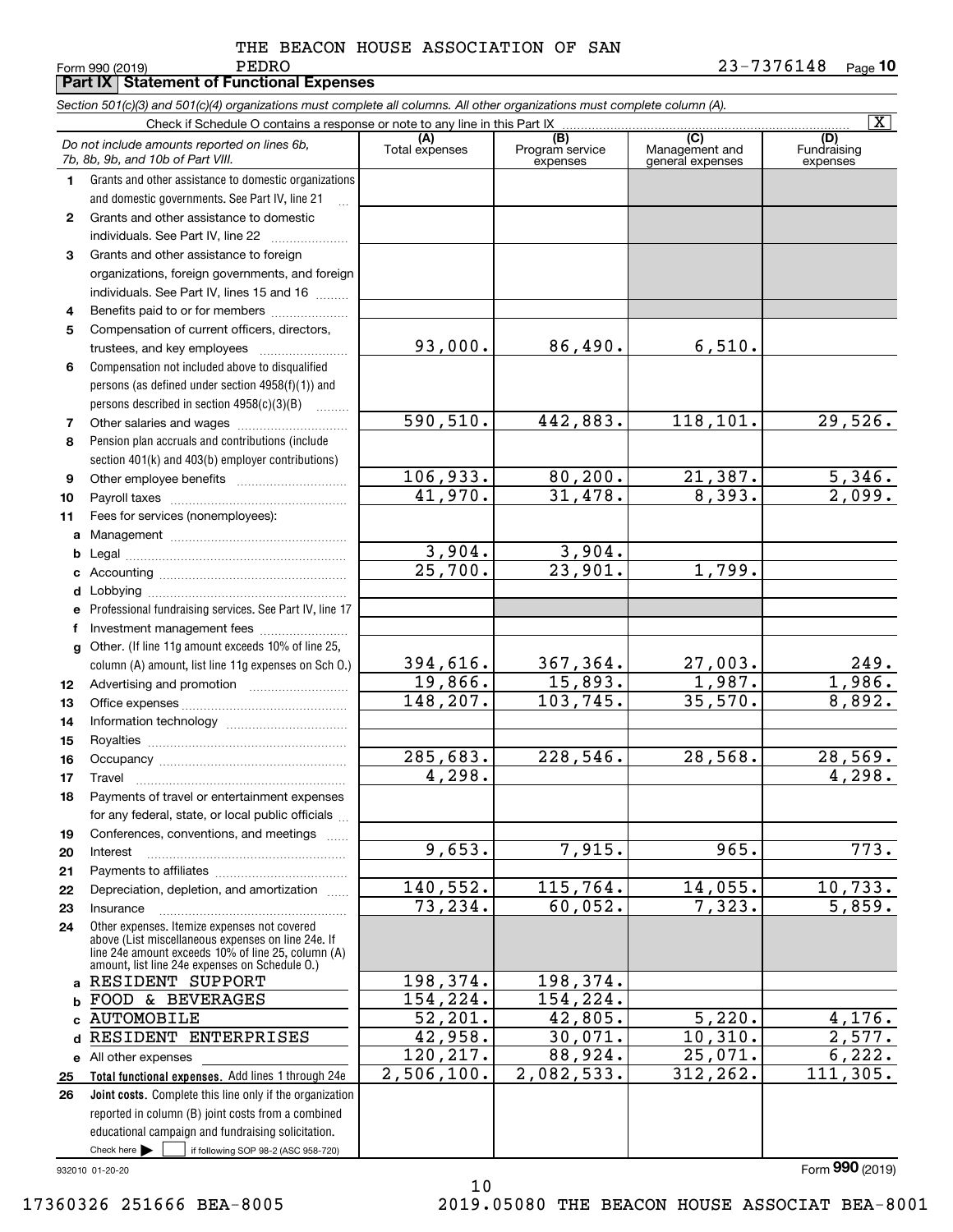|                             | Part X | <b>Balance Sheet</b>                                                                                                                                                                                                           |            |                          |                 |                           |
|-----------------------------|--------|--------------------------------------------------------------------------------------------------------------------------------------------------------------------------------------------------------------------------------|------------|--------------------------|-----------------|---------------------------|
|                             |        |                                                                                                                                                                                                                                |            |                          |                 |                           |
|                             |        |                                                                                                                                                                                                                                |            | (A)<br>Beginning of year |                 | (B)<br>End of year        |
|                             | 1      |                                                                                                                                                                                                                                |            | 281,685.                 | $\mathbf{1}$    | $\overline{568, 379}$ .   |
|                             | 2      |                                                                                                                                                                                                                                |            |                          | $\mathbf{2}$    |                           |
|                             | з      |                                                                                                                                                                                                                                |            |                          | 3               |                           |
|                             | 4      |                                                                                                                                                                                                                                |            | 338,022.                 | $\overline{4}$  | 127,986.                  |
|                             | 5      | Loans and other receivables from any current or former officer, director,                                                                                                                                                      |            |                          |                 |                           |
|                             |        | trustee, key employee, creator or founder, substantial contributor, or 35%                                                                                                                                                     |            |                          |                 |                           |
|                             |        | controlled entity or family member of any of these persons                                                                                                                                                                     |            |                          | 5               |                           |
|                             | 6      | Loans and other receivables from other disqualified persons (as defined                                                                                                                                                        |            |                          |                 |                           |
|                             |        | under section $4958(f)(1)$ , and persons described in section $4958(c)(3)(B)$                                                                                                                                                  | $\ldots$   |                          | 6               |                           |
|                             | 7      |                                                                                                                                                                                                                                |            |                          | $\overline{7}$  |                           |
| Assets                      | 8      |                                                                                                                                                                                                                                |            |                          | 8               |                           |
|                             | 9      | Prepaid expenses and deferred charges                                                                                                                                                                                          |            | 56,770.                  | $\mathbf{9}$    | 47,275.                   |
|                             |        | <b>10a</b> Land, buildings, and equipment: cost or other                                                                                                                                                                       |            |                          |                 |                           |
|                             |        | basis. Complete Part VI of Schedule D $\frac{10a}{10a}$ $\frac{4,197,365}{$                                                                                                                                                    |            |                          |                 |                           |
|                             | b      | <u>  10b</u>  <br>Less: accumulated depreciation                                                                                                                                                                               | 1,728,965. | 2,512,973.               | 10 <sub>c</sub> | 2,468,400.                |
|                             | 11     |                                                                                                                                                                                                                                |            | 1,030,222.               | 11              | 1,074,161.                |
|                             | 12     |                                                                                                                                                                                                                                |            |                          | 12              |                           |
|                             | 13     |                                                                                                                                                                                                                                |            |                          | 13              |                           |
|                             | 14     |                                                                                                                                                                                                                                |            |                          | 14              |                           |
|                             | 15     |                                                                                                                                                                                                                                |            | 773,609.                 | 15              | 871,337.                  |
|                             | 16     |                                                                                                                                                                                                                                |            | 4,993,281.               | 16              | 5, 157, 538.              |
|                             | 17     |                                                                                                                                                                                                                                |            | 270, 106.                | 17              | 179,798.                  |
|                             | 18     |                                                                                                                                                                                                                                |            | 18                       |                 |                           |
|                             | 19     | Deferred revenue manual contracts and contracts are contracted and contract and contract are contracted and contract are contracted and contract are contracted and contract are contracted and contract are contracted and co |            | 104,901.                 | 19              | 4,561.                    |
|                             | 20     |                                                                                                                                                                                                                                |            | 686,549.                 | 20              | 562, 345.                 |
|                             | 21     | Escrow or custodial account liability. Complete Part IV of Schedule D                                                                                                                                                          | $\cdots$   |                          | 21              |                           |
|                             | 22     | Loans and other payables to any current or former officer, director,                                                                                                                                                           |            |                          |                 |                           |
|                             |        | trustee, key employee, creator or founder, substantial contributor, or 35%                                                                                                                                                     |            |                          |                 |                           |
| Liabilities                 |        | controlled entity or family member of any of these persons                                                                                                                                                                     |            |                          | 22              |                           |
|                             | 23     | Secured mortgages and notes payable to unrelated third parties                                                                                                                                                                 |            |                          | 23              |                           |
|                             | 24     | Unsecured notes and loans payable to unrelated third parties                                                                                                                                                                   |            |                          | 24              | 117,645.                  |
|                             | 25     | Other liabilities (including federal income tax, payables to related third                                                                                                                                                     |            |                          |                 |                           |
|                             |        | parties, and other liabilities not included on lines 17-24). Complete Part X                                                                                                                                                   |            |                          |                 |                           |
|                             |        | of Schedule D                                                                                                                                                                                                                  |            | 528, 360.                | 25              | 616,650.                  |
|                             | 26     | Total liabilities. Add lines 17 through 25                                                                                                                                                                                     |            | 1,589,916.               | 26              | $\overline{1,}$ 480, 999. |
|                             |        | Organizations that follow FASB ASC 958, check here $\blacktriangleright \boxed{X}$                                                                                                                                             |            |                          |                 |                           |
|                             |        | and complete lines 27, 28, 32, and 33.                                                                                                                                                                                         |            |                          |                 |                           |
|                             | 27     | Net assets without donor restrictions                                                                                                                                                                                          |            | 3, 335, 762.             | 27              | 3,626,539.                |
|                             | 28     |                                                                                                                                                                                                                                |            | 67,603.                  | 28              | 50,000.                   |
|                             |        | Organizations that do not follow FASB ASC 958, check here $\blacktriangleright$                                                                                                                                                |            |                          |                 |                           |
|                             |        | and complete lines 29 through 33.                                                                                                                                                                                              |            |                          |                 |                           |
| Net Assets or Fund Balances | 29     |                                                                                                                                                                                                                                |            |                          | 29              |                           |
|                             | 30     | Paid-in or capital surplus, or land, building, or equipment fund                                                                                                                                                               |            |                          | 30              |                           |
|                             | 31     | Retained earnings, endowment, accumulated income, or other funds                                                                                                                                                               |            |                          | 31              |                           |
|                             | 32     | Total net assets or fund balances                                                                                                                                                                                              |            | 3,403,365.               | 32              | $\overline{3,676,539}$ .  |
|                             | 33     |                                                                                                                                                                                                                                |            | 4,993,281.               | 33              | 5,157,538.                |

Form (2019) **990**

932011 01-20-20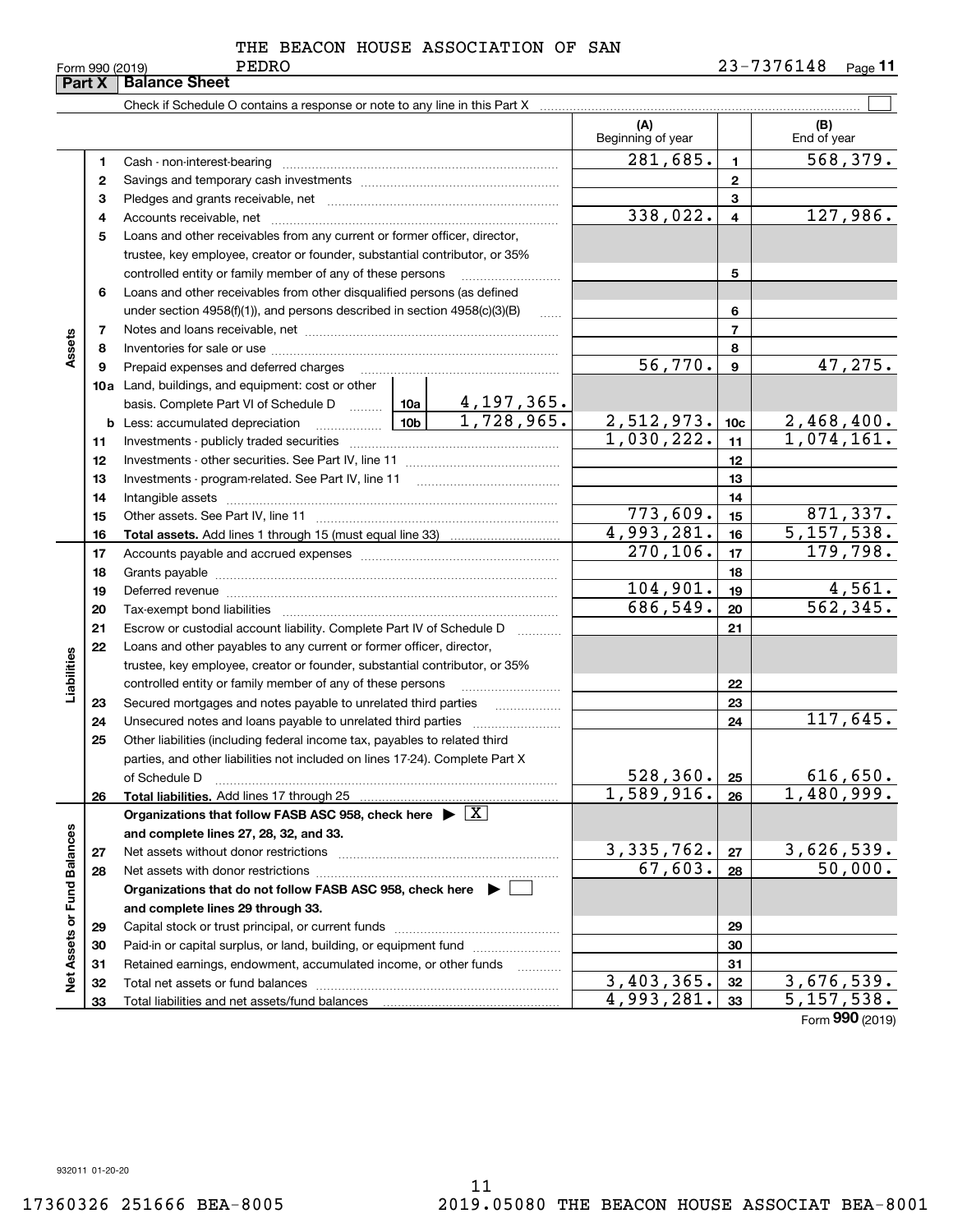|  |  |  | THE BEACON HOUSE ASSOCIATION OF SAN |  |  |
|--|--|--|-------------------------------------|--|--|
|--|--|--|-------------------------------------|--|--|

|    | PEDRO<br>Form 990 (2019)                                                                                                        |                | 23-7376148 |            | Page $12$         |
|----|---------------------------------------------------------------------------------------------------------------------------------|----------------|------------|------------|-------------------|
|    | <b>Reconciliation of Net Assets</b><br>Part XI                                                                                  |                |            |            |                   |
|    |                                                                                                                                 |                |            |            |                   |
|    |                                                                                                                                 |                |            |            |                   |
| 1  | Total revenue (must equal Part VIII, column (A), line 12)                                                                       | $\mathbf{1}$   | 2,769,220. |            |                   |
| 2  | Total expenses (must equal Part IX, column (A), line 25)                                                                        | $\overline{2}$ | 2,506,100. |            |                   |
| 3  | Revenue less expenses. Subtract line 2 from line 1                                                                              | 3              |            | 263, 120.  |                   |
| 4  |                                                                                                                                 | $\overline{4}$ | 3,403,365. |            |                   |
| 5  | Net unrealized gains (losses) on investments                                                                                    | 5              |            |            | 10,054.           |
| 6  |                                                                                                                                 | 6              |            |            |                   |
| 7  | Investment expenses                                                                                                             | $\overline{7}$ |            |            |                   |
| 8  | Prior period adjustments www.communication.communication.com/news/communication.com/news/communication.com/news/                | 8              |            |            |                   |
| 9  | Other changes in net assets or fund balances (explain on Schedule O)                                                            | 9              |            |            | 0.                |
| 10 | Net assets or fund balances at end of year. Combine lines 3 through 9 (must equal Part X, line 32,                              |                |            |            |                   |
|    |                                                                                                                                 | 10             | 3,676,539. |            |                   |
|    | Part XII Financial Statements and Reporting                                                                                     |                |            |            |                   |
|    |                                                                                                                                 |                |            |            | $\vert$ X $\vert$ |
|    |                                                                                                                                 |                |            | <b>Yes</b> | No                |
| 1  | $ X $ Accrual<br>Accounting method used to prepare the Form 990: <u>I</u> Cash<br>Other                                         |                |            |            |                   |
|    | If the organization changed its method of accounting from a prior year or checked "Other," explain in Schedule O.               |                |            |            |                   |
|    | 2a Were the organization's financial statements compiled or reviewed by an independent accountant?                              |                | 2a         |            | х                 |
|    | If "Yes," check a box below to indicate whether the financial statements for the year were compiled or reviewed on a            |                |            |            |                   |
|    | separate basis, consolidated basis, or both:                                                                                    |                |            |            |                   |
|    | Consolidated basis<br>Separate basis<br>Both consolidated and separate basis                                                    |                |            |            |                   |
|    | <b>b</b> Were the organization's financial statements audited by an independent accountant?                                     |                | 2b         | Х          |                   |
|    | If "Yes," check a box below to indicate whether the financial statements for the year were audited on a separate basis,         |                |            |            |                   |
|    | consolidated basis, or both:                                                                                                    |                |            |            |                   |
|    | $ \mathbf{X} $ Separate basis<br>Consolidated basis<br>Both consolidated and separate basis                                     |                |            |            |                   |
|    | c If "Yes" to line 2a or 2b, does the organization have a committee that assumes responsibility for oversight of the audit,     |                |            |            |                   |
|    | review, or compilation of its financial statements and selection of an independent accountant?                                  |                | 2c         | х          |                   |
|    | If the organization changed either its oversight process or selection process during the tax year, explain on Schedule O.       |                |            |            |                   |
|    | 3a As a result of a federal award, was the organization required to undergo an audit or audits as set forth in the Single Audit |                |            |            |                   |
|    | Act and OMB Circular A-133?                                                                                                     |                | За         |            | x                 |
|    | b If "Yes," did the organization undergo the required audit or audits? If the organization did not undergo the required audit   |                |            |            |                   |
|    |                                                                                                                                 |                | 3b         |            |                   |

Form (2019) **990**

932012 01-20-20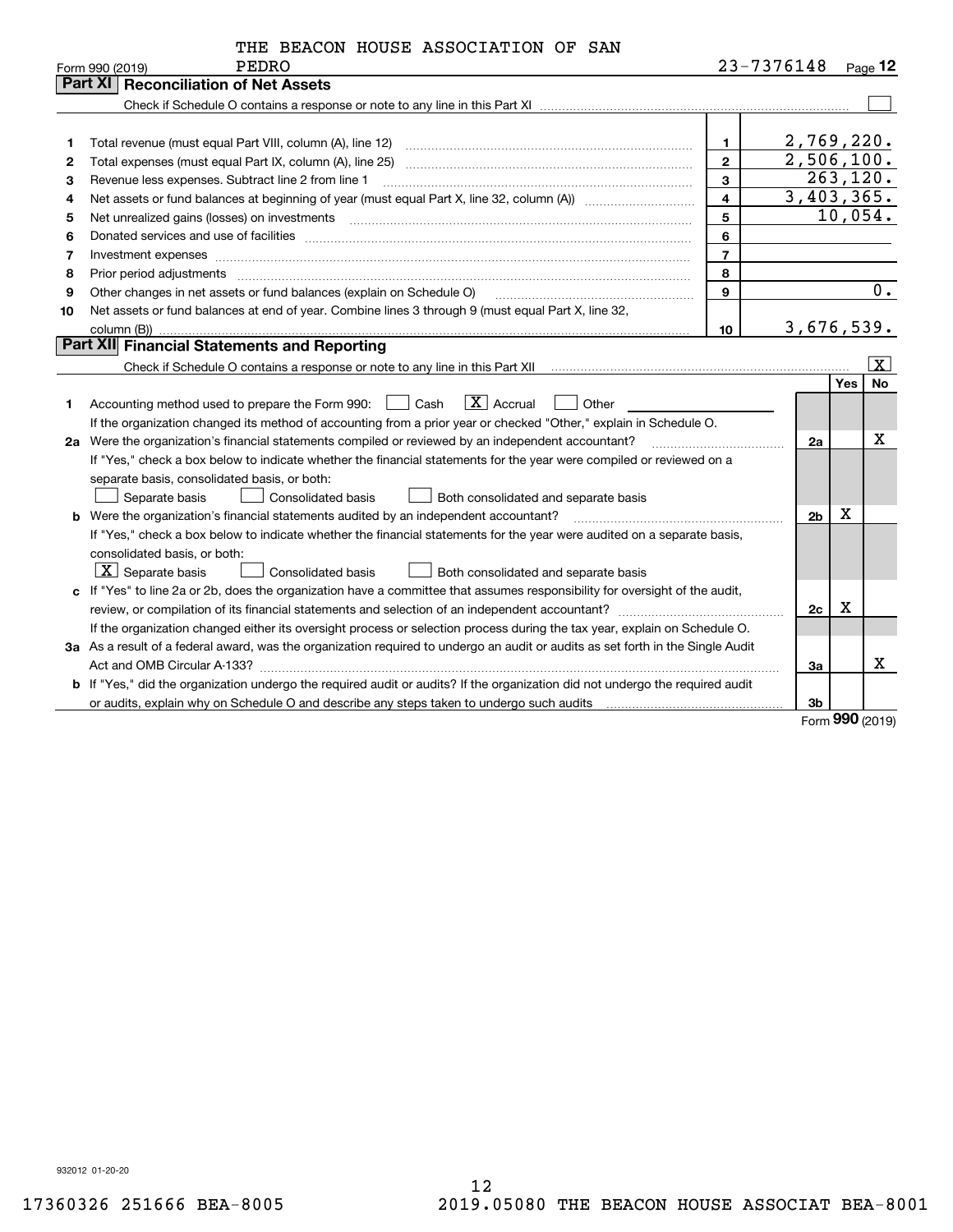| <b>SCHEDULE A</b><br>(Form 990 or 990-EZ)<br>Department of the Treasury<br>Internal Revenue Service |                    |                                               |       |                                                                          | <b>Public Charity Status and Public Support</b><br>Complete if the organization is a section 501(c)(3) organization or a section<br>4947(a)(1) nonexempt charitable trust.<br>Attach to Form 990 or Form 990-EZ.                                          |                                                                |    |                            | OMB No. 1545-0047<br><b>Open to Public</b>          |
|-----------------------------------------------------------------------------------------------------|--------------------|-----------------------------------------------|-------|--------------------------------------------------------------------------|-----------------------------------------------------------------------------------------------------------------------------------------------------------------------------------------------------------------------------------------------------------|----------------------------------------------------------------|----|----------------------------|-----------------------------------------------------|
|                                                                                                     |                    |                                               |       |                                                                          | Go to www.irs.gov/Form990 for instructions and the latest information.                                                                                                                                                                                    |                                                                |    |                            | Inspection                                          |
|                                                                                                     |                    | Name of the organization                      | PEDRO |                                                                          | THE BEACON HOUSE ASSOCIATION OF SAN                                                                                                                                                                                                                       |                                                                |    |                            | <b>Employer identification number</b><br>23-7376148 |
| Part I                                                                                              |                    |                                               |       |                                                                          | Reason for Public Charity Status (All organizations must complete this part.) See instructions.                                                                                                                                                           |                                                                |    |                            |                                                     |
|                                                                                                     |                    |                                               |       |                                                                          | The organization is not a private foundation because it is: (For lines 1 through 12, check only one box.)                                                                                                                                                 |                                                                |    |                            |                                                     |
| 1                                                                                                   |                    |                                               |       |                                                                          | A church, convention of churches, or association of churches described in section 170(b)(1)(A)(i).                                                                                                                                                        |                                                                |    |                            |                                                     |
| 2                                                                                                   |                    |                                               |       |                                                                          | A school described in section 170(b)(1)(A)(ii). (Attach Schedule E (Form 990 or 990-EZ).)                                                                                                                                                                 |                                                                |    |                            |                                                     |
| 3                                                                                                   |                    |                                               |       |                                                                          | A hospital or a cooperative hospital service organization described in section $170(b)(1)(A)(iii)$ .                                                                                                                                                      |                                                                |    |                            |                                                     |
| 4                                                                                                   |                    |                                               |       |                                                                          | A medical research organization operated in conjunction with a hospital described in section 170(b)(1)(A)(iii). Enter the hospital's name,                                                                                                                |                                                                |    |                            |                                                     |
|                                                                                                     |                    | city, and state:                              |       |                                                                          |                                                                                                                                                                                                                                                           |                                                                |    |                            |                                                     |
| 5                                                                                                   |                    |                                               |       |                                                                          | An organization operated for the benefit of a college or university owned or operated by a governmental unit described in                                                                                                                                 |                                                                |    |                            |                                                     |
|                                                                                                     |                    |                                               |       | section 170(b)(1)(A)(iv). (Complete Part II.)                            |                                                                                                                                                                                                                                                           |                                                                |    |                            |                                                     |
| 6                                                                                                   |                    |                                               |       |                                                                          | A federal, state, or local government or governmental unit described in section 170(b)(1)(A)(v).                                                                                                                                                          |                                                                |    |                            |                                                     |
| $\overline{7}$                                                                                      | $\boxed{\text{X}}$ |                                               |       |                                                                          | An organization that normally receives a substantial part of its support from a governmental unit or from the general public described in                                                                                                                 |                                                                |    |                            |                                                     |
|                                                                                                     |                    |                                               |       | section 170(b)(1)(A)(vi). (Complete Part II.)                            |                                                                                                                                                                                                                                                           |                                                                |    |                            |                                                     |
| 8                                                                                                   |                    |                                               |       |                                                                          | A community trust described in section 170(b)(1)(A)(vi). (Complete Part II.)                                                                                                                                                                              |                                                                |    |                            |                                                     |
| 9                                                                                                   |                    |                                               |       |                                                                          | An agricultural research organization described in section 170(b)(1)(A)(ix) operated in conjunction with a land-grant college                                                                                                                             |                                                                |    |                            |                                                     |
|                                                                                                     |                    |                                               |       |                                                                          | or university or a non-land-grant college of agriculture (see instructions). Enter the name, city, and state of the college or                                                                                                                            |                                                                |    |                            |                                                     |
| 10                                                                                                  |                    | university:                                   |       |                                                                          | An organization that normally receives: (1) more than 33 1/3% of its support from contributions, membership fees, and gross receipts from                                                                                                                 |                                                                |    |                            |                                                     |
|                                                                                                     |                    |                                               |       |                                                                          | activities related to its exempt functions - subject to certain exceptions, and (2) no more than 33 1/3% of its support from gross investment                                                                                                             |                                                                |    |                            |                                                     |
|                                                                                                     |                    |                                               |       |                                                                          | income and unrelated business taxable income (less section 511 tax) from businesses acquired by the organization after June 30, 1975.                                                                                                                     |                                                                |    |                            |                                                     |
|                                                                                                     |                    |                                               |       | See section 509(a)(2). (Complete Part III.)                              |                                                                                                                                                                                                                                                           |                                                                |    |                            |                                                     |
| 11                                                                                                  |                    |                                               |       |                                                                          | An organization organized and operated exclusively to test for public safety. See section 509(a)(4).                                                                                                                                                      |                                                                |    |                            |                                                     |
| 12                                                                                                  |                    |                                               |       |                                                                          | An organization organized and operated exclusively for the benefit of, to perform the functions of, or to carry out the purposes of one or                                                                                                                |                                                                |    |                            |                                                     |
|                                                                                                     |                    |                                               |       |                                                                          | more publicly supported organizations described in section 509(a)(1) or section 509(a)(2). See section 509(a)(3). Check the box in                                                                                                                        |                                                                |    |                            |                                                     |
|                                                                                                     |                    |                                               |       |                                                                          | lines 12a through 12d that describes the type of supporting organization and complete lines 12e, 12f, and 12g.                                                                                                                                            |                                                                |    |                            |                                                     |
| a                                                                                                   |                    |                                               |       |                                                                          | Type I. A supporting organization operated, supervised, or controlled by its supported organization(s), typically by giving                                                                                                                               |                                                                |    |                            |                                                     |
|                                                                                                     |                    |                                               |       |                                                                          | the supported organization(s) the power to regularly appoint or elect a majority of the directors or trustees of the supporting                                                                                                                           |                                                                |    |                            |                                                     |
|                                                                                                     |                    |                                               |       | organization. You must complete Part IV, Sections A and B.               |                                                                                                                                                                                                                                                           |                                                                |    |                            |                                                     |
| b                                                                                                   |                    |                                               |       |                                                                          | Type II. A supporting organization supervised or controlled in connection with its supported organization(s), by having                                                                                                                                   |                                                                |    |                            |                                                     |
|                                                                                                     |                    |                                               |       |                                                                          | control or management of the supporting organization vested in the same persons that control or manage the supported                                                                                                                                      |                                                                |    |                            |                                                     |
|                                                                                                     |                    |                                               |       | organization(s). You must complete Part IV, Sections A and C.            |                                                                                                                                                                                                                                                           |                                                                |    |                            |                                                     |
| c                                                                                                   |                    |                                               |       |                                                                          | Type III functionally integrated. A supporting organization operated in connection with, and functionally integrated with,                                                                                                                                |                                                                |    |                            |                                                     |
|                                                                                                     |                    |                                               |       |                                                                          | its supported organization(s) (see instructions). You must complete Part IV, Sections A, D, and E.                                                                                                                                                        |                                                                |    |                            |                                                     |
| d                                                                                                   |                    |                                               |       |                                                                          | Type III non-functionally integrated. A supporting organization operated in connection with its supported organization(s)<br>that is not functionally integrated. The organization generally must satisfy a distribution requirement and an attentiveness |                                                                |    |                            |                                                     |
|                                                                                                     |                    |                                               |       |                                                                          | requirement (see instructions). You must complete Part IV, Sections A and D, and Part V.                                                                                                                                                                  |                                                                |    |                            |                                                     |
| е                                                                                                   |                    |                                               |       |                                                                          | Check this box if the organization received a written determination from the IRS that it is a Type I, Type II, Type III                                                                                                                                   |                                                                |    |                            |                                                     |
|                                                                                                     |                    |                                               |       |                                                                          | functionally integrated, or Type III non-functionally integrated supporting organization.                                                                                                                                                                 |                                                                |    |                            |                                                     |
|                                                                                                     |                    | f Enter the number of supported organizations |       |                                                                          |                                                                                                                                                                                                                                                           |                                                                |    |                            |                                                     |
|                                                                                                     |                    |                                               |       | g Provide the following information about the supported organization(s). |                                                                                                                                                                                                                                                           |                                                                |    |                            |                                                     |
|                                                                                                     |                    | (i) Name of supported                         |       | (ii) EIN                                                                 | (iii) Type of organization<br>(described on lines 1-10)                                                                                                                                                                                                   | (iv) Is the organization listed<br>in your governing document? |    | (v) Amount of monetary     | (vi) Amount of other                                |
|                                                                                                     |                    | organization                                  |       |                                                                          | above (see instructions))                                                                                                                                                                                                                                 | Yes                                                            | No | support (see instructions) | support (see instructions)                          |
|                                                                                                     |                    |                                               |       |                                                                          |                                                                                                                                                                                                                                                           |                                                                |    |                            |                                                     |
|                                                                                                     |                    |                                               |       |                                                                          |                                                                                                                                                                                                                                                           |                                                                |    |                            |                                                     |
|                                                                                                     |                    |                                               |       |                                                                          |                                                                                                                                                                                                                                                           |                                                                |    |                            |                                                     |
|                                                                                                     |                    |                                               |       |                                                                          |                                                                                                                                                                                                                                                           |                                                                |    |                            |                                                     |
|                                                                                                     |                    |                                               |       |                                                                          |                                                                                                                                                                                                                                                           |                                                                |    |                            |                                                     |
|                                                                                                     |                    |                                               |       |                                                                          |                                                                                                                                                                                                                                                           |                                                                |    |                            |                                                     |
|                                                                                                     |                    |                                               |       |                                                                          |                                                                                                                                                                                                                                                           |                                                                |    |                            |                                                     |
|                                                                                                     |                    |                                               |       |                                                                          |                                                                                                                                                                                                                                                           |                                                                |    |                            |                                                     |
|                                                                                                     |                    |                                               |       |                                                                          |                                                                                                                                                                                                                                                           |                                                                |    |                            |                                                     |
| Total                                                                                               |                    |                                               |       |                                                                          |                                                                                                                                                                                                                                                           |                                                                |    |                            |                                                     |
|                                                                                                     |                    |                                               |       |                                                                          | UA For Departuark Poduction Act Notice, and the Instructions for Form 000 or 000 FZ. correct so as to                                                                                                                                                     |                                                                |    |                            | <b>Cohodulo A (Form 000 or 000 EZ) 2010</b>         |

LHA For Paperwork Reduction Act Notice, see the Instructions for Form 990 or 990-EZ. 932021 09-25-19 Schedule A (Form 990 or 990-EZ) 2019 13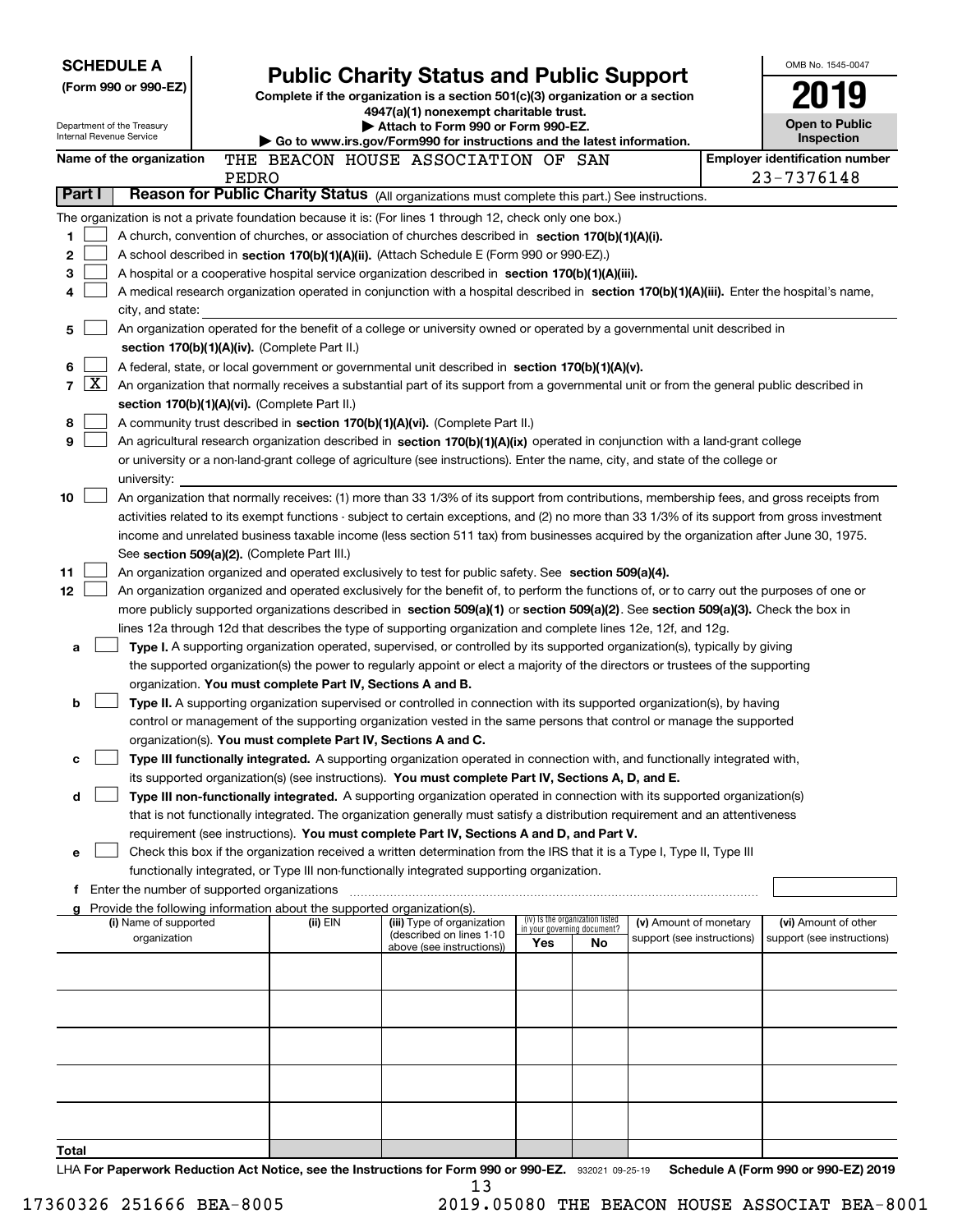## Schedule A (Form 990 or 990-EZ) 2019 PEDRO

**2** PEDRO 23-7376148

(Complete only if you checked the box on line 5, 7, or 8 of Part I or if the organization failed to qualify under Part III. If the organization fails to qualify under the tests listed below, please complete Part III.) **Part II Support Schedule for Organizations Described in Sections 170(b)(1)(A)(iv) and 170(b)(1)(A)(vi)**

|    | <b>Section A. Public Support</b>                                                                                                           |          |          |            |            |          |                                          |
|----|--------------------------------------------------------------------------------------------------------------------------------------------|----------|----------|------------|------------|----------|------------------------------------------|
|    | Calendar year (or fiscal year beginning in)                                                                                                | (a) 2015 | (b) 2016 | $(c)$ 2017 | $(d)$ 2018 | (e) 2019 | (f) Total                                |
|    | 1 Gifts, grants, contributions, and                                                                                                        |          |          |            |            |          |                                          |
|    | membership fees received. (Do not                                                                                                          |          |          |            |            |          |                                          |
|    | include any "unusual grants.")                                                                                                             | 680,960. | 1535358. | 829,568.   | 1212488.   | 1960559. | 6218933.                                 |
|    | 2 Tax revenues levied for the organ-                                                                                                       |          |          |            |            |          |                                          |
|    | ization's benefit and either paid to                                                                                                       |          |          |            |            |          |                                          |
|    | or expended on its behalf                                                                                                                  |          |          |            |            |          |                                          |
|    | 3 The value of services or facilities                                                                                                      |          |          |            |            |          |                                          |
|    | furnished by a governmental unit to                                                                                                        |          |          |            |            |          |                                          |
|    | the organization without charge                                                                                                            |          |          |            |            |          |                                          |
|    | 4 Total. Add lines 1 through 3                                                                                                             | 680,960. | 1535358. | 829,568.   | 1212488.   | 1960559. | 6218933.                                 |
| 5. | The portion of total contributions                                                                                                         |          |          |            |            |          |                                          |
|    | by each person (other than a                                                                                                               |          |          |            |            |          |                                          |
|    | governmental unit or publicly                                                                                                              |          |          |            |            |          |                                          |
|    | supported organization) included                                                                                                           |          |          |            |            |          |                                          |
|    | on line 1 that exceeds 2% of the                                                                                                           |          |          |            |            |          |                                          |
|    | amount shown on line 11,                                                                                                                   |          |          |            |            |          |                                          |
|    | column (f)                                                                                                                                 |          |          |            |            |          | 248,566.                                 |
|    | 6 Public support. Subtract line 5 from line 4.                                                                                             |          |          |            |            |          | $\overline{5970367}$ .                   |
|    | <b>Section B. Total Support</b>                                                                                                            |          |          |            |            |          |                                          |
|    | Calendar year (or fiscal year beginning in)                                                                                                | (a) 2015 | (b) 2016 | $(c)$ 2017 | $(d)$ 2018 | (e) 2019 | (f) Total                                |
|    | <b>7</b> Amounts from line 4                                                                                                               | 680,960. | 1535358. | 829,568.   | 1212488.   | 1960559. | 6218933.                                 |
|    | 8 Gross income from interest,                                                                                                              |          |          |            |            |          |                                          |
|    | dividends, payments received on                                                                                                            |          |          |            |            |          |                                          |
|    | securities loans, rents, royalties,                                                                                                        |          |          |            |            |          |                                          |
|    | and income from similar sources                                                                                                            | 5,384.   | 6,022.   | 8,503.     | 33,669.    | 321.     | 53,899.                                  |
|    | 9 Net income from unrelated business                                                                                                       |          |          |            |            |          |                                          |
|    | activities, whether or not the                                                                                                             |          |          |            |            |          |                                          |
|    | business is regularly carried on                                                                                                           |          |          |            |            |          |                                          |
|    | 10 Other income. Do not include gain                                                                                                       |          |          |            |            |          |                                          |
|    | or loss from the sale of capital                                                                                                           |          |          |            |            |          |                                          |
|    | assets (Explain in Part VI.)                                                                                                               | 4,308.   | 3,718.   | 358.       | 4,390.     | 251.     | 13,025.                                  |
|    | 11 Total support. Add lines 7 through 10                                                                                                   |          |          |            |            |          | 6285857.                                 |
|    | 12 Gross receipts from related activities, etc. (see instructions)                                                                         |          |          |            |            | 12       | 4, 221, 138.                             |
|    | 13 First five years. If the Form 990 is for the organization's first, second, third, fourth, or fifth tax year as a section 501(c)(3)      |          |          |            |            |          |                                          |
|    | organization, check this box and stop here                                                                                                 |          |          |            |            |          |                                          |
|    | <b>Section C. Computation of Public Support Percentage</b>                                                                                 |          |          |            |            |          |                                          |
|    | 14 Public support percentage for 2019 (line 6, column (f) divided by line 11, column (f) <i>mummumumum</i>                                 |          |          |            |            | 14       | 94.98<br>%                               |
|    |                                                                                                                                            |          |          |            |            | 15       | 98.32<br>$\%$                            |
|    | 16a 33 1/3% support test - 2019. If the organization did not check the box on line 13, and line 14 is 33 1/3% or more, check this box and  |          |          |            |            |          |                                          |
|    | stop here. The organization qualifies as a publicly supported organization                                                                 |          |          |            |            |          | $\blacktriangleright$ $\boxed{\text{X}}$ |
|    | b 33 1/3% support test - 2018. If the organization did not check a box on line 13 or 16a, and line 15 is 33 1/3% or more, check this box   |          |          |            |            |          |                                          |
|    | and stop here. The organization qualifies as a publicly supported organization                                                             |          |          |            |            |          |                                          |
|    | 17a 10% -facts-and-circumstances test - 2019. If the organization did not check a box on line 13, 16a, or 16b, and line 14 is 10% or more, |          |          |            |            |          |                                          |
|    | and if the organization meets the "facts-and-circumstances" test, check this box and stop here. Explain in Part VI how the organization    |          |          |            |            |          |                                          |
|    | meets the "facts-and-circumstances" test. The organization qualifies as a publicly supported organization <i>manumumumumumum</i>           |          |          |            |            |          |                                          |
|    | b 10% -facts-and-circumstances test - 2018. If the organization did not check a box on line 13, 16a, 16b, or 17a, and line 15 is 10% or    |          |          |            |            |          |                                          |
|    | more, and if the organization meets the "facts-and-circumstances" test, check this box and stop here. Explain in Part VI how the           |          |          |            |            |          |                                          |
|    | organization meets the "facts-and-circumstances" test. The organization qualifies as a publicly supported organization                     |          |          |            |            |          |                                          |
|    | 18 Private foundation. If the organization did not check a box on line 13, 16a, 16b, 17a, or 17b, check this box and see instructions      |          |          |            |            |          |                                          |
|    |                                                                                                                                            |          |          |            |            |          | Schedule A (Form 990 or 990-F7) 2019     |

**Schedule A (Form 990 or 990-EZ) 2019**

932022 09-25-19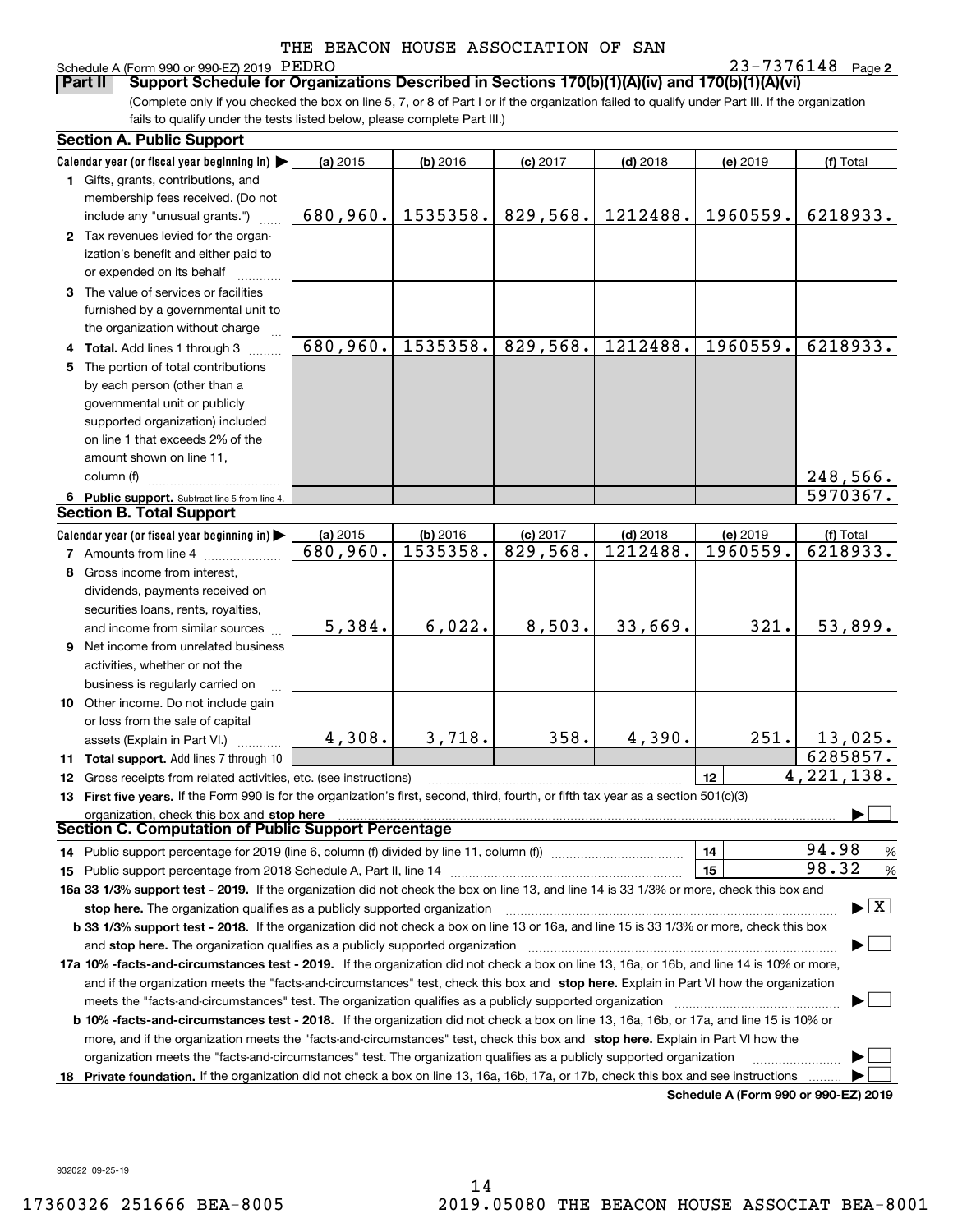## Schedule A (Form 990 or 990-EZ) 2019 PEDRO

**Part III Support Schedule for Organizations Described in Section 509(a)(2)** 

(Complete only if you checked the box on line 10 of Part I or if the organization failed to qualify under Part II. If the organization fails to qualify under the tests listed below, please complete Part II.)

|    | <b>Section A. Public Support</b>                                                                                                                                                         |            |          |            |            |          |                                      |
|----|------------------------------------------------------------------------------------------------------------------------------------------------------------------------------------------|------------|----------|------------|------------|----------|--------------------------------------|
|    | Calendar year (or fiscal year beginning in) $\blacktriangleright$                                                                                                                        | (a) 2015   | (b) 2016 | $(c)$ 2017 | $(d)$ 2018 | (e) 2019 | (f) Total                            |
|    | 1 Gifts, grants, contributions, and                                                                                                                                                      |            |          |            |            |          |                                      |
|    | membership fees received. (Do not                                                                                                                                                        |            |          |            |            |          |                                      |
|    | include any "unusual grants.")                                                                                                                                                           |            |          |            |            |          |                                      |
|    | 2 Gross receipts from admissions,<br>merchandise sold or services per-<br>formed, or facilities furnished in<br>any activity that is related to the<br>organization's tax-exempt purpose |            |          |            |            |          |                                      |
|    | 3 Gross receipts from activities that<br>are not an unrelated trade or bus-                                                                                                              |            |          |            |            |          |                                      |
|    | iness under section 513                                                                                                                                                                  |            |          |            |            |          |                                      |
|    | 4 Tax revenues levied for the organ-<br>ization's benefit and either paid to<br>or expended on its behalf                                                                                |            |          |            |            |          |                                      |
|    | .<br>5 The value of services or facilities                                                                                                                                               |            |          |            |            |          |                                      |
|    | furnished by a governmental unit to<br>the organization without charge                                                                                                                   |            |          |            |            |          |                                      |
|    | <b>6 Total.</b> Add lines 1 through 5                                                                                                                                                    |            |          |            |            |          |                                      |
|    | 7a Amounts included on lines 1, 2, and<br>3 received from disqualified persons                                                                                                           |            |          |            |            |          |                                      |
|    | <b>b</b> Amounts included on lines 2 and 3 received<br>from other than disqualified persons that<br>exceed the greater of \$5,000 or 1% of the                                           |            |          |            |            |          |                                      |
|    | amount on line 13 for the year<br>c Add lines 7a and 7b                                                                                                                                  |            |          |            |            |          |                                      |
|    | 8 Public support. (Subtract line 7c from line 6.)                                                                                                                                        |            |          |            |            |          |                                      |
|    | <b>Section B. Total Support</b>                                                                                                                                                          |            |          |            |            |          |                                      |
|    | Calendar year (or fiscal year beginning in) $\blacktriangleright$                                                                                                                        | (a) $2015$ | (b) 2016 | $(c)$ 2017 | $(d)$ 2018 | (e) 2019 | (f) Total                            |
|    | 9 Amounts from line 6                                                                                                                                                                    |            |          |            |            |          |                                      |
|    | 10a Gross income from interest,<br>dividends, payments received on<br>securities loans, rents, royalties,<br>and income from similar sources                                             |            |          |            |            |          |                                      |
|    | <b>b</b> Unrelated business taxable income                                                                                                                                               |            |          |            |            |          |                                      |
|    | (less section 511 taxes) from businesses<br>acquired after June 30, 1975<br>1.1.1.1.1.1.1.1.1.1                                                                                          |            |          |            |            |          |                                      |
|    | c Add lines 10a and 10b                                                                                                                                                                  |            |          |            |            |          |                                      |
|    | <b>11</b> Net income from unrelated business<br>activities not included in line 10b,<br>whether or not the business is<br>regularly carried on                                           |            |          |            |            |          |                                      |
|    | <b>12</b> Other income. Do not include gain<br>or loss from the sale of capital<br>assets (Explain in Part VI.)                                                                          |            |          |            |            |          |                                      |
|    | <b>13 Total support.</b> (Add lines 9, 10c, 11, and 12.)                                                                                                                                 |            |          |            |            |          |                                      |
|    | 14 First five years. If the Form 990 is for the organization's first, second, third, fourth, or fifth tax year as a section 501(c)(3) organization,                                      |            |          |            |            |          |                                      |
|    |                                                                                                                                                                                          |            |          |            |            |          |                                      |
|    | <b>Section C. Computation of Public Support Percentage</b>                                                                                                                               |            |          |            |            |          |                                      |
|    | 15 Public support percentage for 2019 (line 8, column (f), divided by line 13, column (f))                                                                                               |            |          |            |            | 15       | %                                    |
|    | 16 Public support percentage from 2018 Schedule A, Part III, line 15                                                                                                                     |            |          |            |            | 16       | %                                    |
|    | <b>Section D. Computation of Investment Income Percentage</b>                                                                                                                            |            |          |            |            |          |                                      |
|    | 17 Investment income percentage for 2019 (line 10c, column (f), divided by line 13, column (f))                                                                                          |            |          |            |            | 17       | %                                    |
|    | 18 Investment income percentage from 2018 Schedule A, Part III, line 17                                                                                                                  |            |          |            |            | 18       | %                                    |
|    | 19a 33 1/3% support tests - 2019. If the organization did not check the box on line 14, and line 15 is more than 33 1/3%, and line 17 is not                                             |            |          |            |            |          |                                      |
|    | more than 33 1/3%, check this box and stop here. The organization qualifies as a publicly supported organization                                                                         |            |          |            |            |          |                                      |
|    | b 33 1/3% support tests - 2018. If the organization did not check a box on line 14 or line 19a, and line 16 is more than 33 1/3%, and                                                    |            |          |            |            |          |                                      |
|    | line 18 is not more than 33 1/3%, check this box and stop here. The organization qualifies as a publicly supported organization                                                          |            |          |            |            |          |                                      |
| 20 | Private foundation. If the organization did not check a box on line 14, 19a, or 19b, check this box and see instructions                                                                 |            |          |            |            |          | Schedule A (Form 990 or 990-EZ) 2019 |
|    | 932023 09-25-19                                                                                                                                                                          |            |          |            |            |          |                                      |

15

17360326 251666 BEA-8005 2019.05080 THE BEACON HOUSE ASSOCIAT BEA-8001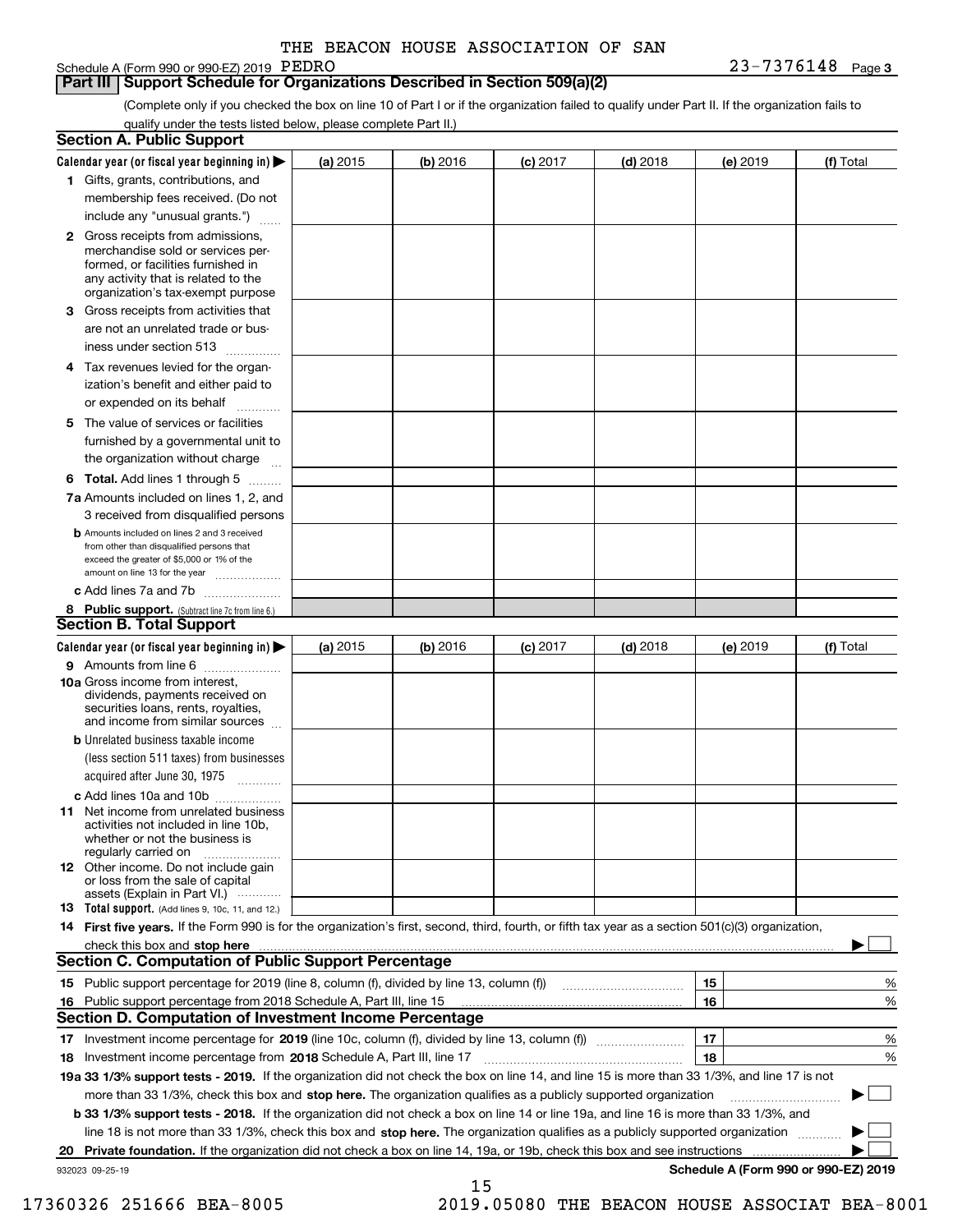#### **4**PEDRO 23-7376148 Schedule A (Form 990 or 990-EZ) 2019  $PEDRO$ **Part IV Supporting Organizations**

(Complete only if you checked a box in line 12 on Part I. If you checked 12a of Part I, complete Sections A and B. If you checked 12b of Part I, complete Sections A and C. If you checked 12c of Part I, complete Sections A, D, and E. If you checked 12d of Part I, complete Sections A and D, and complete Part V.)

#### **Section A. All Supporting Organizations**

- **1** Are all of the organization's supported organizations listed by name in the organization's governing documents? If "No," describe in **Part VI** how the supported organizations are designated. If designated by *class or purpose, describe the designation. If historic and continuing relationship, explain.*
- **2** Did the organization have any supported organization that does not have an IRS determination of status under section 509(a)(1) or (2)? If "Yes," explain in Part VI how the organization determined that the supported *organization was described in section 509(a)(1) or (2).*
- **3a** Did the organization have a supported organization described in section 501(c)(4), (5), or (6)? If "Yes," answer *(b) and (c) below.*
- **b** Did the organization confirm that each supported organization qualified under section 501(c)(4), (5), or (6) and satisfied the public support tests under section 509(a)(2)? If "Yes," describe in **Part VI** when and how the *organization made the determination.*
- **c**Did the organization ensure that all support to such organizations was used exclusively for section 170(c)(2)(B) purposes? If "Yes," explain in **Part VI** what controls the organization put in place to ensure such use.
- **4a***If* Was any supported organization not organized in the United States ("foreign supported organization")? *"Yes," and if you checked 12a or 12b in Part I, answer (b) and (c) below.*
- **b** Did the organization have ultimate control and discretion in deciding whether to make grants to the foreign supported organization? If "Yes," describe in **Part VI** how the organization had such control and discretion *despite being controlled or supervised by or in connection with its supported organizations.*
- **c** Did the organization support any foreign supported organization that does not have an IRS determination under sections 501(c)(3) and 509(a)(1) or (2)? If "Yes," explain in **Part VI** what controls the organization used *to ensure that all support to the foreign supported organization was used exclusively for section 170(c)(2)(B) purposes.*
- **5a** Did the organization add, substitute, or remove any supported organizations during the tax year? If "Yes," answer (b) and (c) below (if applicable). Also, provide detail in **Part VI,** including (i) the names and EIN *numbers of the supported organizations added, substituted, or removed; (ii) the reasons for each such action; (iii) the authority under the organization's organizing document authorizing such action; and (iv) how the action was accomplished (such as by amendment to the organizing document).*
- **b** Type I or Type II only. Was any added or substituted supported organization part of a class already designated in the organization's organizing document?
- **cSubstitutions only.**  Was the substitution the result of an event beyond the organization's control?
- **6** Did the organization provide support (whether in the form of grants or the provision of services or facilities) to **Part VI.** *If "Yes," provide detail in* support or benefit one or more of the filing organization's supported organizations? anyone other than (i) its supported organizations, (ii) individuals that are part of the charitable class benefited by one or more of its supported organizations, or (iii) other supporting organizations that also
- **7**Did the organization provide a grant, loan, compensation, or other similar payment to a substantial contributor *If "Yes," complete Part I of Schedule L (Form 990 or 990-EZ).* regard to a substantial contributor? (as defined in section 4958(c)(3)(C)), a family member of a substantial contributor, or a 35% controlled entity with
- **8** Did the organization make a loan to a disqualified person (as defined in section 4958) not described in line 7? *If "Yes," complete Part I of Schedule L (Form 990 or 990-EZ).*
- **9a** Was the organization controlled directly or indirectly at any time during the tax year by one or more in section 509(a)(1) or (2))? If "Yes," *provide detail in* <code>Part VI.</code> disqualified persons as defined in section 4946 (other than foundation managers and organizations described
- **b** Did one or more disqualified persons (as defined in line 9a) hold a controlling interest in any entity in which the supporting organization had an interest? If "Yes," provide detail in P**art VI**.
- **c**Did a disqualified person (as defined in line 9a) have an ownership interest in, or derive any personal benefit from, assets in which the supporting organization also had an interest? If "Yes," provide detail in P**art VI.**
- **10a** Was the organization subject to the excess business holdings rules of section 4943 because of section supporting organizations)? If "Yes," answer 10b below. 4943(f) (regarding certain Type II supporting organizations, and all Type III non-functionally integrated
- **b** Did the organization have any excess business holdings in the tax year? (Use Schedule C, Form 4720, to *determine whether the organization had excess business holdings.)*

16

932024 09-25-19

**Schedule A (Form 990 or 990-EZ) 2019**

**YesNo**

**1**

**2**

**3a**

**3b**

**3c**

**4a**

**4b**

**4c**

**5a**

**5b5c**

**6**

**7**

**8**

**9a**

**9b**

**9c**

**10a**

**10b**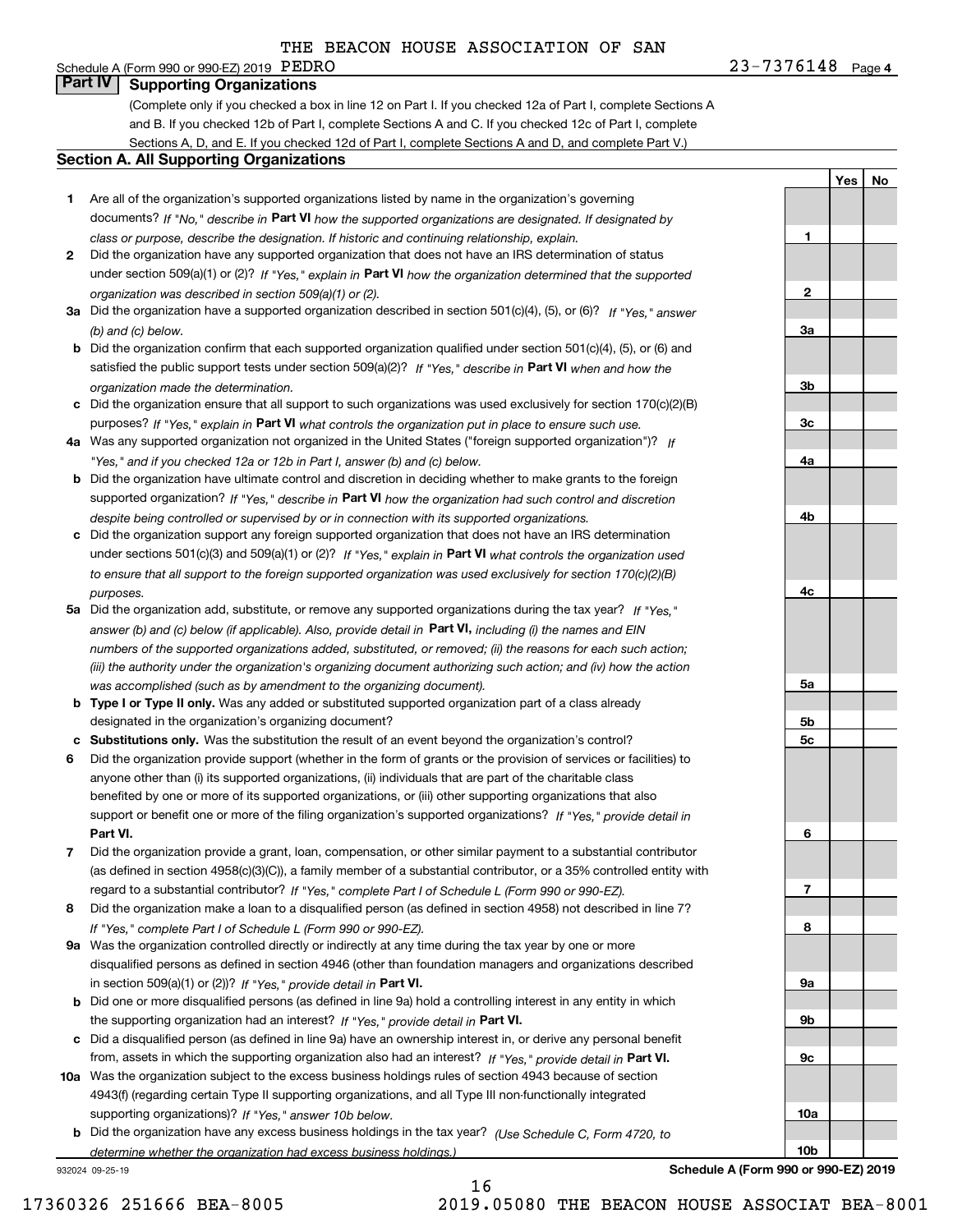| Schedule A (Form 990 or 990-EZ) 2019 $\rm~PEDRO$ | 7376148<br>$23 -$<br>Page 5 |
|--------------------------------------------------|-----------------------------|
|--------------------------------------------------|-----------------------------|

|        | Part IV<br><b>Supporting Organizations (continued)</b>                                                                                                                                                        |                 |     |    |
|--------|---------------------------------------------------------------------------------------------------------------------------------------------------------------------------------------------------------------|-----------------|-----|----|
|        |                                                                                                                                                                                                               |                 | Yes | No |
| 11     | Has the organization accepted a gift or contribution from any of the following persons?                                                                                                                       |                 |     |    |
|        | a A person who directly or indirectly controls, either alone or together with persons described in (b) and (c)                                                                                                |                 |     |    |
|        | below, the governing body of a supported organization?                                                                                                                                                        | 11a             |     |    |
|        | <b>b</b> A family member of a person described in (a) above?                                                                                                                                                  | 11 <sub>b</sub> |     |    |
|        | c A 35% controlled entity of a person described in (a) or (b) above? If "Yes" to a, b, or c, provide detail in Part VI.                                                                                       | 11c             |     |    |
|        | <b>Section B. Type I Supporting Organizations</b>                                                                                                                                                             |                 |     |    |
|        |                                                                                                                                                                                                               |                 | Yes | No |
| 1      | Did the directors, trustees, or membership of one or more supported organizations have the power to                                                                                                           |                 |     |    |
|        | regularly appoint or elect at least a majority of the organization's directors or trustees at all times during the                                                                                            |                 |     |    |
|        | tax year? If "No," describe in Part VI how the supported organization(s) effectively operated, supervised, or                                                                                                 |                 |     |    |
|        | controlled the organization's activities. If the organization had more than one supported organization,                                                                                                       |                 |     |    |
|        | describe how the powers to appoint and/or remove directors or trustees were allocated among the supported                                                                                                     | 1               |     |    |
| 2      | organizations and what conditions or restrictions, if any, applied to such powers during the tax year.<br>Did the organization operate for the benefit of any supported organization other than the supported |                 |     |    |
|        | organization(s) that operated, supervised, or controlled the supporting organization? If "Yes," explain in                                                                                                    |                 |     |    |
|        | Part VI how providing such benefit carried out the purposes of the supported organization(s) that operated,                                                                                                   |                 |     |    |
|        |                                                                                                                                                                                                               | $\mathbf{2}$    |     |    |
|        | supervised, or controlled the supporting organization.<br><b>Section C. Type II Supporting Organizations</b>                                                                                                  |                 |     |    |
|        |                                                                                                                                                                                                               |                 | Yes | No |
| 1      | Were a majority of the organization's directors or trustees during the tax year also a majority of the directors                                                                                              |                 |     |    |
|        | or trustees of each of the organization's supported organization(s)? If "No," describe in Part VI how control                                                                                                 |                 |     |    |
|        | or management of the supporting organization was vested in the same persons that controlled or managed                                                                                                        |                 |     |    |
|        | the supported organization(s).                                                                                                                                                                                | 1               |     |    |
|        | <b>Section D. All Type III Supporting Organizations</b>                                                                                                                                                       |                 |     |    |
|        |                                                                                                                                                                                                               |                 | Yes | No |
| 1      | Did the organization provide to each of its supported organizations, by the last day of the fifth month of the                                                                                                |                 |     |    |
|        | organization's tax year, (i) a written notice describing the type and amount of support provided during the prior tax                                                                                         |                 |     |    |
|        | year, (ii) a copy of the Form 990 that was most recently filed as of the date of notification, and (iii) copies of the                                                                                        |                 |     |    |
|        | organization's governing documents in effect on the date of notification, to the extent not previously provided?                                                                                              | 1               |     |    |
| 2      | Were any of the organization's officers, directors, or trustees either (i) appointed or elected by the supported                                                                                              |                 |     |    |
|        | organization(s) or (ii) serving on the governing body of a supported organization? If "No," explain in Part VI how                                                                                            |                 |     |    |
|        | the organization maintained a close and continuous working relationship with the supported organization(s).                                                                                                   | $\mathbf{2}$    |     |    |
| 3      | By reason of the relationship described in (2), did the organization's supported organizations have a                                                                                                         |                 |     |    |
|        | significant voice in the organization's investment policies and in directing the use of the organization's                                                                                                    |                 |     |    |
|        | income or assets at all times during the tax year? If "Yes," describe in Part VI the role the organization's                                                                                                  |                 |     |    |
|        | supported organizations played in this regard.<br>Section E. Type III Functionally Integrated Supporting Organizations                                                                                        | 3               |     |    |
|        |                                                                                                                                                                                                               |                 |     |    |
| 1      | Check the box next to the method that the organization used to satisfy the Integral Part Test during the year (see instructions).                                                                             |                 |     |    |
| a<br>b | The organization satisfied the Activities Test. Complete line 2 below.<br>The organization is the parent of each of its supported organizations. Complete line 3 below.                                       |                 |     |    |
| c      | The organization supported a governmental entity. Describe in Part VI how you supported a government entity (see instructions)                                                                                |                 |     |    |
| 2      | Activities Test. Answer (a) and (b) below.                                                                                                                                                                    |                 | Yes | No |
| а      | Did substantially all of the organization's activities during the tax year directly further the exempt purposes of                                                                                            |                 |     |    |
|        | the supported organization(s) to which the organization was responsive? If "Yes," then in Part VI identify                                                                                                    |                 |     |    |
|        | those supported organizations and explain how these activities directly furthered their exempt purposes,                                                                                                      |                 |     |    |
|        | how the organization was responsive to those supported organizations, and how the organization determined                                                                                                     |                 |     |    |
|        | that these activities constituted substantially all of its activities.                                                                                                                                        | 2a              |     |    |
| b      | Did the activities described in (a) constitute activities that, but for the organization's involvement, one or more                                                                                           |                 |     |    |
|        | of the organization's supported organization(s) would have been engaged in? If "Yes," explain in Part VI the                                                                                                  |                 |     |    |
|        | reasons for the organization's position that its supported organization(s) would have engaged in these                                                                                                        |                 |     |    |
|        | activities but for the organization's involvement.                                                                                                                                                            | 2b              |     |    |
| з      | Parent of Supported Organizations. Answer (a) and (b) below.                                                                                                                                                  |                 |     |    |
| а      | Did the organization have the power to regularly appoint or elect a majority of the officers, directors, or                                                                                                   |                 |     |    |
|        | trustees of each of the supported organizations? Provide details in Part VI.                                                                                                                                  | За              |     |    |
|        | <b>b</b> Did the organization exercise a substantial degree of direction over the policies, programs, and activities of each                                                                                  |                 |     |    |
|        | of its supported organizations? If "Yes," describe in Part VI the role played by the organization in this regard.                                                                                             | Зb              |     |    |

17

932025 09-25-19

**Schedule A (Form 990 or 990-EZ) 2019**

17360326 251666 BEA-8005 2019.05080 THE BEACON HOUSE ASSOCIAT BEA-8001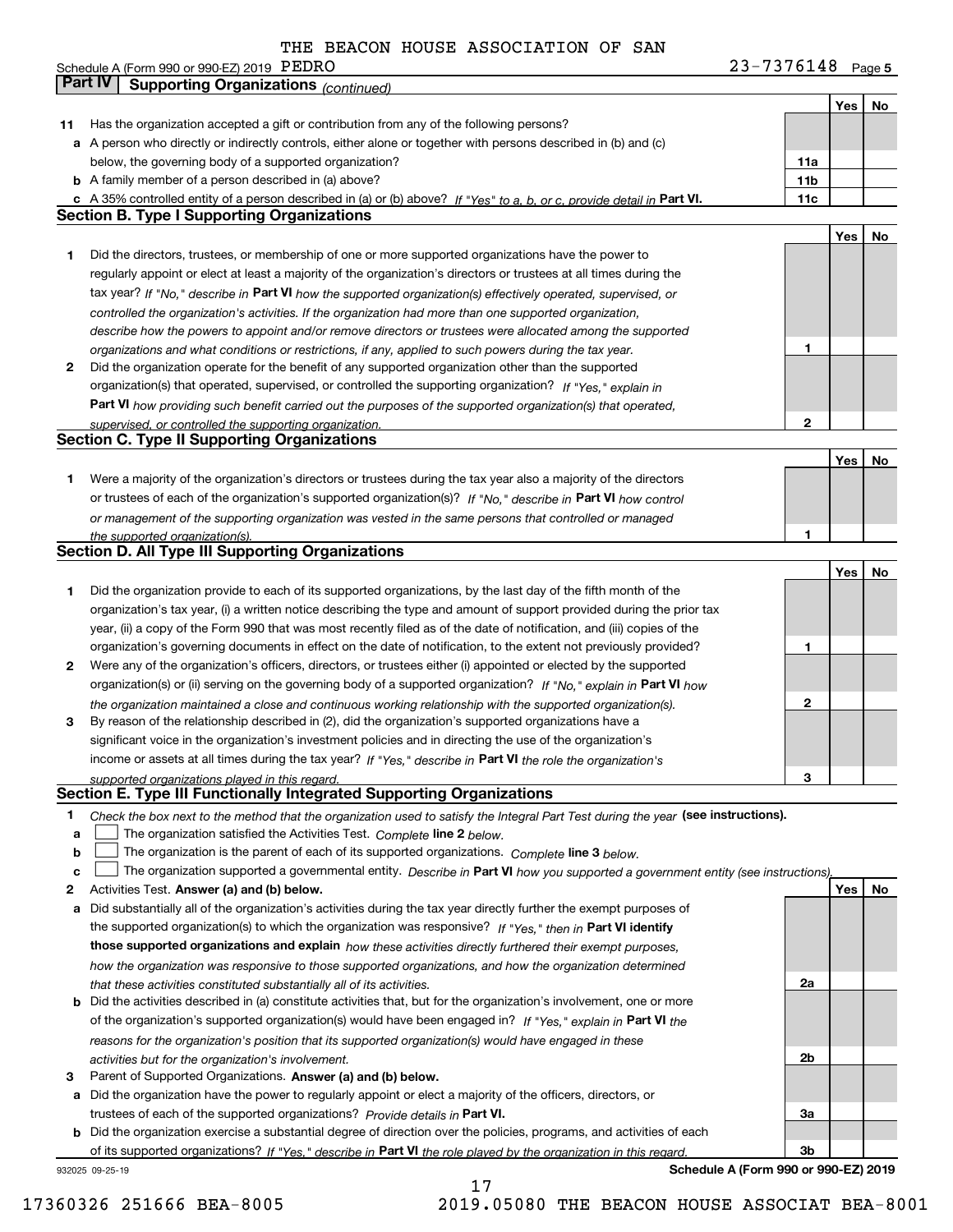|              | Schedule A (Form 990 or 990-EZ) 2019 PEDRO                                                                                                         |                |                                | $23 - 7376148$ Page 6          |
|--------------|----------------------------------------------------------------------------------------------------------------------------------------------------|----------------|--------------------------------|--------------------------------|
|              | <b>Part V</b><br>Type III Non-Functionally Integrated 509(a)(3) Supporting Organizations                                                           |                |                                |                                |
| 1            | Check here if the organization satisfied the Integral Part Test as a qualifying trust on Nov. 20, 1970 (explain in Part VI). See instructions. All |                |                                |                                |
|              | other Type III non-functionally integrated supporting organizations must complete Sections A through E.                                            |                |                                |                                |
|              | Section A - Adjusted Net Income                                                                                                                    | (A) Prior Year | (B) Current Year<br>(optional) |                                |
| 1            | Net short-term capital gain                                                                                                                        | 1              |                                |                                |
| 2            | Recoveries of prior-year distributions                                                                                                             | $\overline{2}$ |                                |                                |
| 3            | Other gross income (see instructions)                                                                                                              | 3              |                                |                                |
| 4            | Add lines 1 through 3.                                                                                                                             | 4              |                                |                                |
| 5            | Depreciation and depletion                                                                                                                         | 5              |                                |                                |
| 6            | Portion of operating expenses paid or incurred for production or                                                                                   |                |                                |                                |
|              | collection of gross income or for management, conservation, or                                                                                     |                |                                |                                |
|              | maintenance of property held for production of income (see instructions)                                                                           | 6              |                                |                                |
| 7            | Other expenses (see instructions)                                                                                                                  | $\overline{7}$ |                                |                                |
| 8            | Adjusted Net Income (subtract lines 5, 6, and 7 from line 4)                                                                                       | 8              |                                |                                |
|              | Section B - Minimum Asset Amount                                                                                                                   |                | (A) Prior Year                 | (B) Current Year<br>(optional) |
| 1            | Aggregate fair market value of all non-exempt-use assets (see                                                                                      |                |                                |                                |
|              | instructions for short tax year or assets held for part of year):                                                                                  |                |                                |                                |
|              | a Average monthly value of securities                                                                                                              | 1a             |                                |                                |
|              | <b>b</b> Average monthly cash balances                                                                                                             | 1b             |                                |                                |
|              | c Fair market value of other non-exempt-use assets                                                                                                 | 1c             |                                |                                |
|              | d Total (add lines 1a, 1b, and 1c)                                                                                                                 | 1d             |                                |                                |
|              | <b>e</b> Discount claimed for blockage or other                                                                                                    |                |                                |                                |
|              | factors (explain in detail in Part VI):                                                                                                            |                |                                |                                |
| 2            | Acquisition indebtedness applicable to non-exempt-use assets                                                                                       | $\mathbf{2}$   |                                |                                |
| З            | Subtract line 2 from line 1d.                                                                                                                      | 3              |                                |                                |
| 4            | Cash deemed held for exempt use. Enter 1-1/2% of line 3 (for greater amount,                                                                       |                |                                |                                |
|              | see instructions).                                                                                                                                 | 4              |                                |                                |
| 5            | Net value of non-exempt-use assets (subtract line 4 from line 3)                                                                                   | 5              |                                |                                |
| 6            | Multiply line 5 by .035.                                                                                                                           | 6              |                                |                                |
| 7            | Recoveries of prior-year distributions                                                                                                             | $\overline{7}$ |                                |                                |
| 8            | <b>Minimum Asset Amount</b> (add line 7 to line 6)                                                                                                 | 8              |                                |                                |
|              | <b>Section C - Distributable Amount</b>                                                                                                            |                |                                | <b>Current Year</b>            |
| 1            | Adjusted net income for prior year (from Section A, line 8, Column A)                                                                              | 1              |                                |                                |
| $\mathbf{2}$ | Enter 85% of line 1.                                                                                                                               | $\mathbf{2}$   |                                |                                |
| З            | Minimum asset amount for prior year (from Section B, line 8, Column A)                                                                             | 3              |                                |                                |
| 4            | Enter greater of line 2 or line 3.                                                                                                                 | 4              |                                |                                |
| 5            | Income tax imposed in prior year                                                                                                                   | 5              |                                |                                |
| 6            | <b>Distributable Amount.</b> Subtract line 5 from line 4, unless subject to                                                                        |                |                                |                                |
|              | emergency temporary reduction (see instructions).                                                                                                  | 6              |                                |                                |

**7**Check here if the current year is the organization's first as a non-functionally integrated Type III supporting organization (see instructions).

**Schedule A (Form 990 or 990-EZ) 2019**

932026 09-25-19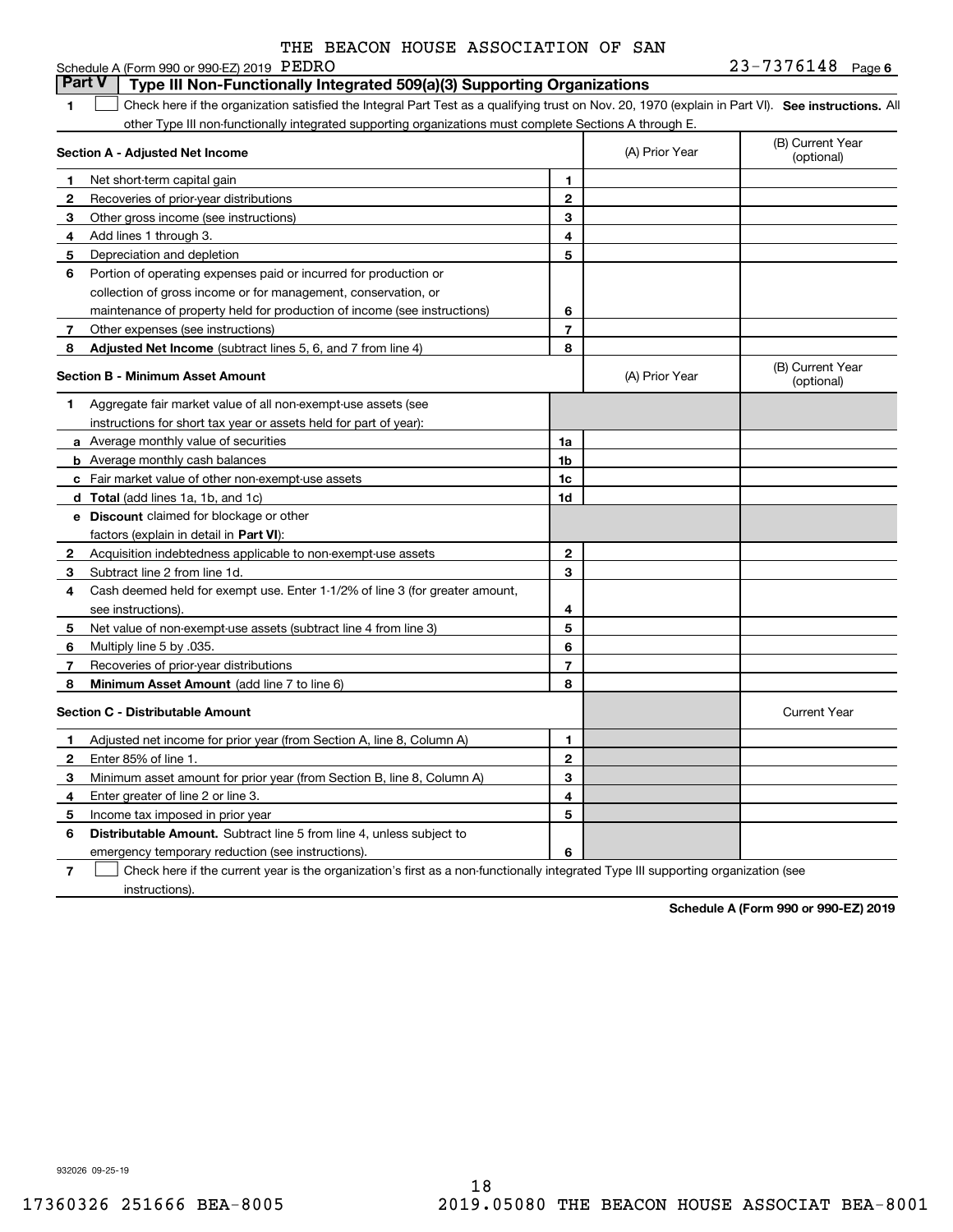|               | Schedule A (Form 990 or 990-EZ) 2019 PEDRO                                                 |                                    |                                               | 23-7376148 Page 7                                |
|---------------|--------------------------------------------------------------------------------------------|------------------------------------|-----------------------------------------------|--------------------------------------------------|
| <b>Part V</b> | Type III Non-Functionally Integrated 509(a)(3) Supporting Organizations                    |                                    | (continued)                                   |                                                  |
|               | <b>Section D - Distributions</b>                                                           |                                    |                                               | <b>Current Year</b>                              |
| 1             | Amounts paid to supported organizations to accomplish exempt purposes                      |                                    |                                               |                                                  |
| 2             | Amounts paid to perform activity that directly furthers exempt purposes of supported       |                                    |                                               |                                                  |
|               | organizations, in excess of income from activity                                           |                                    |                                               |                                                  |
| 3             | Administrative expenses paid to accomplish exempt purposes of supported organizations      |                                    |                                               |                                                  |
| 4             | Amounts paid to acquire exempt-use assets                                                  |                                    |                                               |                                                  |
| 5             | Qualified set-aside amounts (prior IRS approval required)                                  |                                    |                                               |                                                  |
| 6             | Other distributions (describe in Part VI). See instructions.                               |                                    |                                               |                                                  |
| 7             | Total annual distributions. Add lines 1 through 6.                                         |                                    |                                               |                                                  |
| 8             | Distributions to attentive supported organizations to which the organization is responsive |                                    |                                               |                                                  |
|               | (provide details in Part VI). See instructions.                                            |                                    |                                               |                                                  |
| 9             | Distributable amount for 2019 from Section C, line 6                                       |                                    |                                               |                                                  |
| 10            | Line 8 amount divided by line 9 amount                                                     |                                    |                                               |                                                  |
|               | <b>Section E - Distribution Allocations</b> (see instructions)                             | (i)<br><b>Excess Distributions</b> | (ii)<br><b>Underdistributions</b><br>Pre-2019 | (iii)<br><b>Distributable</b><br>Amount for 2019 |
| 1             | Distributable amount for 2019 from Section C, line 6                                       |                                    |                                               |                                                  |
| 2             | Underdistributions, if any, for years prior to 2019 (reason-                               |                                    |                                               |                                                  |
|               | able cause required- explain in Part VI). See instructions.                                |                                    |                                               |                                                  |
| 3             | Excess distributions carryover, if any, to 2019                                            |                                    |                                               |                                                  |
|               | a From 2014                                                                                |                                    |                                               |                                                  |
|               | <b>b</b> From 2015                                                                         |                                    |                                               |                                                  |
|               | c From 2016                                                                                |                                    |                                               |                                                  |
|               | d From 2017                                                                                |                                    |                                               |                                                  |
|               | e From 2018                                                                                |                                    |                                               |                                                  |
| f             | <b>Total</b> of lines 3a through e                                                         |                                    |                                               |                                                  |
|               | g Applied to underdistributions of prior years                                             |                                    |                                               |                                                  |
|               | <b>h</b> Applied to 2019 distributable amount                                              |                                    |                                               |                                                  |
|               | Carryover from 2014 not applied (see instructions)                                         |                                    |                                               |                                                  |
|               | Remainder. Subtract lines 3g, 3h, and 3i from 3f.                                          |                                    |                                               |                                                  |
| 4             | Distributions for 2019 from Section D.                                                     |                                    |                                               |                                                  |
|               | line $7:$                                                                                  |                                    |                                               |                                                  |
|               | a Applied to underdistributions of prior years                                             |                                    |                                               |                                                  |
|               | <b>b</b> Applied to 2019 distributable amount                                              |                                    |                                               |                                                  |
|               | <b>c</b> Remainder. Subtract lines 4a and 4b from 4.                                       |                                    |                                               |                                                  |
|               | Remaining underdistributions for years prior to 2019, if                                   |                                    |                                               |                                                  |
|               | any. Subtract lines 3g and 4a from line 2. For result greater                              |                                    |                                               |                                                  |
|               | than zero, explain in Part VI. See instructions.                                           |                                    |                                               |                                                  |
| 6             | Remaining underdistributions for 2019. Subtract lines 3h                                   |                                    |                                               |                                                  |
|               | and 4b from line 1. For result greater than zero, explain in                               |                                    |                                               |                                                  |
|               | Part VI. See instructions.                                                                 |                                    |                                               |                                                  |
| 7             | Excess distributions carryover to 2020. Add lines 3j                                       |                                    |                                               |                                                  |
|               | and 4c.                                                                                    |                                    |                                               |                                                  |
| 8             | Breakdown of line 7:                                                                       |                                    |                                               |                                                  |
|               | a Excess from 2015                                                                         |                                    |                                               |                                                  |
|               | <b>b</b> Excess from 2016                                                                  |                                    |                                               |                                                  |
|               | c Excess from 2017                                                                         |                                    |                                               |                                                  |
|               | d Excess from 2018                                                                         |                                    |                                               |                                                  |
|               | e Excess from 2019                                                                         |                                    |                                               |                                                  |
|               |                                                                                            |                                    |                                               |                                                  |

**Schedule A (Form 990 or 990-EZ) 2019**

932027 09-25-19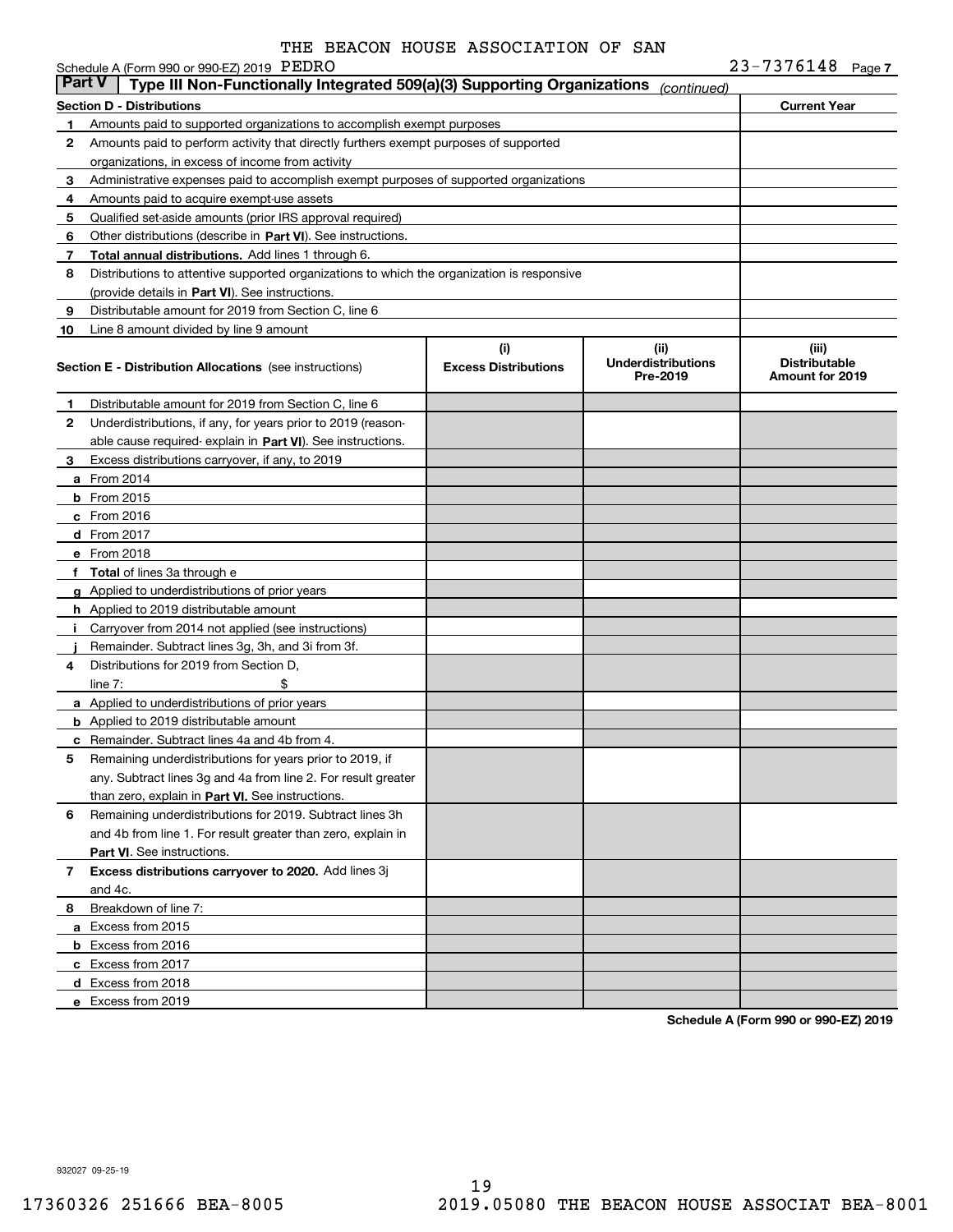|                | Schedule A (Form 990 or 990-EZ) 2019 PEDRO                                                                                                                                                                                                                                              | THE BEACON HOUSE ASSOCIATION OF SAN |  |  | $23 - 7376148$ Page 8                                                                                                                                                                                                                                                                            |
|----------------|-----------------------------------------------------------------------------------------------------------------------------------------------------------------------------------------------------------------------------------------------------------------------------------------|-------------------------------------|--|--|--------------------------------------------------------------------------------------------------------------------------------------------------------------------------------------------------------------------------------------------------------------------------------------------------|
| <b>Part VI</b> | Supplemental Information. Provide the explanations required by Part II, line 10; Part II, line 17a or 17b; Part III, line 12;<br>Section D, lines 5, 6, and 8; and Part V, Section E, lines 2, 5, and 6. Also complete this part for any additional information.<br>(See instructions.) |                                     |  |  | Part IV, Section A, lines 1, 2, 3b, 3c, 4b, 4c, 5a, 6, 9a, 9b, 9c, 11a, 11b, and 11c; Part IV, Section B, lines 1 and 2; Part IV, Section C,<br>line 1; Part IV, Section D, lines 2 and 3; Part IV, Section E, lines 1c, 2a, 2b, 3a, and 3b; Part V, line 1; Part V, Section B, line 1e; Part V, |
|                |                                                                                                                                                                                                                                                                                         |                                     |  |  |                                                                                                                                                                                                                                                                                                  |
|                |                                                                                                                                                                                                                                                                                         |                                     |  |  |                                                                                                                                                                                                                                                                                                  |
|                |                                                                                                                                                                                                                                                                                         |                                     |  |  |                                                                                                                                                                                                                                                                                                  |
|                |                                                                                                                                                                                                                                                                                         |                                     |  |  |                                                                                                                                                                                                                                                                                                  |
|                |                                                                                                                                                                                                                                                                                         |                                     |  |  |                                                                                                                                                                                                                                                                                                  |
|                |                                                                                                                                                                                                                                                                                         |                                     |  |  |                                                                                                                                                                                                                                                                                                  |
|                |                                                                                                                                                                                                                                                                                         |                                     |  |  |                                                                                                                                                                                                                                                                                                  |
|                |                                                                                                                                                                                                                                                                                         |                                     |  |  |                                                                                                                                                                                                                                                                                                  |
|                |                                                                                                                                                                                                                                                                                         |                                     |  |  |                                                                                                                                                                                                                                                                                                  |
|                |                                                                                                                                                                                                                                                                                         |                                     |  |  |                                                                                                                                                                                                                                                                                                  |
|                |                                                                                                                                                                                                                                                                                         |                                     |  |  |                                                                                                                                                                                                                                                                                                  |
|                |                                                                                                                                                                                                                                                                                         |                                     |  |  |                                                                                                                                                                                                                                                                                                  |
|                |                                                                                                                                                                                                                                                                                         |                                     |  |  |                                                                                                                                                                                                                                                                                                  |
|                |                                                                                                                                                                                                                                                                                         |                                     |  |  |                                                                                                                                                                                                                                                                                                  |
|                |                                                                                                                                                                                                                                                                                         |                                     |  |  |                                                                                                                                                                                                                                                                                                  |
|                |                                                                                                                                                                                                                                                                                         |                                     |  |  |                                                                                                                                                                                                                                                                                                  |
|                |                                                                                                                                                                                                                                                                                         |                                     |  |  |                                                                                                                                                                                                                                                                                                  |
|                |                                                                                                                                                                                                                                                                                         |                                     |  |  |                                                                                                                                                                                                                                                                                                  |
|                |                                                                                                                                                                                                                                                                                         |                                     |  |  |                                                                                                                                                                                                                                                                                                  |
|                |                                                                                                                                                                                                                                                                                         |                                     |  |  |                                                                                                                                                                                                                                                                                                  |
|                |                                                                                                                                                                                                                                                                                         |                                     |  |  |                                                                                                                                                                                                                                                                                                  |
|                |                                                                                                                                                                                                                                                                                         |                                     |  |  |                                                                                                                                                                                                                                                                                                  |
|                |                                                                                                                                                                                                                                                                                         |                                     |  |  |                                                                                                                                                                                                                                                                                                  |
|                |                                                                                                                                                                                                                                                                                         |                                     |  |  |                                                                                                                                                                                                                                                                                                  |
|                |                                                                                                                                                                                                                                                                                         |                                     |  |  |                                                                                                                                                                                                                                                                                                  |

**Schedule A (Form 990 or 990-EZ) 2019**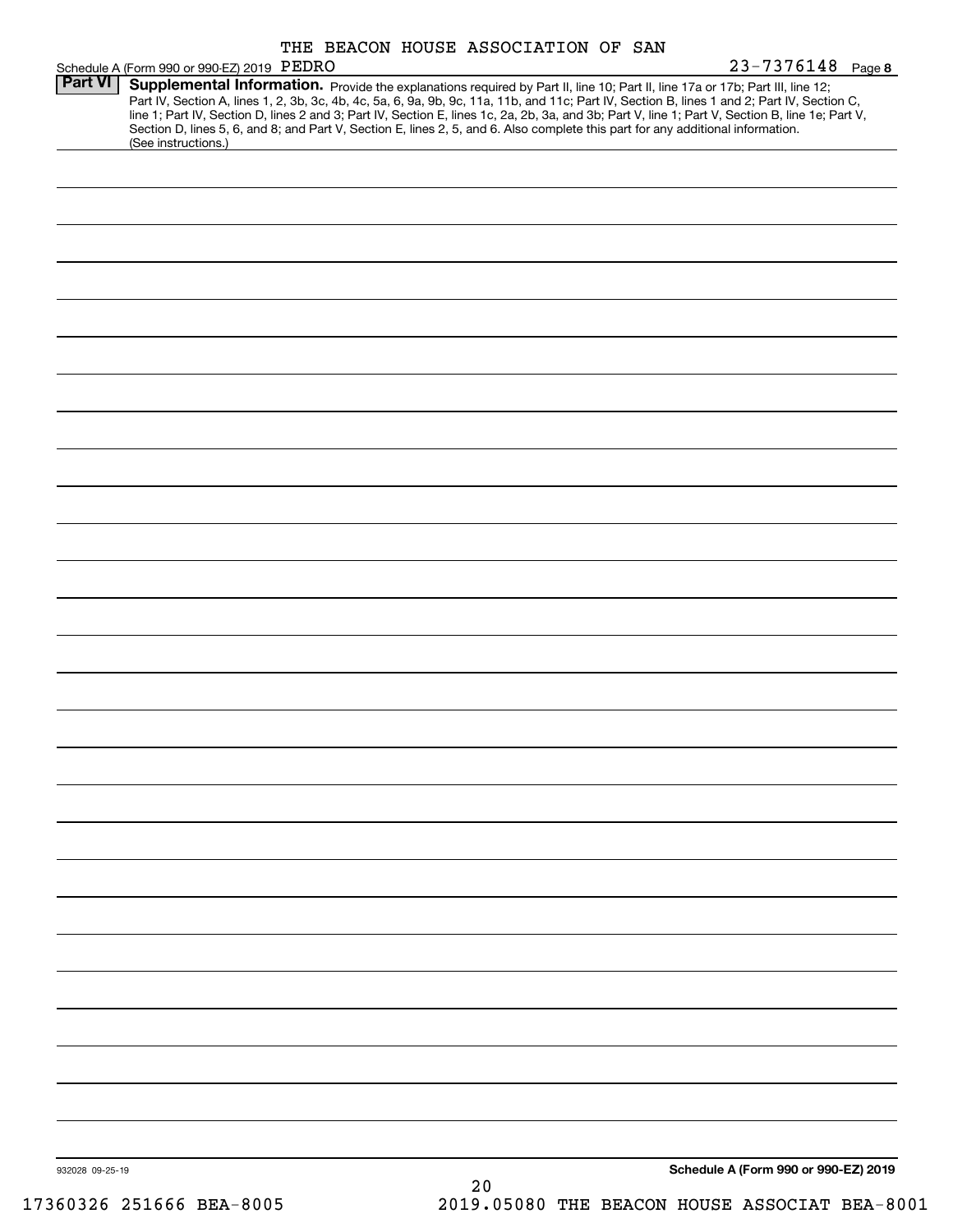## **Identification of Excess Contributions Included on Part II, Line 5 Schedule A 2019**

## **\*\* Do Not File \*\* \*\*\* Not Open to Public Inspection \*\*\***

| <b>Contributor's Name</b>                                 | <b>Total</b><br>Contributions | <b>Excess</b><br>Contributions |
|-----------------------------------------------------------|-------------------------------|--------------------------------|
| MCMILLEN FAMILY FUND                                      | 200,000.                      | 74,283.                        |
| ROB & TERI SWETTE                                         | 300,000.                      | 174,283.                       |
|                                                           |                               |                                |
|                                                           |                               |                                |
|                                                           |                               |                                |
|                                                           |                               |                                |
|                                                           |                               |                                |
|                                                           |                               |                                |
|                                                           |                               |                                |
|                                                           |                               |                                |
|                                                           |                               |                                |
|                                                           |                               |                                |
|                                                           |                               |                                |
|                                                           |                               |                                |
|                                                           |                               |                                |
|                                                           |                               |                                |
|                                                           |                               |                                |
|                                                           |                               |                                |
|                                                           |                               |                                |
|                                                           |                               |                                |
|                                                           |                               |                                |
|                                                           |                               |                                |
|                                                           |                               |                                |
| Total Excess Contributions to Schedule A, Part II, Line 5 |                               | 248,566.                       |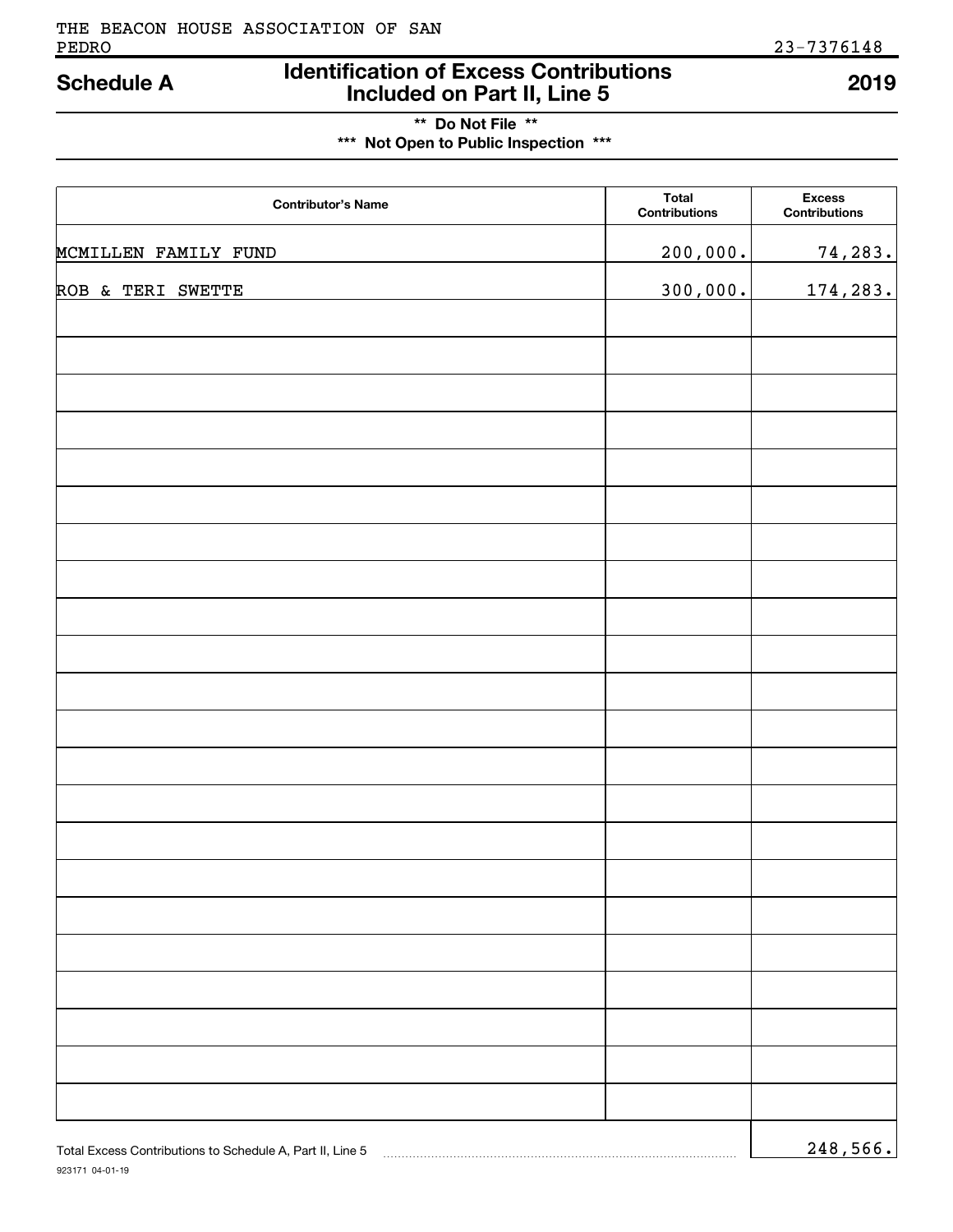Department of the Treasury Internal Revenue Service **(Form 990, 990-EZ, or 990-PF)**

## **Schedule B Schedule of Contributors**

**| Attach to Form 990, Form 990-EZ, or Form 990-PF. | Go to www.irs.gov/Form990 for the latest information.** OMB No. 1545-0047

# **2019**

**Employer identification number**

| Name of the organization       |                                                                                                                                                                                                                                                                                  | <b>Employer identification number</b> |
|--------------------------------|----------------------------------------------------------------------------------------------------------------------------------------------------------------------------------------------------------------------------------------------------------------------------------|---------------------------------------|
|                                | THE BEACON HOUSE ASSOCIATION OF<br>SAN<br>PEDRO                                                                                                                                                                                                                                  | 23-7376148                            |
| Organization type (check one): |                                                                                                                                                                                                                                                                                  |                                       |
| Filers of:                     | Section:                                                                                                                                                                                                                                                                         |                                       |
| Form 990 or 990-EZ             | $\boxed{\mathbf{X}}$ 501(c)( 3) (enter number) organization                                                                                                                                                                                                                      |                                       |
|                                | $4947(a)(1)$ nonexempt charitable trust not treated as a private foundation                                                                                                                                                                                                      |                                       |
|                                | 527 political organization                                                                                                                                                                                                                                                       |                                       |
| Form 990-PF                    | 501(c)(3) exempt private foundation                                                                                                                                                                                                                                              |                                       |
|                                | 4947(a)(1) nonexempt charitable trust treated as a private foundation                                                                                                                                                                                                            |                                       |
|                                | 501(c)(3) taxable private foundation                                                                                                                                                                                                                                             |                                       |
|                                |                                                                                                                                                                                                                                                                                  |                                       |
|                                | Check if your organization is covered by the General Rule or a Special Rule.<br>Note: Only a section 501(c)(7), (8), or (10) organization can check boxes for both the General Rule and a Special Rule. See instructions.                                                        |                                       |
|                                |                                                                                                                                                                                                                                                                                  |                                       |
| <b>General Rule</b>            |                                                                                                                                                                                                                                                                                  |                                       |
|                                | For an organization filing Form 990, 990-EZ, or 990-PF that received, during the year, contributions totaling \$5,000 or more (in money or<br>property) from any one contributor. Complete Parts I and II. See instructions for determining a contributor's total contributions. |                                       |
| <b>Special Rules</b>           |                                                                                                                                                                                                                                                                                  |                                       |

any one contributor, during the year, total contributions of the greater of  $\,$  (1) \$5,000; or **(2)** 2% of the amount on (i) Form 990, Part VIII, line 1h;  $\boxed{\textbf{X}}$  For an organization described in section 501(c)(3) filing Form 990 or 990-EZ that met the 33 1/3% support test of the regulations under sections 509(a)(1) and 170(b)(1)(A)(vi), that checked Schedule A (Form 990 or 990-EZ), Part II, line 13, 16a, or 16b, and that received from or (ii) Form 990-EZ, line 1. Complete Parts I and II.

year, total contributions of more than \$1,000 *exclusively* for religious, charitable, scientific, literary, or educational purposes, or for the For an organization described in section 501(c)(7), (8), or (10) filing Form 990 or 990-EZ that received from any one contributor, during the prevention of cruelty to children or animals. Complete Parts I, II, and III.

purpose. Don't complete any of the parts unless the **General Rule** applies to this organization because it received *nonexclusively* year, contributions <sub>exclusively</sub> for religious, charitable, etc., purposes, but no such contributions totaled more than \$1,000. If this box is checked, enter here the total contributions that were received during the year for an  $\;$ exclusively religious, charitable, etc., For an organization described in section 501(c)(7), (8), or (10) filing Form 990 or 990-EZ that received from any one contributor, during the religious, charitable, etc., contributions totaling \$5,000 or more during the year  $\Box$ — $\Box$  =  $\Box$  $\mathcal{L}^{\text{max}}$ 

**Caution:**  An organization that isn't covered by the General Rule and/or the Special Rules doesn't file Schedule B (Form 990, 990-EZ, or 990-PF),  **must** but it answer "No" on Part IV, line 2, of its Form 990; or check the box on line H of its Form 990-EZ or on its Form 990-PF, Part I, line 2, to certify that it doesn't meet the filing requirements of Schedule B (Form 990, 990-EZ, or 990-PF).

**For Paperwork Reduction Act Notice, see the instructions for Form 990, 990-EZ, or 990-PF. Schedule B (Form 990, 990-EZ, or 990-PF) (2019)** LHA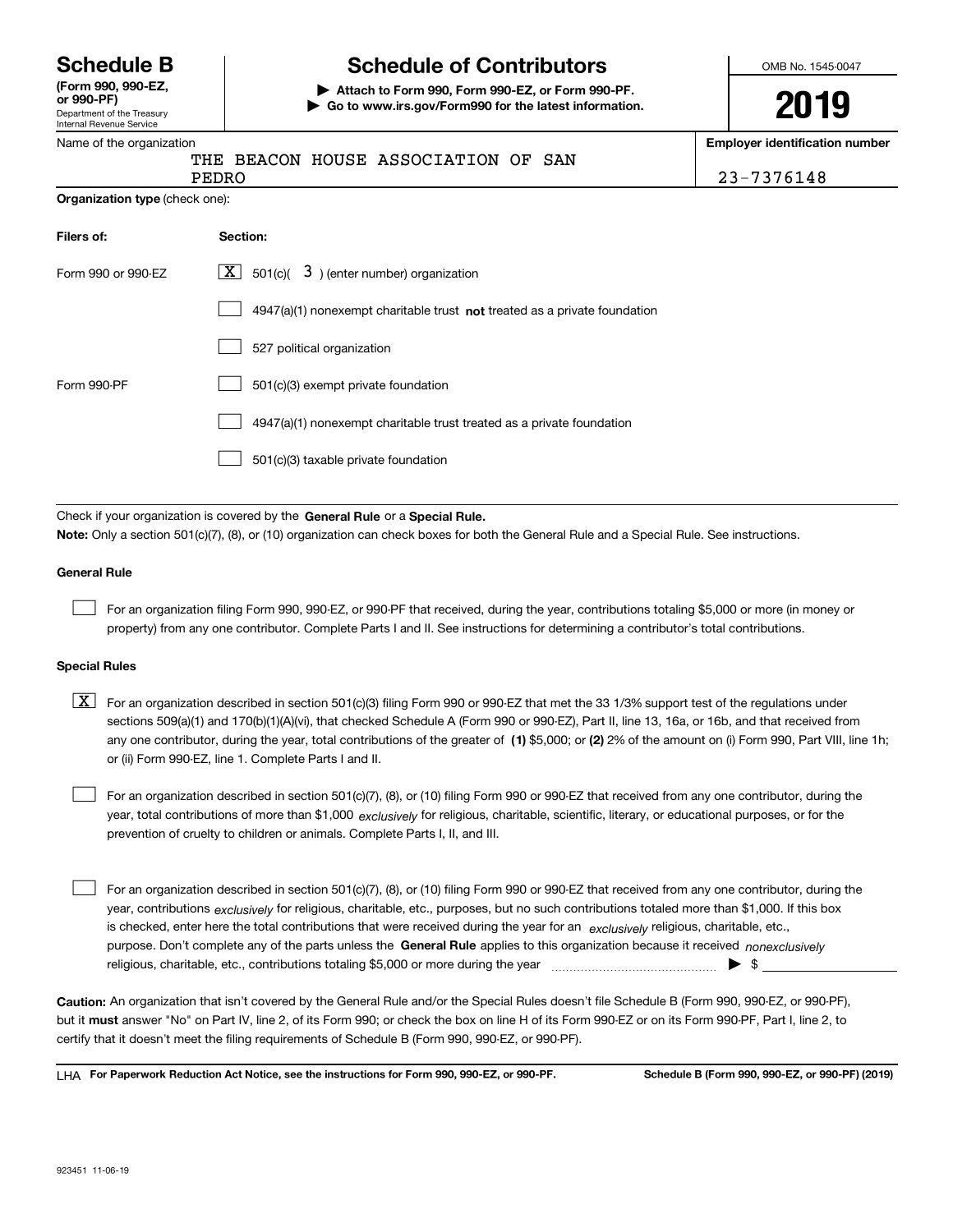## Schedule B (Form 990, 990-EZ, or 990-PF) (2019) **Page 2** and the state of the state of the state of the state of the state of the state of the state of the state of the state of the state of the state of the state of the s

Name of organization

**Employer identification number**

PEDRO 23-7376148

## THE BEACON HOUSE ASSOCIATION OF SAN

#### **(a)No.(b) Name, address, and ZIP + 4 (c)Total contributions (d)Type of contribution PersonPayrollNoncash (a)No.(b)Name, address, and ZIP + 4 (c)Total contributions (d)Type of contribution PersonPayrollNoncash (a)No.(b)Name, address, and ZIP + 4 (c)Total contributions (d)Type of contribution PersonPayrollNoncash (a) No.(b)Name, address, and ZIP + 4 (c) Total contributions (d)Type of contribution PersonPayrollNoncash (a) No.(b)Name, address, and ZIP + 4 (c)Total contributions (d)Type of contribution PersonPayrollNoncash(a)No.(b)Name, address, and ZIP + 4 (c)Total contributions (d)Type of contribution PersonPayrollNoncash Contributors** (see instructions). Use duplicate copies of Part I if additional space is needed. \$(Complete Part II for noncash contributions.) \$(Complete Part II for noncash contributions.) \$(Complete Part II for noncash contributions.) \$(Complete Part II for noncash contributions.) \$(Complete Part II for noncash contributions.) \$(Complete Part II for noncash contributions.) Chedule B (Form 990, 990-EZ, or 990-PF) (2019)<br> **2Part BEACON HOUSE ASSOCIATION OF SAN**<br> **2Part I Contributors** (see instructions). Use duplicate copies of Part I if additional space is needed.<br> **Part I Contributors** (  $\lceil \text{X} \rceil$  $\mathcal{L}^{\text{max}}$  $\mathcal{L}^{\text{max}}$  $\boxed{\text{X}}$  $\mathcal{L}^{\text{max}}$  $\mathcal{L}^{\text{max}}$  $|X|$  $\mathcal{L}^{\text{max}}$  $\mathcal{L}^{\text{max}}$  $|X|$  $\mathcal{L}^{\text{max}}$  $\mathcal{L}^{\text{max}}$  $|X|$  $\mathcal{L}^{\text{max}}$  $\mathcal{L}^{\text{max}}$  $\boxed{\text{X}}$  $\mathcal{L}^{\text{max}}$  $\mathcal{L}^{\text{max}}$ 1 X MCMILLEN FAMILY FOUNDATION 150,000. PO BOX 3260 PALOS VERDES PENINSULA, CA 90274-9260 2 X DONOVAN & NANCY BLACK 15,000. 39 CHUCKWAGON RD ROLLING HILLS, CA 90274-5278 3 SA RECYCLING THE SALE RECONSTITUTION OF THE SALE RECONSTITUTION OF THE SALE RECONSTITUTION OF THE SALE RECONSTITUTION OF THE SALE RECONSTITUTION OF THE SALE RECONSTITUTION OF THE SALE RECONSTITUTION OF THE SALE RECONSTIT 10,000. 901 NEW DOCK ST SAN PEDRO, CA 90731-7539 4 X YVONNE BOGDANOVICH 15,200. 1840 PESCADORES AVE SAN PEDRO, CA 90732-4242 5 X LA COUNTY - SAPC 656,260. 1000 SOUTH FREMONT AVE., BLDG A-9 EAST ALHAMBRA, CA 91803 6 X ROB & TERI SWETTE 300,000. 6810 VIANDA CT. CARLSBAD, CA 92009

923452 11-06-19 **Schedule B (Form 990, 990-EZ, or 990-PF) (2019)**

17360326 251666 BEA-8005 2019.05080 THE BEACON HOUSE ASSOCIAT BEA-8001

23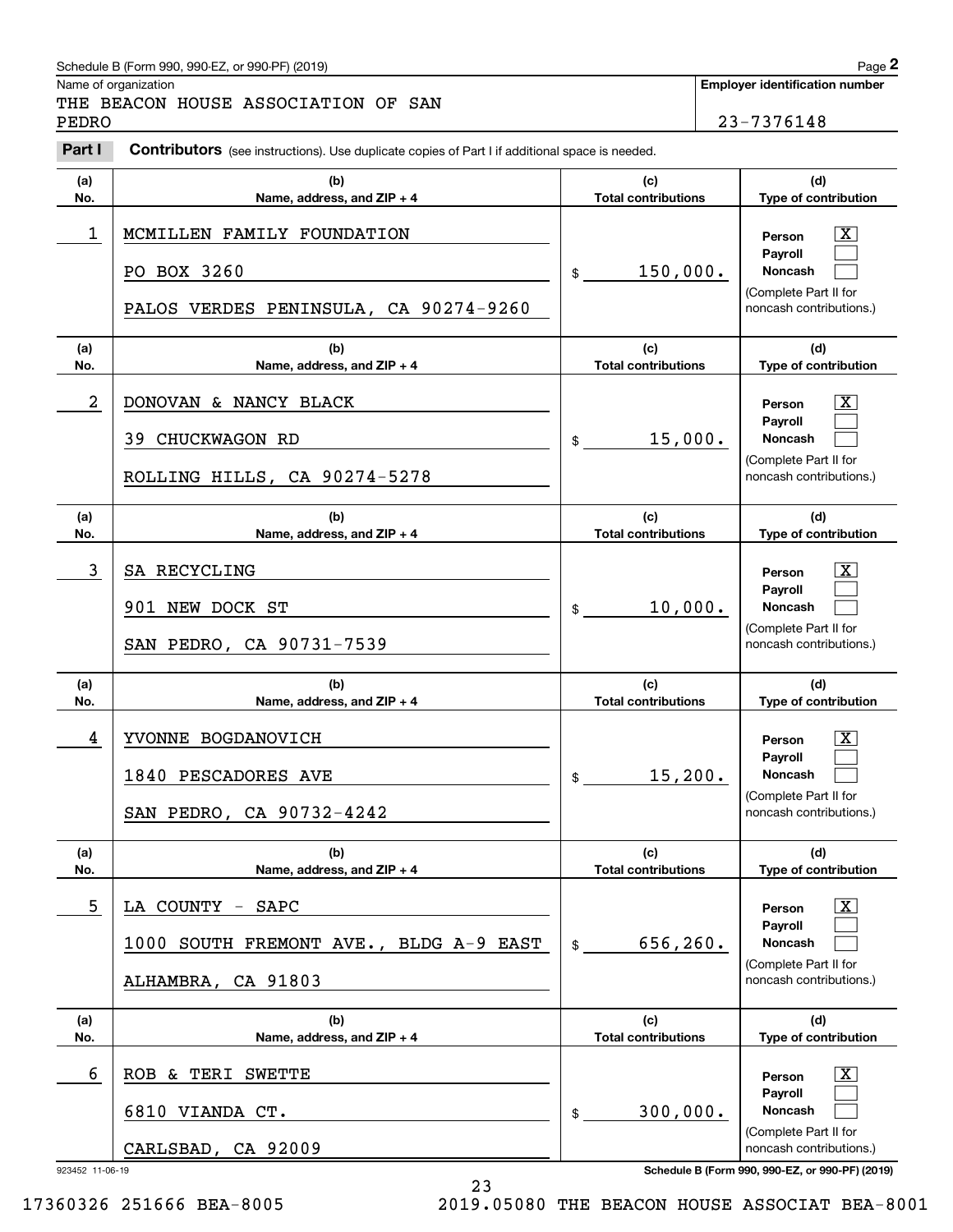## Schedule B (Form 990, 990-EZ, or 990-PF) (2019) Page 2

|            | Schedule B (Form 990, 990-EZ, or 990-PF) (2019)                                                       |                                                     |  | Page 2                                                                                                        |  |
|------------|-------------------------------------------------------------------------------------------------------|-----------------------------------------------------|--|---------------------------------------------------------------------------------------------------------------|--|
| PEDRO      | Name of organization<br>THE BEACON HOUSE ASSOCIATION OF SAN                                           | <b>Employer identification number</b><br>23-7376148 |  |                                                                                                               |  |
| Part I     | <b>Contributors</b> (see instructions). Use duplicate copies of Part I if additional space is needed. |                                                     |  |                                                                                                               |  |
| (a)<br>No. | (b)<br><b>Total contributions</b><br>Name, address, and ZIP + 4                                       |                                                     |  | (d)<br>Type of contribution                                                                                   |  |
| 7          | NORRIS FOUNDATION<br>20,000.<br>11 GOLDEN SHORE, SUITE 450<br>\$<br>LONG BEACH, CA 90802              |                                                     |  | $\mathbf{X}$<br>Person<br>Payroll<br>Noncash<br>(Complete Part II for<br>noncash contributions.)              |  |
| (a)<br>No. | (b)<br>Name, address, and ZIP + 4                                                                     | (c)<br><b>Total contributions</b>                   |  | (d)<br>Type of contribution                                                                                   |  |
| 8          | NETWORK FOR GOOD<br>1140 CONNECTICUT<br>700<br>AVE. NW STE.<br>WASHINGTON, DC 20036-4011              | 63,602.<br>$$\mathbb{S}$$                           |  | $\mathbf{X}$<br>Person<br>Payroll<br>Noncash<br>(Complete Part II for<br>noncash contributions.)              |  |
| (a)<br>No. | (b)<br>Name, address, and ZIP + 4                                                                     | (c)<br><b>Total contributions</b>                   |  | (d)<br>Type of contribution                                                                                   |  |
| 9          | DAVID COLE<br>11523 LAGER BLVD.<br>FULTON, MD 20759-2658                                              | 20,000.<br>\$                                       |  | $\mathbf{X}$<br>Person<br>Payroll<br>Noncash<br>(Complete Part II for<br>noncash contributions.)              |  |
| (a)<br>No. | (b)<br>Name, address, and ZIP + 4                                                                     | (c)<br><b>Total contributions</b>                   |  | (d)<br>Type of contribution                                                                                   |  |
| 10         | THE ANDREW W. MELLON FOUNDATION<br>140 E. 62ND ST.<br>NEW YORK, NY 10065                              | 10,000.<br>$\frac{1}{2}$                            |  | $\mathbf{X}$<br>Person<br><b>Payroll</b><br>Noncash<br>(Complete Part II for<br>noncash contributions.)       |  |
| (a)<br>No. | (b)<br>Name, address, and ZIP + 4                                                                     | (c)<br><b>Total contributions</b>                   |  | (d)<br>Type of contribution                                                                                   |  |
| 11         | <b>QUENTIN YANG</b><br>5856 E. HARCO ST.<br>LONG BEACH, CA 90808                                      | 8,700.<br>\$                                        |  | $\boxed{\text{X}}$<br>Person<br>Payroll<br><b>Noncash</b><br>(Complete Part II for<br>noncash contributions.) |  |
| (a)<br>No. | (b)<br>Name, address, and ZIP + 4                                                                     | (c)<br><b>Total contributions</b>                   |  | (d)<br>Type of contribution                                                                                   |  |
| 12         | PENINSULA COMMUNITY CHURCH<br>5640 CRESTRIDGE RD.<br>RANCHO PALOS VERDES, CA 90275                    | 8,000.<br>\$                                        |  | $\boxed{\text{X}}$<br>Person<br>Payroll<br><b>Noncash</b><br>(Complete Part II for<br>noncash contributions.) |  |

923452 11-06-19 **Schedule B (Form 990, 990-EZ, or 990-PF) (2019)**

24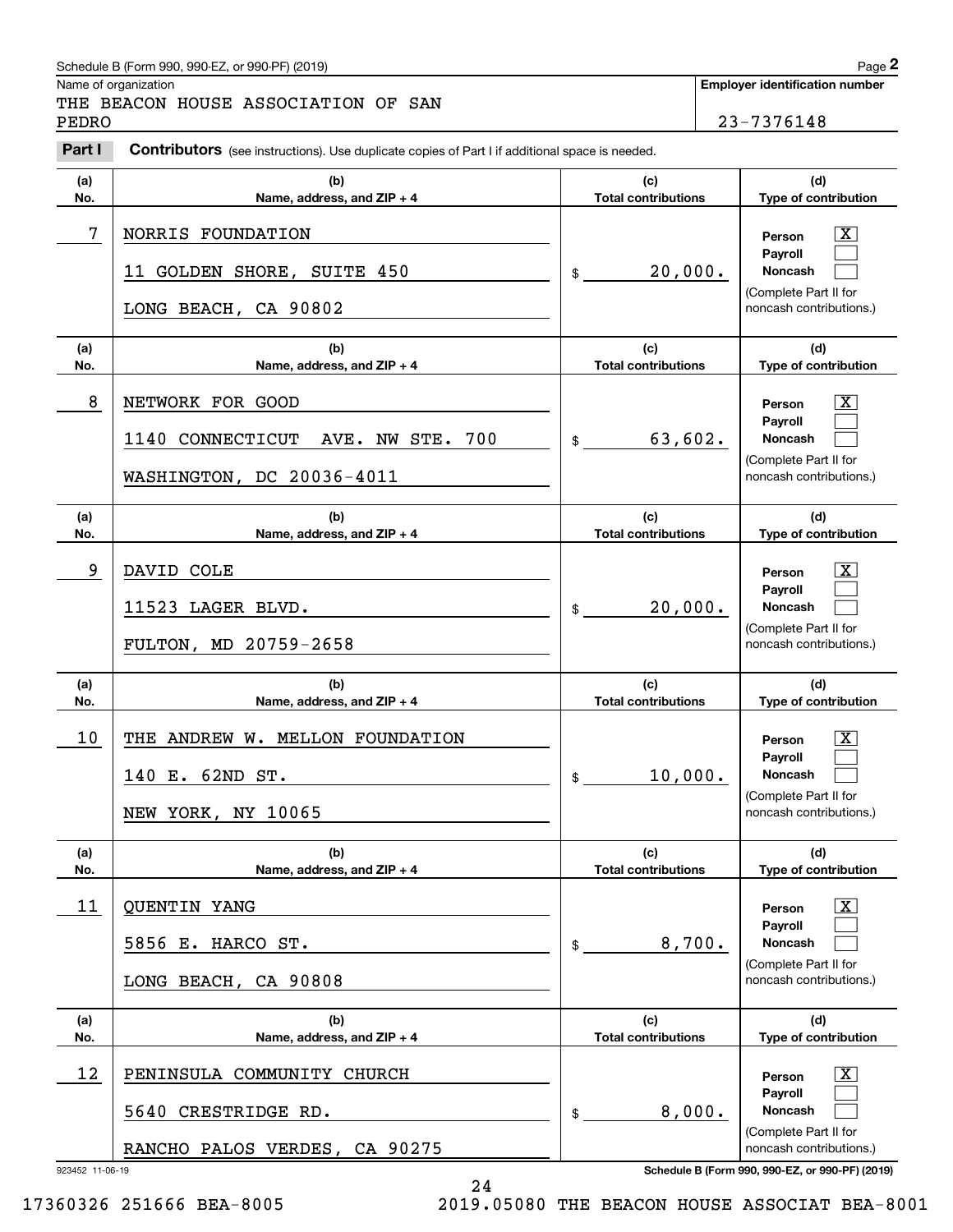|                              | Schedule B (Form 990, 990-EZ, or 990-PF) (2019)                                                     |                                                 | Page 3                                          |
|------------------------------|-----------------------------------------------------------------------------------------------------|-------------------------------------------------|-------------------------------------------------|
|                              | Name of organization<br>THE BEACON HOUSE ASSOCIATION OF SAN                                         |                                                 | <b>Employer identification number</b>           |
| PEDRO<br>Part II             | Noncash Property (see instructions). Use duplicate copies of Part II if additional space is needed. |                                                 | 23-7376148                                      |
|                              |                                                                                                     |                                                 |                                                 |
| (a)<br>No.<br>from<br>Part I | (b)<br>Description of noncash property given                                                        | (c)<br>FMV (or estimate)<br>(See instructions.) | (d)<br>Date received                            |
|                              |                                                                                                     |                                                 |                                                 |
|                              |                                                                                                     | \$                                              |                                                 |
|                              |                                                                                                     |                                                 |                                                 |
| (a)<br>No.<br>from<br>Part I | (b)<br>Description of noncash property given                                                        | (c)<br>FMV (or estimate)<br>(See instructions.) | (d)<br>Date received                            |
|                              |                                                                                                     |                                                 |                                                 |
|                              |                                                                                                     | \$                                              |                                                 |
| (a)<br>No.<br>from<br>Part I | (b)<br>Description of noncash property given                                                        | (c)<br>FMV (or estimate)<br>(See instructions.) | (d)<br>Date received                            |
|                              |                                                                                                     |                                                 |                                                 |
|                              |                                                                                                     | \$                                              |                                                 |
| (a)<br>No.<br>from<br>Part I | (b)<br>Description of noncash property given                                                        | (c)<br>FMV (or estimate)<br>(See instructions.) | (d)<br>Date received                            |
|                              |                                                                                                     |                                                 |                                                 |
|                              |                                                                                                     | \$                                              |                                                 |
| (a)<br>No.<br>from<br>Part I | (b)<br>Description of noncash property given                                                        | (c)<br>FMV (or estimate)<br>(See instructions.) | (d)<br>Date received                            |
|                              |                                                                                                     |                                                 |                                                 |
|                              |                                                                                                     | \$                                              |                                                 |
| (a)<br>No.<br>from<br>Part I | (b)<br>Description of noncash property given                                                        | (c)<br>FMV (or estimate)<br>(See instructions.) | (d)<br>Date received                            |
|                              |                                                                                                     |                                                 |                                                 |
|                              |                                                                                                     |                                                 |                                                 |
| 923453 11-06-19              |                                                                                                     | \$                                              | Schedule B (Form 990, 990-EZ, or 990-PF) (2019) |

25

17360326 251666 BEA-8005 2019.05080 THE BEACON HOUSE ASSOCIAT BEA-8001

923453 11-06-19 **Schedule B (Form 990, 990-EZ, or 990-PF) (2019)**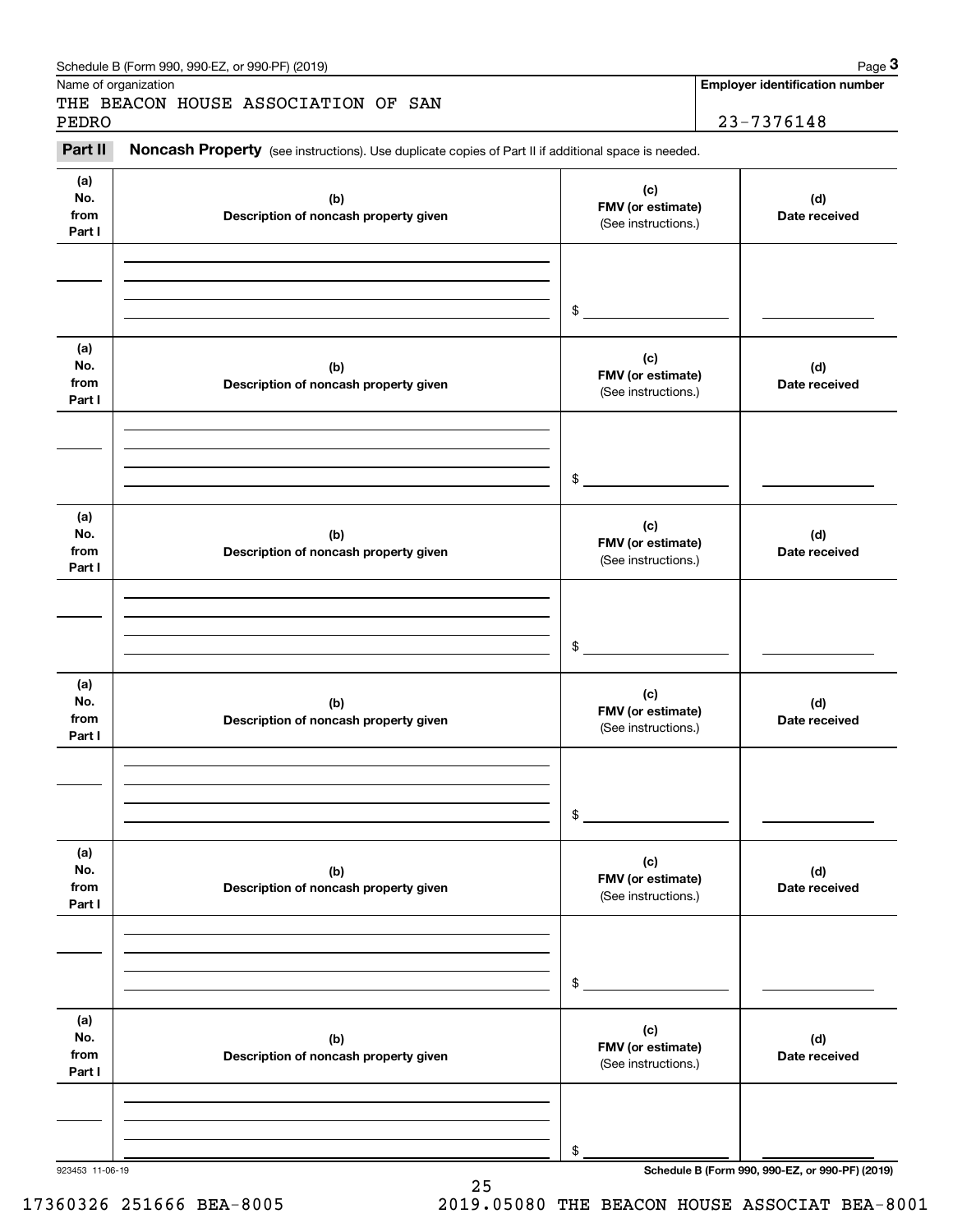| Schedule B (Form 990, 990-EZ, or 990-PF) (2019) | Page |
|-------------------------------------------------|------|
|-------------------------------------------------|------|

|                 | Schedule B (Form 990, 990-EZ, or 990-PF) (2019)                                                                                                                                                                                                                                                 |                      |                                          | Page 4                                          |  |  |  |
|-----------------|-------------------------------------------------------------------------------------------------------------------------------------------------------------------------------------------------------------------------------------------------------------------------------------------------|----------------------|------------------------------------------|-------------------------------------------------|--|--|--|
|                 | Name of organization                                                                                                                                                                                                                                                                            |                      |                                          | <b>Employer identification number</b>           |  |  |  |
|                 | THE BEACON HOUSE ASSOCIATION OF SAN                                                                                                                                                                                                                                                             |                      |                                          |                                                 |  |  |  |
| <b>PEDRO</b>    |                                                                                                                                                                                                                                                                                                 |                      |                                          | 23-7376148                                      |  |  |  |
| Part III        | Exclusively religious, charitable, etc., contributions to organizations described in section 501(c)(7), (8), or (10) that total more than \$1,000 for the year                                                                                                                                  |                      |                                          |                                                 |  |  |  |
|                 | from any one contributor. Complete columns (a) through (e) and the following line entry. For organizations<br>completing Part III, enter the total of exclusively religious, charitable, etc., contributions of \$1,000 or less for the year. (Enter this info. once.) $\blacktriangleright$ \$ |                      |                                          |                                                 |  |  |  |
|                 | Use duplicate copies of Part III if additional space is needed.                                                                                                                                                                                                                                 |                      |                                          |                                                 |  |  |  |
| (a) No.         |                                                                                                                                                                                                                                                                                                 |                      |                                          |                                                 |  |  |  |
| from<br>Part I  | (b) Purpose of gift                                                                                                                                                                                                                                                                             | (c) Use of gift      |                                          | (d) Description of how gift is held             |  |  |  |
|                 |                                                                                                                                                                                                                                                                                                 |                      |                                          |                                                 |  |  |  |
|                 |                                                                                                                                                                                                                                                                                                 |                      |                                          |                                                 |  |  |  |
|                 |                                                                                                                                                                                                                                                                                                 |                      |                                          |                                                 |  |  |  |
|                 |                                                                                                                                                                                                                                                                                                 |                      |                                          |                                                 |  |  |  |
|                 | (e) Transfer of gift                                                                                                                                                                                                                                                                            |                      |                                          |                                                 |  |  |  |
|                 |                                                                                                                                                                                                                                                                                                 |                      |                                          |                                                 |  |  |  |
|                 | Transferee's name, address, and ZIP + 4                                                                                                                                                                                                                                                         |                      |                                          | Relationship of transferor to transferee        |  |  |  |
|                 |                                                                                                                                                                                                                                                                                                 |                      |                                          |                                                 |  |  |  |
|                 |                                                                                                                                                                                                                                                                                                 |                      |                                          |                                                 |  |  |  |
|                 |                                                                                                                                                                                                                                                                                                 |                      |                                          |                                                 |  |  |  |
|                 |                                                                                                                                                                                                                                                                                                 |                      |                                          |                                                 |  |  |  |
| (a) No.<br>from |                                                                                                                                                                                                                                                                                                 |                      |                                          |                                                 |  |  |  |
| Part I          | (b) Purpose of gift                                                                                                                                                                                                                                                                             | (c) Use of gift      |                                          | (d) Description of how gift is held             |  |  |  |
|                 |                                                                                                                                                                                                                                                                                                 |                      |                                          |                                                 |  |  |  |
|                 |                                                                                                                                                                                                                                                                                                 |                      |                                          |                                                 |  |  |  |
|                 |                                                                                                                                                                                                                                                                                                 |                      |                                          |                                                 |  |  |  |
|                 |                                                                                                                                                                                                                                                                                                 |                      |                                          |                                                 |  |  |  |
|                 | (e) Transfer of gift                                                                                                                                                                                                                                                                            |                      |                                          |                                                 |  |  |  |
|                 |                                                                                                                                                                                                                                                                                                 |                      |                                          |                                                 |  |  |  |
|                 | Transferee's name, address, and ZIP + 4                                                                                                                                                                                                                                                         |                      |                                          | Relationship of transferor to transferee        |  |  |  |
|                 |                                                                                                                                                                                                                                                                                                 |                      |                                          |                                                 |  |  |  |
|                 |                                                                                                                                                                                                                                                                                                 |                      |                                          |                                                 |  |  |  |
|                 |                                                                                                                                                                                                                                                                                                 |                      |                                          |                                                 |  |  |  |
| (a) No.         |                                                                                                                                                                                                                                                                                                 |                      |                                          |                                                 |  |  |  |
| from            | (b) Purpose of gift                                                                                                                                                                                                                                                                             | (c) Use of gift      |                                          | (d) Description of how gift is held             |  |  |  |
| Part I          |                                                                                                                                                                                                                                                                                                 |                      |                                          |                                                 |  |  |  |
|                 |                                                                                                                                                                                                                                                                                                 |                      |                                          |                                                 |  |  |  |
|                 |                                                                                                                                                                                                                                                                                                 |                      |                                          |                                                 |  |  |  |
|                 |                                                                                                                                                                                                                                                                                                 |                      |                                          |                                                 |  |  |  |
|                 |                                                                                                                                                                                                                                                                                                 | (e) Transfer of gift |                                          |                                                 |  |  |  |
|                 |                                                                                                                                                                                                                                                                                                 |                      |                                          |                                                 |  |  |  |
|                 | Transferee's name, address, and $ZIP + 4$                                                                                                                                                                                                                                                       |                      | Relationship of transferor to transferee |                                                 |  |  |  |
|                 |                                                                                                                                                                                                                                                                                                 |                      |                                          |                                                 |  |  |  |
|                 |                                                                                                                                                                                                                                                                                                 |                      |                                          |                                                 |  |  |  |
|                 |                                                                                                                                                                                                                                                                                                 |                      |                                          |                                                 |  |  |  |
|                 |                                                                                                                                                                                                                                                                                                 |                      |                                          |                                                 |  |  |  |
| (a) No.<br>from |                                                                                                                                                                                                                                                                                                 |                      |                                          |                                                 |  |  |  |
| Part I          | (b) Purpose of gift                                                                                                                                                                                                                                                                             | (c) Use of gift      |                                          | (d) Description of how gift is held             |  |  |  |
|                 |                                                                                                                                                                                                                                                                                                 |                      |                                          |                                                 |  |  |  |
|                 |                                                                                                                                                                                                                                                                                                 |                      |                                          |                                                 |  |  |  |
|                 |                                                                                                                                                                                                                                                                                                 |                      |                                          |                                                 |  |  |  |
|                 |                                                                                                                                                                                                                                                                                                 |                      |                                          |                                                 |  |  |  |
|                 |                                                                                                                                                                                                                                                                                                 | (e) Transfer of gift |                                          |                                                 |  |  |  |
|                 |                                                                                                                                                                                                                                                                                                 |                      |                                          |                                                 |  |  |  |
|                 | Transferee's name, address, and ZIP + 4                                                                                                                                                                                                                                                         |                      |                                          | Relationship of transferor to transferee        |  |  |  |
|                 |                                                                                                                                                                                                                                                                                                 |                      |                                          |                                                 |  |  |  |
|                 |                                                                                                                                                                                                                                                                                                 |                      |                                          |                                                 |  |  |  |
|                 |                                                                                                                                                                                                                                                                                                 |                      |                                          |                                                 |  |  |  |
|                 |                                                                                                                                                                                                                                                                                                 |                      |                                          |                                                 |  |  |  |
| 923454 11-06-19 |                                                                                                                                                                                                                                                                                                 |                      |                                          | Schedule B (Form 990, 990-EZ, or 990-PF) (2019) |  |  |  |

26

17360326 251666 BEA-8005 2019.05080 THE BEACON HOUSE ASSOCIAT BEA-8001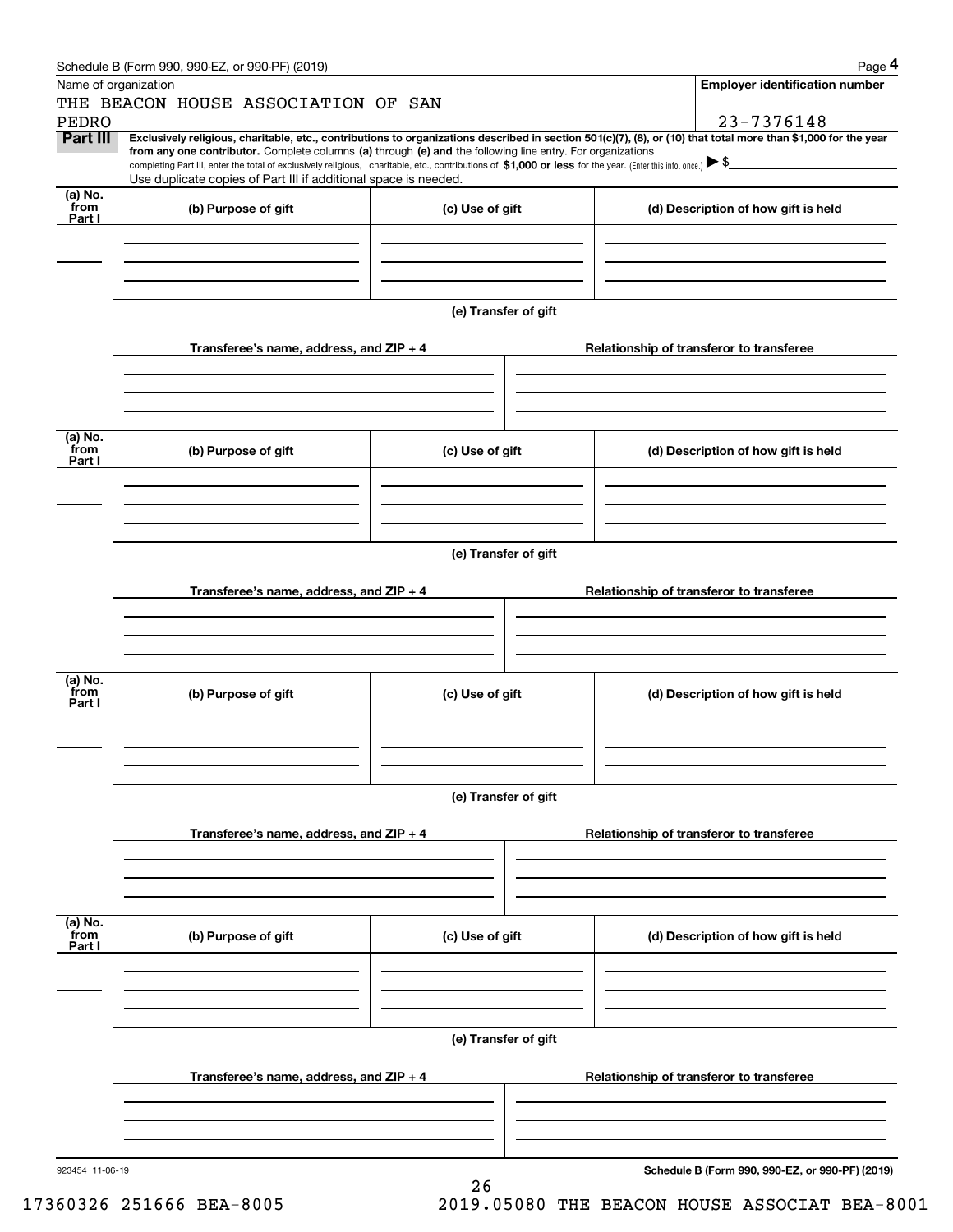|         | <b>SCHEDULE D</b>                                      |                                                                                                   | <b>Supplemental Financial Statements</b>                                                                                                                                                                                                            |                | OMB No. 1545-0047                                   |
|---------|--------------------------------------------------------|---------------------------------------------------------------------------------------------------|-----------------------------------------------------------------------------------------------------------------------------------------------------------------------------------------------------------------------------------------------------|----------------|-----------------------------------------------------|
|         | (Form 990)                                             |                                                                                                   | Complete if the organization answered "Yes" on Form 990,                                                                                                                                                                                            |                |                                                     |
|         |                                                        |                                                                                                   | Part IV, line 6, 7, 8, 9, 10, 11a, 11b, 11c, 11d, 11e, 11f, 12a, or 12b.<br>Attach to Form 990.                                                                                                                                                     |                | Open to Public                                      |
|         | Department of the Treasury<br>Internal Revenue Service |                                                                                                   | Go to www.irs.gov/Form990 for instructions and the latest information.                                                                                                                                                                              |                | Inspection                                          |
|         | Name of the organization                               | THE BEACON HOUSE ASSOCIATION OF SAN<br>PEDRO                                                      |                                                                                                                                                                                                                                                     |                | <b>Employer identification number</b><br>23-7376148 |
| Part I  |                                                        |                                                                                                   | Organizations Maintaining Donor Advised Funds or Other Similar Funds or Accounts. Complete if the                                                                                                                                                   |                |                                                     |
|         |                                                        | organization answered "Yes" on Form 990, Part IV, line 6.                                         |                                                                                                                                                                                                                                                     |                |                                                     |
|         |                                                        |                                                                                                   | (a) Donor advised funds                                                                                                                                                                                                                             |                | (b) Funds and other accounts                        |
| 1       |                                                        |                                                                                                   |                                                                                                                                                                                                                                                     |                |                                                     |
| 2       |                                                        | Aggregate value of contributions to (during year)                                                 |                                                                                                                                                                                                                                                     |                |                                                     |
| з<br>4  |                                                        |                                                                                                   |                                                                                                                                                                                                                                                     |                |                                                     |
| 5       |                                                        |                                                                                                   | Did the organization inform all donors and donor advisors in writing that the assets held in donor advised funds                                                                                                                                    |                |                                                     |
|         |                                                        |                                                                                                   |                                                                                                                                                                                                                                                     |                | Yes<br>No                                           |
| 6       |                                                        |                                                                                                   | Did the organization inform all grantees, donors, and donor advisors in writing that grant funds can be used only                                                                                                                                   |                |                                                     |
|         |                                                        |                                                                                                   | for charitable purposes and not for the benefit of the donor or donor advisor, or for any other purpose conferring                                                                                                                                  |                |                                                     |
|         | impermissible private benefit?                         |                                                                                                   |                                                                                                                                                                                                                                                     |                | Yes<br>No.                                          |
| Part II |                                                        |                                                                                                   | Conservation Easements. Complete if the organization answered "Yes" on Form 990, Part IV, line 7.                                                                                                                                                   |                |                                                     |
| 1       |                                                        | Purpose(s) of conservation easements held by the organization (check all that apply).             |                                                                                                                                                                                                                                                     |                |                                                     |
|         | Protection of natural habitat                          | Preservation of land for public use (for example, recreation or education)                        | Preservation of a historically important land area<br>Preservation of a certified historic structure                                                                                                                                                |                |                                                     |
|         | Preservation of open space                             |                                                                                                   |                                                                                                                                                                                                                                                     |                |                                                     |
| 2       |                                                        |                                                                                                   | Complete lines 2a through 2d if the organization held a qualified conservation contribution in the form of a conservation easement on the last                                                                                                      |                |                                                     |
|         | day of the tax year.                                   |                                                                                                   |                                                                                                                                                                                                                                                     |                | Held at the End of the Tax Year                     |
| а       | Total number of conservation easements                 |                                                                                                   |                                                                                                                                                                                                                                                     | 2a             |                                                     |
| b       |                                                        | Total acreage restricted by conservation easements                                                |                                                                                                                                                                                                                                                     | 2 <sub>b</sub> |                                                     |
| с       |                                                        |                                                                                                   | Number of conservation easements on a certified historic structure included in (a) manufacture included in (a)                                                                                                                                      | 2c             |                                                     |
| d       |                                                        |                                                                                                   | Number of conservation easements included in (c) acquired after 7/25/06, and not on a historic structure                                                                                                                                            |                |                                                     |
|         |                                                        |                                                                                                   | listed in the National Register [11, 1200] [12] The National Register [11, 1200] [12] The National Register [11, 1200] [12] The National Register [11, 1200] [12] The National Register [11, 1200] [12] The National Register                       | 2d             |                                                     |
| з       | year                                                   |                                                                                                   | Number of conservation easements modified, transferred, released, extinguished, or terminated by the organization during the tax                                                                                                                    |                |                                                     |
| 4       |                                                        | Number of states where property subject to conservation easement is located $\blacktriangleright$ |                                                                                                                                                                                                                                                     |                |                                                     |
| 5       |                                                        |                                                                                                   | Does the organization have a written policy regarding the periodic monitoring, inspection, handling of                                                                                                                                              |                |                                                     |
|         |                                                        | violations, and enforcement of the conservation easements it holds?                               |                                                                                                                                                                                                                                                     |                | Yes<br>No                                           |
| 6       |                                                        |                                                                                                   | Staff and volunteer hours devoted to monitoring, inspecting, handling of violations, and enforcing conservation easements during the year                                                                                                           |                |                                                     |
|         |                                                        |                                                                                                   |                                                                                                                                                                                                                                                     |                |                                                     |
| 7       |                                                        |                                                                                                   | Amount of expenses incurred in monitoring, inspecting, handling of violations, and enforcing conservation easements during the year                                                                                                                 |                |                                                     |
|         | $\blacktriangleright$ \$                               |                                                                                                   |                                                                                                                                                                                                                                                     |                |                                                     |
| 8       |                                                        |                                                                                                   | Does each conservation easement reported on line 2(d) above satisfy the requirements of section 170(h)(4)(B)(i)                                                                                                                                     |                | Yes<br>No                                           |
| 9       |                                                        |                                                                                                   | In Part XIII, describe how the organization reports conservation easements in its revenue and expense statement and                                                                                                                                 |                |                                                     |
|         |                                                        |                                                                                                   | balance sheet, and include, if applicable, the text of the footnote to the organization's financial statements that describes the                                                                                                                   |                |                                                     |
|         |                                                        | organization's accounting for conservation easements.                                             |                                                                                                                                                                                                                                                     |                |                                                     |
|         | Part III                                               |                                                                                                   | Organizations Maintaining Collections of Art, Historical Treasures, or Other Similar Assets.                                                                                                                                                        |                |                                                     |
|         |                                                        | Complete if the organization answered "Yes" on Form 990, Part IV, line 8.                         |                                                                                                                                                                                                                                                     |                |                                                     |
|         |                                                        |                                                                                                   | 1a If the organization elected, as permitted under FASB ASC 958, not to report in its revenue statement and balance sheet works                                                                                                                     |                |                                                     |
|         |                                                        |                                                                                                   | of art, historical treasures, or other similar assets held for public exhibition, education, or research in furtherance of public<br>service, provide in Part XIII the text of the footnote to its financial statements that describes these items. |                |                                                     |
| b       |                                                        |                                                                                                   | If the organization elected, as permitted under FASB ASC 958, to report in its revenue statement and balance sheet works of                                                                                                                         |                |                                                     |
|         |                                                        |                                                                                                   | art, historical treasures, or other similar assets held for public exhibition, education, or research in furtherance of public service,                                                                                                             |                |                                                     |
|         |                                                        | provide the following amounts relating to these items:                                            |                                                                                                                                                                                                                                                     |                |                                                     |
|         | (i)                                                    |                                                                                                   |                                                                                                                                                                                                                                                     |                |                                                     |
|         |                                                        |                                                                                                   |                                                                                                                                                                                                                                                     |                |                                                     |
| 2       |                                                        |                                                                                                   | If the organization received or held works of art, historical treasures, or other similar assets for financial gain, provide                                                                                                                        |                |                                                     |
|         |                                                        | the following amounts required to be reported under FASB ASC 958 relating to these items:         |                                                                                                                                                                                                                                                     |                |                                                     |
| а       |                                                        |                                                                                                   |                                                                                                                                                                                                                                                     |                |                                                     |
|         |                                                        | LHA For Paperwork Reduction Act Notice, see the Instructions for Form 990.                        |                                                                                                                                                                                                                                                     | \$             | Schedule D (Form 990) 2019                          |
|         | 932051 10-02-19                                        |                                                                                                   |                                                                                                                                                                                                                                                     |                |                                                     |
|         |                                                        |                                                                                                   | 27                                                                                                                                                                                                                                                  |                |                                                     |

| 17360326 251666 BEA-8005 | 2019.05080 THE BEACON HOUSE ASSOCIAT BEA-8001 |  |  |  |
|--------------------------|-----------------------------------------------|--|--|--|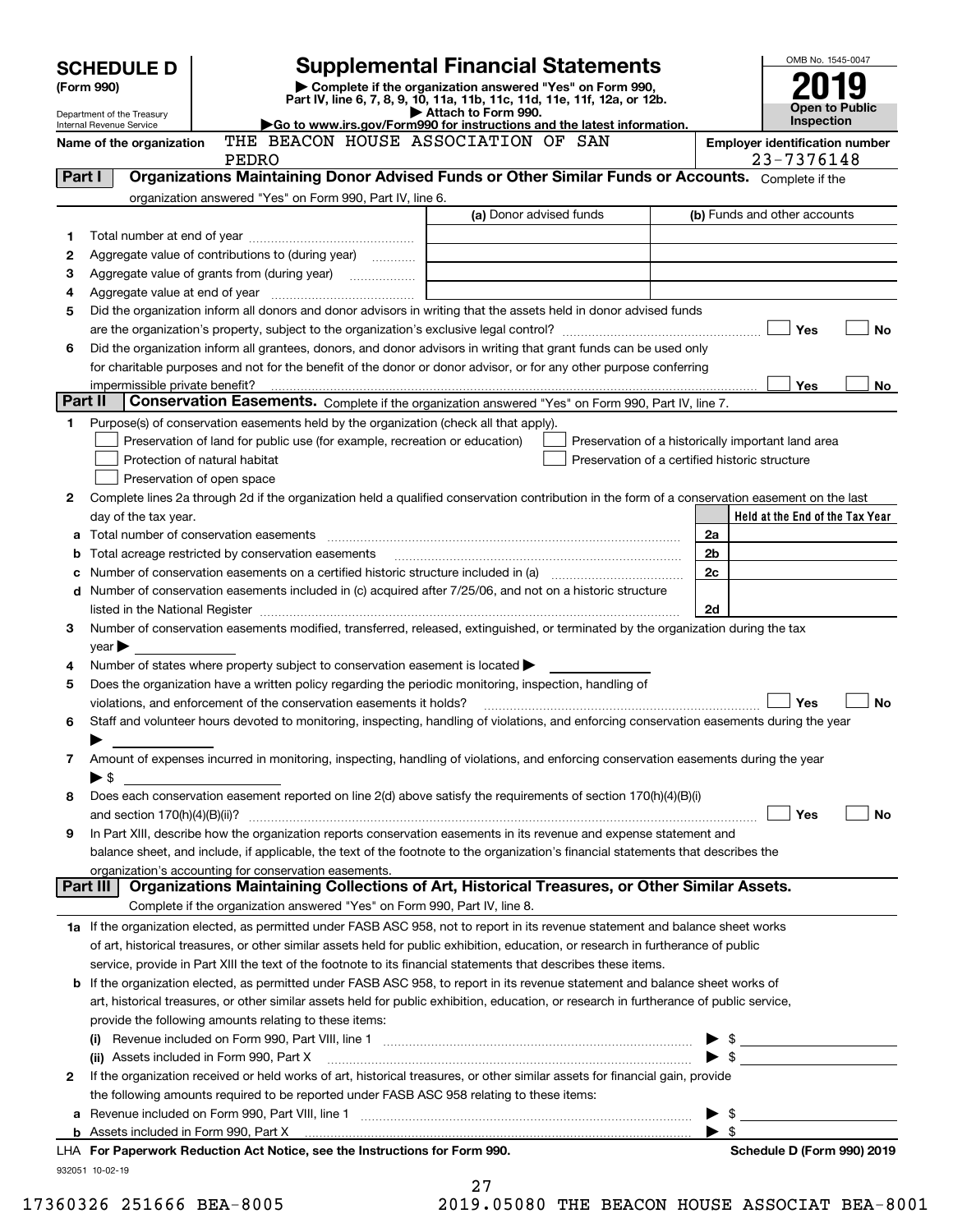| THE BEACON HOUSE ASSOCIATION OF SAN |
|-------------------------------------|
|                                     |

|        |                                                                                                                                                                                                                                      | THE BEACON HOUSE ASSOCIATION OF SAN |   |                |                                                                                                                                                                                                                               |                      |                            |           |
|--------|--------------------------------------------------------------------------------------------------------------------------------------------------------------------------------------------------------------------------------------|-------------------------------------|---|----------------|-------------------------------------------------------------------------------------------------------------------------------------------------------------------------------------------------------------------------------|----------------------|----------------------------|-----------|
|        | PEDRO<br>Schedule D (Form 990) 2019<br>Part III<br>Organizations Maintaining Collections of Art, Historical Treasures, or Other Similar Assets (continued)                                                                           |                                     |   |                |                                                                                                                                                                                                                               |                      | 23-7376148 Page 2          |           |
|        |                                                                                                                                                                                                                                      |                                     |   |                |                                                                                                                                                                                                                               |                      |                            |           |
| з      | Using the organization's acquisition, accession, and other records, check any of the following that make significant use of its                                                                                                      |                                     |   |                |                                                                                                                                                                                                                               |                      |                            |           |
|        | collection items (check all that apply):                                                                                                                                                                                             |                                     |   |                |                                                                                                                                                                                                                               |                      |                            |           |
| a      | Public exhibition                                                                                                                                                                                                                    | d                                   |   |                | Loan or exchange program                                                                                                                                                                                                      |                      |                            |           |
| b      | Scholarly research                                                                                                                                                                                                                   | e                                   |   |                | Other and the contract of the contract of the contract of the contract of the contract of the contract of the contract of the contract of the contract of the contract of the contract of the contract of the contract of the |                      |                            |           |
| c      | Preservation for future generations                                                                                                                                                                                                  |                                     |   |                |                                                                                                                                                                                                                               |                      |                            |           |
| 4      | Provide a description of the organization's collections and explain how they further the organization's exempt purpose in Part XIII.                                                                                                 |                                     |   |                |                                                                                                                                                                                                                               |                      |                            |           |
| 5      | During the year, did the organization solicit or receive donations of art, historical treasures, or other similar assets                                                                                                             |                                     |   |                |                                                                                                                                                                                                                               |                      |                            |           |
|        | <b>Part IV</b>                                                                                                                                                                                                                       |                                     |   |                |                                                                                                                                                                                                                               |                      | <b>Yes</b>                 | No        |
|        | Escrow and Custodial Arrangements. Complete if the organization answered "Yes" on Form 990, Part IV, line 9, or<br>reported an amount on Form 990, Part X, line 21.                                                                  |                                     |   |                |                                                                                                                                                                                                                               |                      |                            |           |
|        |                                                                                                                                                                                                                                      |                                     |   |                |                                                                                                                                                                                                                               |                      |                            |           |
|        | 1a Is the organization an agent, trustee, custodian or other intermediary for contributions or other assets not included                                                                                                             |                                     |   |                |                                                                                                                                                                                                                               |                      |                            |           |
|        |                                                                                                                                                                                                                                      |                                     |   |                |                                                                                                                                                                                                                               |                      | Yes                        | <b>No</b> |
|        | b If "Yes," explain the arrangement in Part XIII and complete the following table:                                                                                                                                                   |                                     |   |                |                                                                                                                                                                                                                               |                      |                            |           |
|        |                                                                                                                                                                                                                                      |                                     |   |                |                                                                                                                                                                                                                               |                      | Amount                     |           |
| c      | Beginning balance <b>with the control of the control of the control of the control of the control of the control of the control of the control of the control of the control of the control of the control of the control of the</b> |                                     |   |                |                                                                                                                                                                                                                               | 1c                   |                            |           |
|        | d Additions during the year manufactured and an account of a state of the year manufactured and a state of the                                                                                                                       |                                     |   |                |                                                                                                                                                                                                                               | 1d                   |                            |           |
|        | e Distributions during the year measurement contracts and all the basic of the contract of the contract of the                                                                                                                       |                                     |   |                |                                                                                                                                                                                                                               | 1e                   |                            |           |
| f      |                                                                                                                                                                                                                                      |                                     |   |                |                                                                                                                                                                                                                               | 1f                   |                            |           |
|        | 2a Did the organization include an amount on Form 990, Part X, line 21, for escrow or custodial account liability?                                                                                                                   |                                     |   |                |                                                                                                                                                                                                                               | .                    | <b>Yes</b>                 | No        |
|        | b If "Yes," explain the arrangement in Part XIII. Check here if the explanation has been provided on Part XIII                                                                                                                       |                                     |   |                |                                                                                                                                                                                                                               |                      |                            |           |
| Part V | Endowment Funds. Complete if the organization answered "Yes" on Form 990, Part IV, line 10.                                                                                                                                          |                                     |   |                |                                                                                                                                                                                                                               |                      |                            |           |
|        |                                                                                                                                                                                                                                      | (a) Current year                    |   | (b) Prior year | (c) Two years back                                                                                                                                                                                                            | (d) Three years back | (e) Four years back        |           |
|        | 1a Beginning of year balance                                                                                                                                                                                                         |                                     |   |                |                                                                                                                                                                                                                               |                      |                            |           |
| b      |                                                                                                                                                                                                                                      |                                     |   |                |                                                                                                                                                                                                                               |                      |                            |           |
|        | Net investment earnings, gains, and losses                                                                                                                                                                                           |                                     |   |                |                                                                                                                                                                                                                               |                      |                            |           |
| d      |                                                                                                                                                                                                                                      |                                     |   |                |                                                                                                                                                                                                                               |                      |                            |           |
|        | <b>e</b> Other expenditures for facilities                                                                                                                                                                                           |                                     |   |                |                                                                                                                                                                                                                               |                      |                            |           |
|        | and programs                                                                                                                                                                                                                         |                                     |   |                |                                                                                                                                                                                                                               |                      |                            |           |
|        | f Administrative expenses <i>manually community</i>                                                                                                                                                                                  |                                     |   |                |                                                                                                                                                                                                                               |                      |                            |           |
| g      |                                                                                                                                                                                                                                      |                                     |   |                |                                                                                                                                                                                                                               |                      |                            |           |
| 2      | Provide the estimated percentage of the current year end balance (line 1g, column (a)) held as:                                                                                                                                      |                                     |   |                |                                                                                                                                                                                                                               |                      |                            |           |
| а      |                                                                                                                                                                                                                                      |                                     | % |                |                                                                                                                                                                                                                               |                      |                            |           |
|        | Permanent endowment > 1                                                                                                                                                                                                              | %                                   |   |                |                                                                                                                                                                                                                               |                      |                            |           |
|        | Term endowment <b>Department</b>                                                                                                                                                                                                     | %                                   |   |                |                                                                                                                                                                                                                               |                      |                            |           |
|        | The percentages on lines 2a, 2b, and 2c should equal 100%.                                                                                                                                                                           |                                     |   |                |                                                                                                                                                                                                                               |                      |                            |           |
|        | 3a Are there endowment funds not in the possession of the organization that are held and administered for the organization                                                                                                           |                                     |   |                |                                                                                                                                                                                                                               |                      |                            |           |
|        | by:                                                                                                                                                                                                                                  |                                     |   |                |                                                                                                                                                                                                                               |                      | Yes                        | No        |
|        | (i)                                                                                                                                                                                                                                  |                                     |   |                |                                                                                                                                                                                                                               |                      | 3a(i)                      |           |
|        |                                                                                                                                                                                                                                      |                                     |   |                |                                                                                                                                                                                                                               |                      | 3a(ii)                     |           |
|        |                                                                                                                                                                                                                                      |                                     |   |                |                                                                                                                                                                                                                               |                      | 3b                         |           |
| 4      | Describe in Part XIII the intended uses of the organization's endowment funds.                                                                                                                                                       |                                     |   |                |                                                                                                                                                                                                                               |                      |                            |           |
|        | Land, Buildings, and Equipment.<br>Part VI                                                                                                                                                                                           |                                     |   |                |                                                                                                                                                                                                                               |                      |                            |           |
|        | Complete if the organization answered "Yes" on Form 990, Part IV, line 11a. See Form 990, Part X, line 10.                                                                                                                           |                                     |   |                |                                                                                                                                                                                                                               |                      |                            |           |
|        | Description of property                                                                                                                                                                                                              | (a) Cost or other                   |   |                | (b) Cost or other                                                                                                                                                                                                             | (c) Accumulated      | (d) Book value             |           |
|        |                                                                                                                                                                                                                                      | basis (investment)                  |   |                | basis (other)                                                                                                                                                                                                                 | depreciation         |                            |           |
|        |                                                                                                                                                                                                                                      | 677,000.                            |   |                |                                                                                                                                                                                                                               |                      | 677,000.                   |           |
| b      |                                                                                                                                                                                                                                      |                                     |   |                | 2,866,902.                                                                                                                                                                                                                    | 1,341,566.           | 1,525,336.                 |           |
|        |                                                                                                                                                                                                                                      |                                     |   |                | 289,943.                                                                                                                                                                                                                      | 128,496.             | 161,447.                   |           |
|        |                                                                                                                                                                                                                                      |                                     |   |                | 171,506.                                                                                                                                                                                                                      | 71,018.              | 100,488.                   |           |
|        | e Other.                                                                                                                                                                                                                             |                                     |   |                | 192,014.                                                                                                                                                                                                                      | 187,885.             | 4,129.                     |           |
|        |                                                                                                                                                                                                                                      |                                     |   |                |                                                                                                                                                                                                                               |                      | $\overline{2}$ , 468, 400. |           |

**Schedule D (Form 990) 2019**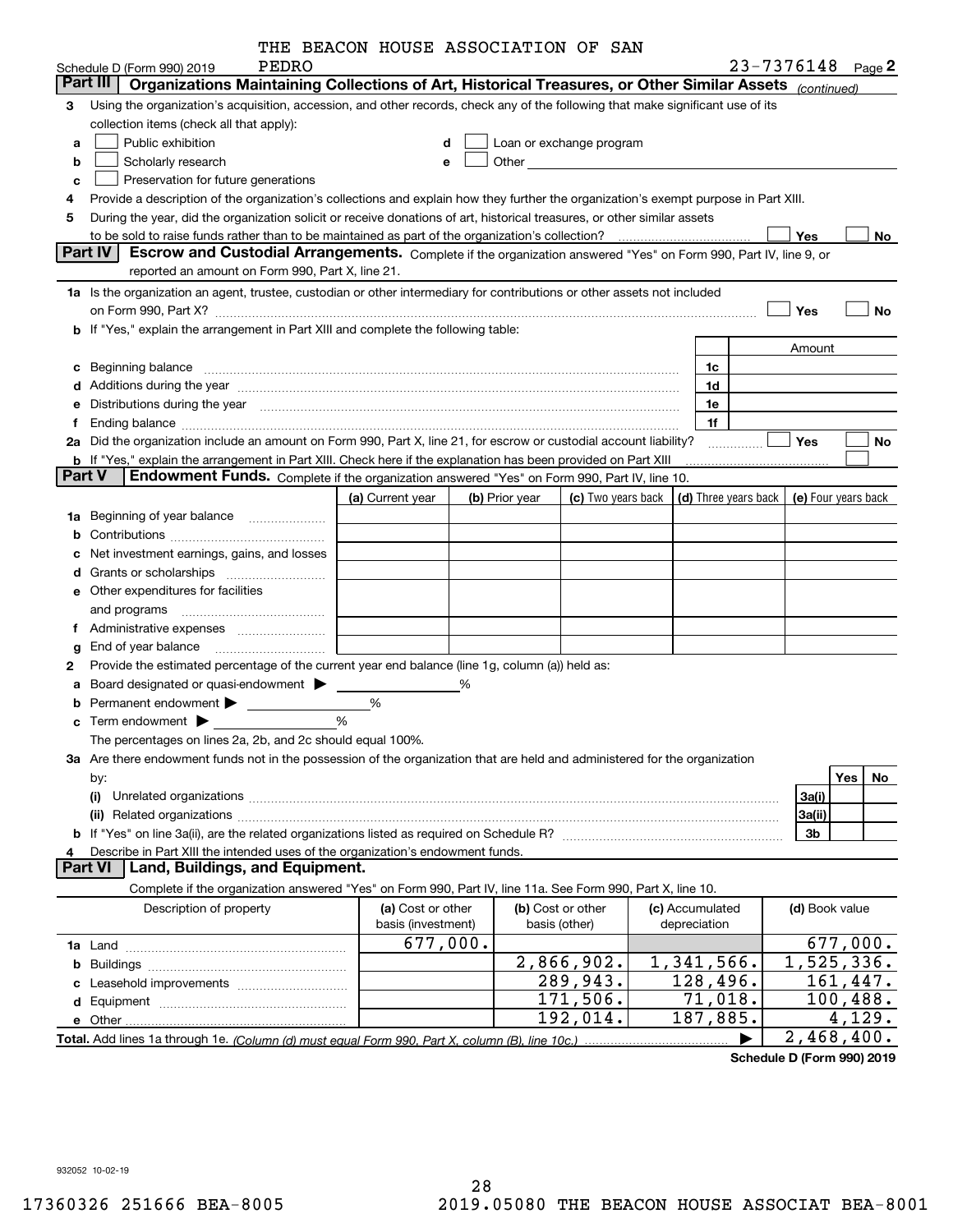Schedule D (Form 990) 2019

## **3Part VII Investments - Other Securities.**

Complete if the organization answered "Yes" on Form 990, Part IV, line 11b. See Form 990, Part X, line 12.

| (a) Description of security or category (including name of security) | (b) Book value | (c) Method of valuation: Cost or end-of-year market value |
|----------------------------------------------------------------------|----------------|-----------------------------------------------------------|
| (1) Financial derivatives                                            |                |                                                           |
| (2) Closely held equity interests                                    |                |                                                           |
| $(3)$ Other                                                          |                |                                                           |
| (A)                                                                  |                |                                                           |
| (B)                                                                  |                |                                                           |
| (C)                                                                  |                |                                                           |
| (D)                                                                  |                |                                                           |
| (E)                                                                  |                |                                                           |
| (F)                                                                  |                |                                                           |
| (G)                                                                  |                |                                                           |
| (H)                                                                  |                |                                                           |
| Total. (Col. (b) must equal Form 990, Part X, col. (B) line $12$ .)  |                |                                                           |

#### **Part VIII Investments - Program Related.**

Complete if the organization answered "Yes" on Form 990, Part IV, line 11c. See Form 990, Part X, line 13.

| (a) Description of investment                                                          | (b) Book value | (c) Method of valuation: Cost or end-of-year market value |
|----------------------------------------------------------------------------------------|----------------|-----------------------------------------------------------|
| (1)                                                                                    |                |                                                           |
| (2)                                                                                    |                |                                                           |
| $\frac{1}{2}$                                                                          |                |                                                           |
| (4)                                                                                    |                |                                                           |
| (5)                                                                                    |                |                                                           |
| (6)                                                                                    |                |                                                           |
| (7)                                                                                    |                |                                                           |
| (8)                                                                                    |                |                                                           |
| (9)                                                                                    |                |                                                           |
| Total. (Col. (b) must equal Form 990, Part X, col. (B) line 13.) $\blacktriangleright$ |                |                                                           |

## **Part IX Other Assets.**

Complete if the organization answered "Yes" on Form 990, Part IV, line 11d. See Form 990, Part X, line 15.

| (a) Description                                                                                                                                           | (b) Book value |
|-----------------------------------------------------------------------------------------------------------------------------------------------------------|----------------|
| BOND FUNDS HELD BY TRUSTEE                                                                                                                                | 233, 257.      |
| DEPOSITS<br>(2)                                                                                                                                           | 12,546.        |
| FUNDS HELD FOR RESIDENTS<br>(3)                                                                                                                           | 137,330.       |
| RIGHT OF USE ASSETS, NET<br>(4)                                                                                                                           | 488,204.       |
| (5)                                                                                                                                                       |                |
| (6)                                                                                                                                                       |                |
| (7)                                                                                                                                                       |                |
| (8)                                                                                                                                                       |                |
| (9)                                                                                                                                                       |                |
|                                                                                                                                                           | 871,337.       |
| <b>Other Liabilities.</b><br><b>Part X</b>                                                                                                                |                |
| $\mathbf{r} = \mathbf{r}$ , and $\mathbf{r} = \mathbf{r}$ , and $\mathbf{r} = \mathbf{r}$ , and $\mathbf{r} = \mathbf{r}$ , and $\mathbf{r} = \mathbf{r}$ |                |

Complete if the organization answered "Yes" on Form 990, Part IV, line 11e or 11f. See Form 990, Part X, line 25.

|     | (a) Description of liability | (b) Book value |
|-----|------------------------------|----------------|
|     | (1) Federal income taxes     |                |
| (2) | FUNDS HELD FOR RESIDENTS     | 118,331.       |
| (3) | OPERATING LEASE OBLIGATION   | 498,319.       |
| (4) |                              |                |
| (5) |                              |                |
| (6) |                              |                |
| (7) |                              |                |
| (8) |                              |                |
| (9) |                              |                |
|     |                              | 616,650.       |

**2.**Liability for uncertain tax positions. In Part XIII, provide the text of the footnote to the organization's financial statements that reports the organization's liability for uncertain tax positions under FASB ASC 740. Check here if the text of the footnote has been provided in Part XIII  $\boxed{\text{X}}$ 

**Schedule D (Form 990) 2019**

932053 10-02-19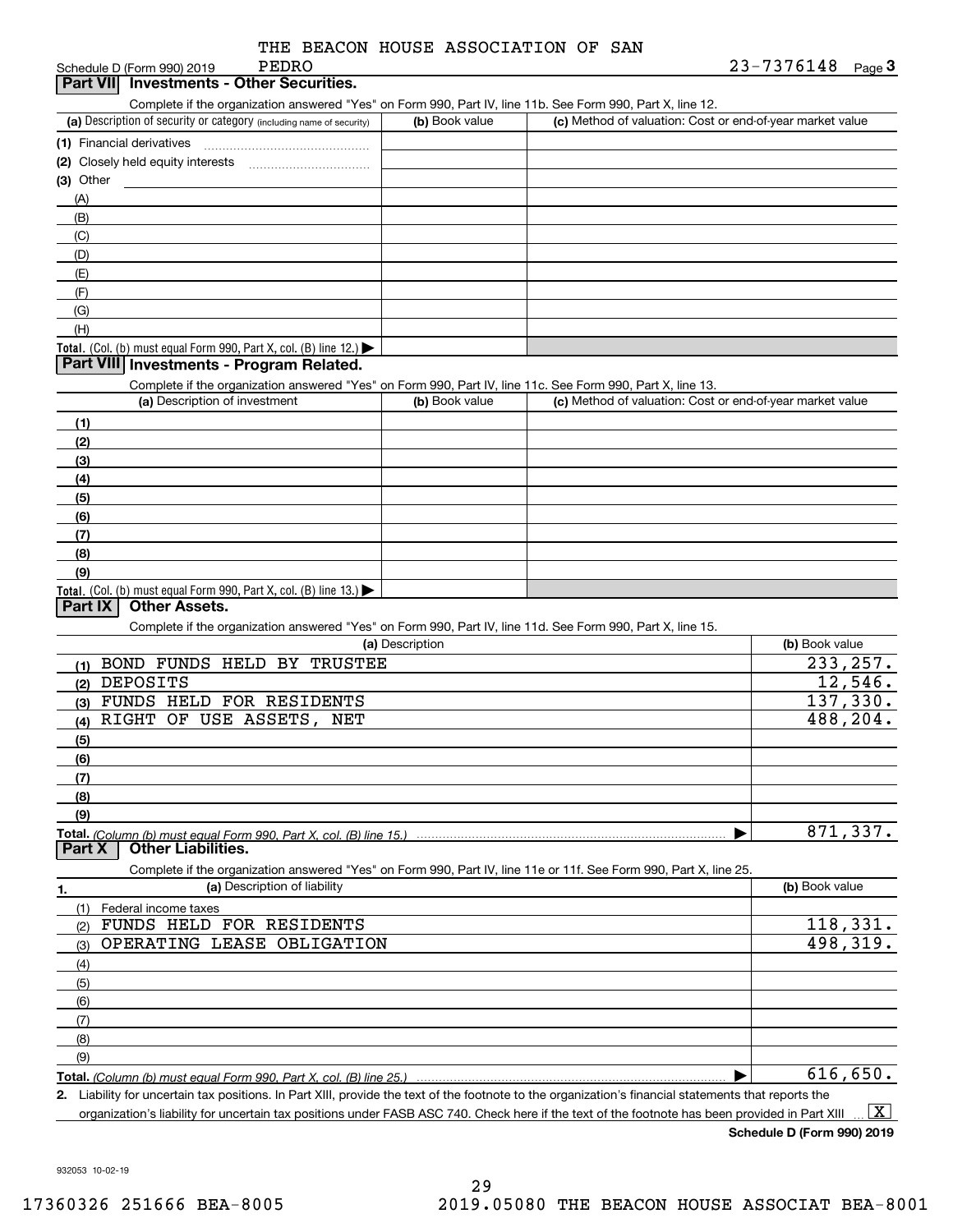|    | PEDRO<br>Schedule D (Form 990) 2019                                                                                                                                                                                                                                              |                           |                | 23-7376148<br>Page $4$   |
|----|----------------------------------------------------------------------------------------------------------------------------------------------------------------------------------------------------------------------------------------------------------------------------------|---------------------------|----------------|--------------------------|
|    | Reconciliation of Revenue per Audited Financial Statements With Revenue per Return.<br><b>Part XI</b>                                                                                                                                                                            |                           |                |                          |
|    | Complete if the organization answered "Yes" on Form 990, Part IV, line 12a.                                                                                                                                                                                                      |                           |                |                          |
| 1  | Total revenue, gains, and other support per audited financial statements                                                                                                                                                                                                         |                           | $\blacksquare$ | $\overline{2,791},359.$  |
| 2  | Amounts included on line 1 but not on Form 990, Part VIII, line 12:                                                                                                                                                                                                              |                           |                |                          |
| a  |                                                                                                                                                                                                                                                                                  | 10,054.<br>2a             |                |                          |
| b  |                                                                                                                                                                                                                                                                                  | 12,085.<br>2 <sub>b</sub> |                |                          |
| c  |                                                                                                                                                                                                                                                                                  | 2c                        |                |                          |
| d  | Other (Describe in Part XIII.)                                                                                                                                                                                                                                                   | 2d                        |                |                          |
| е  | Add lines 2a through 2d                                                                                                                                                                                                                                                          |                           | 2e             | <u>22,139.</u>           |
| З  |                                                                                                                                                                                                                                                                                  |                           | $\mathbf{3}$   | 2,769,220.               |
| 4  | Amounts included on Form 990, Part VIII, line 12, but not on line 1:                                                                                                                                                                                                             |                           |                |                          |
|    | Investment expenses not included on Form 990, Part VIII, line 7b                                                                                                                                                                                                                 | 4a                        |                |                          |
| b  |                                                                                                                                                                                                                                                                                  | 4 <sub>b</sub>            |                |                          |
| C. | Add lines 4a and 4b                                                                                                                                                                                                                                                              |                           | 4c             | 0.                       |
| 5  |                                                                                                                                                                                                                                                                                  |                           | 5              | 2,769,220.               |
|    |                                                                                                                                                                                                                                                                                  |                           |                |                          |
|    | Part XII   Reconciliation of Expenses per Audited Financial Statements With Expenses per Return.                                                                                                                                                                                 |                           |                |                          |
|    | Complete if the organization answered "Yes" on Form 990, Part IV, line 12a.                                                                                                                                                                                                      |                           |                |                          |
| 1. | Total expenses and losses per audited financial statements [11] [12] contraction control in the statements [11] [12] and the statements [12] and the statements [12] and the statements [12] and the statements [12] and the s                                                   |                           | $\blacksquare$ | 2,518,185.               |
| 2  | Amounts included on line 1 but not on Form 990, Part IX, line 25:                                                                                                                                                                                                                |                           |                |                          |
| a  |                                                                                                                                                                                                                                                                                  | 12,085.<br>2a             |                |                          |
| b  | Prior year adjustments <i>communically contained and all examples the contained and all examples the contained and all examples the contained and all examples the contained and all examples the contained and all examples the</i>                                             | 2 <sub>b</sub>            |                |                          |
| C  |                                                                                                                                                                                                                                                                                  | 2c                        |                |                          |
|    | Other (Describe in Part XIII.) (COLORGIAN CONTEXT) and Contact the Contract of Contact Text Contact Text Contact Text Contact Text Contact Text Contact Text Contact Text Contact Text Contact Text Contact Text Contact Text                                                    | 2d                        |                |                          |
| e  | Add lines 2a through 2d <b>[10]</b> [20] <b>All (20)</b> [20] [20] <b>All (20)</b> [30] <b>All (20)</b> [30] <b>All (20)</b> [30] <b>All (20)</b> [30] <b>All (20)</b> [30] <b>All (20)</b> [30] <b>All (20)</b> [30] <b>All (20)</b> [30] <b>All (20) All (20) All (20) All</b> |                           | <b>2e</b>      | 12,085.                  |
| 3  |                                                                                                                                                                                                                                                                                  |                           | 3              | $\overline{2,506,100}$ . |
| 4  | Amounts included on Form 990, Part IX, line 25, but not on line 1:                                                                                                                                                                                                               |                           |                |                          |
| a  |                                                                                                                                                                                                                                                                                  | 4a                        |                |                          |
|    | Other (Describe in Part XIII.) <b>Construction Contract Construction</b> Chern Construction Construction Construction                                                                                                                                                            | 4 <sub>b</sub>            |                |                          |
|    | Add lines 4a and 4b                                                                                                                                                                                                                                                              |                           | 4c             | 0.                       |
| 5  | Part XIII Supplemental Information.                                                                                                                                                                                                                                              |                           | 5              | 2,506,100.               |

Provide the descriptions required for Part II, lines 3, 5, and 9; Part III, lines 1a and 4; Part IV, lines 1b and 2b; Part V, line 4; Part X, line 2; Part XI, lines 2d and 4b; and Part XII, lines 2d and 4b. Also complete this part to provide any additional information.

## PART X, LINE 2:

| BEACON RECOGNIZES THE IMPACT OF TAX POSITIONS IN THE FINANCIAL STATEMENTS |
|---------------------------------------------------------------------------|
| IF THAT POSITION IS MORE LIKELY THAN NOT OF BEING SUSTAINED ON AUDIT,     |
| BASED ON THE TECHNICAL MERITS OF THE POSITION. TO DATE, THE ORGANIZATION  |
| HAS NOT RECORDED ANY UNCERTAIN TAX POSITIONS. BEACON RECOGNIZES POTENTIAL |
| ACCRUED INTEREST AND PENALTIES RELATED TO UNCERTAIN TAX POSITIONS IN      |
| INCOME TAX EXPENSE. DURING THE YEAR ENDED JUNE 30, 2020, BEACON DID NOT   |
| RECOGNIZE ANY AMOUNT IN POTENTIAL INTEREST AND PENALTIES ASSOCIATED WITH  |
| UNCERTAIN TAX POSITIONS.                                                  |
|                                                                           |

30

932054 10-02-19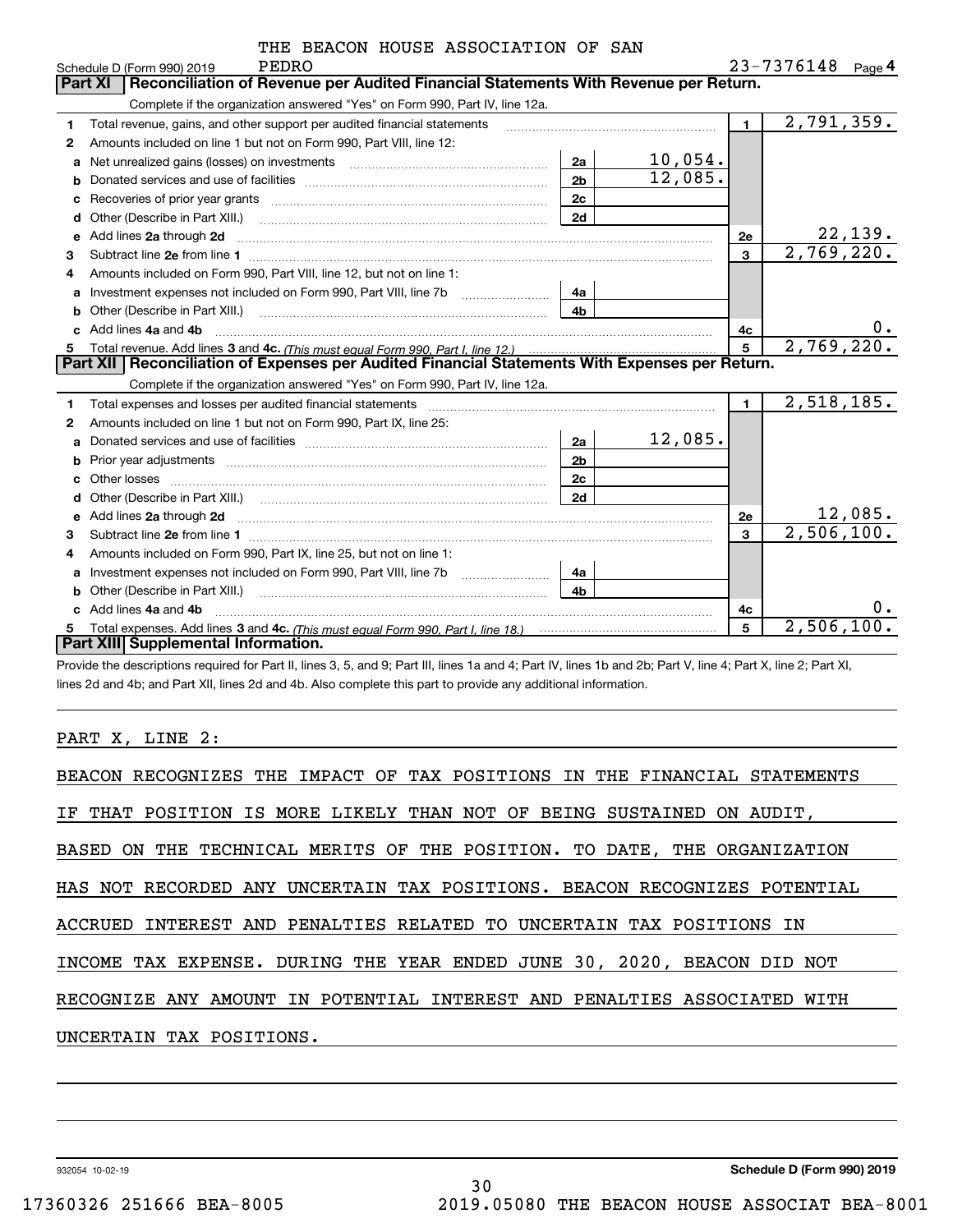|                                                                                             | THE BEACON HOUSE ASSOCIATION OF SAN |                            |
|---------------------------------------------------------------------------------------------|-------------------------------------|----------------------------|
| Schedule D (Form 990) 2019 PEDRO<br><b>Part XIII   Supplemental Information</b> (continued) | PEDRO                               | 23-7376148 Page 5          |
|                                                                                             |                                     |                            |
|                                                                                             |                                     |                            |
|                                                                                             |                                     |                            |
|                                                                                             |                                     |                            |
|                                                                                             |                                     |                            |
|                                                                                             |                                     |                            |
|                                                                                             |                                     |                            |
|                                                                                             |                                     |                            |
|                                                                                             |                                     |                            |
|                                                                                             |                                     |                            |
|                                                                                             |                                     |                            |
|                                                                                             |                                     |                            |
|                                                                                             |                                     |                            |
|                                                                                             |                                     |                            |
|                                                                                             |                                     |                            |
|                                                                                             |                                     |                            |
|                                                                                             |                                     |                            |
|                                                                                             |                                     |                            |
|                                                                                             |                                     |                            |
|                                                                                             |                                     |                            |
|                                                                                             |                                     |                            |
|                                                                                             |                                     |                            |
|                                                                                             |                                     |                            |
|                                                                                             |                                     |                            |
|                                                                                             |                                     |                            |
|                                                                                             |                                     |                            |
|                                                                                             |                                     |                            |
|                                                                                             |                                     |                            |
|                                                                                             |                                     |                            |
|                                                                                             |                                     |                            |
|                                                                                             |                                     |                            |
|                                                                                             |                                     |                            |
|                                                                                             |                                     |                            |
|                                                                                             |                                     |                            |
|                                                                                             |                                     |                            |
|                                                                                             |                                     |                            |
|                                                                                             |                                     |                            |
|                                                                                             |                                     |                            |
|                                                                                             |                                     |                            |
|                                                                                             |                                     |                            |
|                                                                                             |                                     |                            |
|                                                                                             |                                     |                            |
|                                                                                             |                                     |                            |
|                                                                                             |                                     |                            |
|                                                                                             |                                     |                            |
|                                                                                             |                                     | Schedule D (Form 990) 2019 |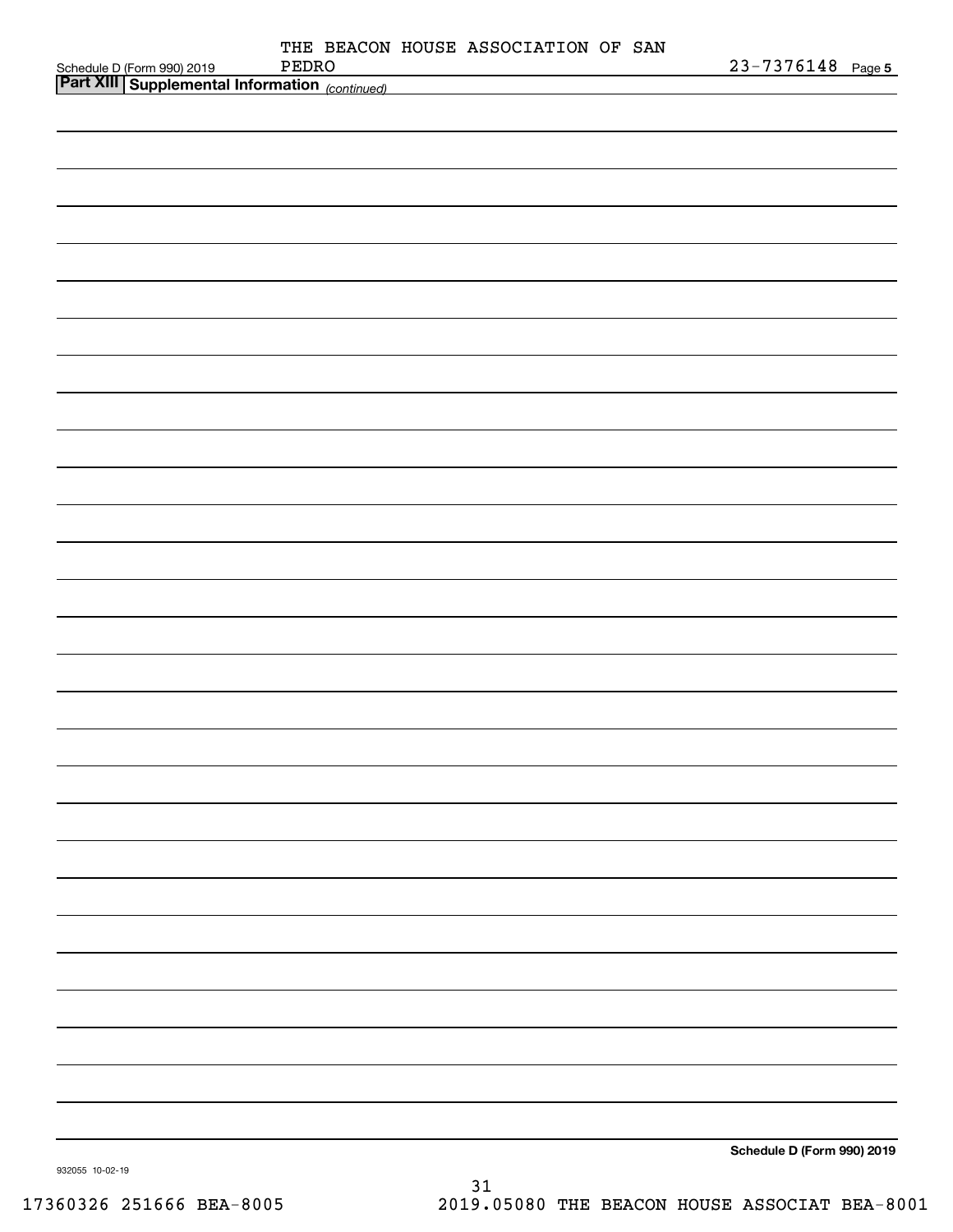| <b>SCHEDULE G</b>                                                                                                                                                          |                                                                                                                                                                     | <b>Supplemental Information Regarding Fundraising or Gaming Activities</b>                                                                                                                                                                                                                                                                                                                                                                                                                                                                                |                                                                            |     |                                                                            |            |                                                                            | OMB No. 1545-0047                                       |
|----------------------------------------------------------------------------------------------------------------------------------------------------------------------------|---------------------------------------------------------------------------------------------------------------------------------------------------------------------|-----------------------------------------------------------------------------------------------------------------------------------------------------------------------------------------------------------------------------------------------------------------------------------------------------------------------------------------------------------------------------------------------------------------------------------------------------------------------------------------------------------------------------------------------------------|----------------------------------------------------------------------------|-----|----------------------------------------------------------------------------|------------|----------------------------------------------------------------------------|---------------------------------------------------------|
| (Form 990 or 990-EZ)                                                                                                                                                       | Complete if the organization answered "Yes" on Form 990, Part IV, line 17, 18, or 19, or if the<br>organization entered more than \$15,000 on Form 990-EZ, line 6a. |                                                                                                                                                                                                                                                                                                                                                                                                                                                                                                                                                           |                                                                            |     |                                                                            |            |                                                                            | 2019                                                    |
| Department of the Treasury                                                                                                                                                 | Attach to Form 990 or Form 990-EZ.                                                                                                                                  |                                                                                                                                                                                                                                                                                                                                                                                                                                                                                                                                                           |                                                                            |     |                                                                            |            | <b>Open to Public</b>                                                      |                                                         |
| Internal Revenue Service                                                                                                                                                   | Go to www.irs.gov/Form990 for instructions and the latest information.                                                                                              |                                                                                                                                                                                                                                                                                                                                                                                                                                                                                                                                                           |                                                                            |     |                                                                            |            |                                                                            | Inspection                                              |
| Name of the organization                                                                                                                                                   | THE BEACON HOUSE ASSOCIATION OF SAN<br>PEDRO                                                                                                                        |                                                                                                                                                                                                                                                                                                                                                                                                                                                                                                                                                           |                                                                            |     |                                                                            | 23-7376148 | <b>Employer identification number</b>                                      |                                                         |
| Part I<br>Fundraising Activities. Complete if the organization answered "Yes" on Form 990, Part IV, line 17. Form 990-EZ filers are not<br>required to complete this part. |                                                                                                                                                                     |                                                                                                                                                                                                                                                                                                                                                                                                                                                                                                                                                           |                                                                            |     |                                                                            |            |                                                                            |                                                         |
| Mail solicitations<br>a<br>b<br>Phone solicitations<br>с<br>In-person solicitations<br>d<br>compensated at least \$5,000 by the organization.                              | Internet and email solicitations                                                                                                                                    | 1 Indicate whether the organization raised funds through any of the following activities. Check all that apply.<br>е<br>f<br>Special fundraising events<br>g<br>2 a Did the organization have a written or oral agreement with any individual (including officers, directors, trustees, or<br>key employees listed in Form 990, Part VII) or entity in connection with professional fundraising services?<br><b>b</b> If "Yes," list the 10 highest paid individuals or entities (fundraisers) pursuant to agreements under which the fundraiser is to be |                                                                            |     | Solicitation of non-government grants<br>Solicitation of government grants |            | Yes                                                                        | No                                                      |
| (i) Name and address of individual<br>or entity (fundraiser)                                                                                                               |                                                                                                                                                                     | (ii) Activity                                                                                                                                                                                                                                                                                                                                                                                                                                                                                                                                             | (iii) Did<br>fundraiser<br>have custody<br>or control of<br>contributions? |     | (iv) Gross receipts<br>from activity                                       |            | (v) Amount paid<br>to (or retained by)<br>fundraiser<br>listed in col. (i) | (vi) Amount paid<br>to (or retained by)<br>organization |
|                                                                                                                                                                            |                                                                                                                                                                     |                                                                                                                                                                                                                                                                                                                                                                                                                                                                                                                                                           | Yes                                                                        | No. |                                                                            |            |                                                                            |                                                         |
|                                                                                                                                                                            |                                                                                                                                                                     |                                                                                                                                                                                                                                                                                                                                                                                                                                                                                                                                                           |                                                                            |     |                                                                            |            |                                                                            |                                                         |
|                                                                                                                                                                            |                                                                                                                                                                     |                                                                                                                                                                                                                                                                                                                                                                                                                                                                                                                                                           |                                                                            |     |                                                                            |            |                                                                            |                                                         |
|                                                                                                                                                                            |                                                                                                                                                                     |                                                                                                                                                                                                                                                                                                                                                                                                                                                                                                                                                           |                                                                            |     |                                                                            |            |                                                                            |                                                         |
|                                                                                                                                                                            |                                                                                                                                                                     |                                                                                                                                                                                                                                                                                                                                                                                                                                                                                                                                                           |                                                                            |     |                                                                            |            |                                                                            |                                                         |
|                                                                                                                                                                            |                                                                                                                                                                     |                                                                                                                                                                                                                                                                                                                                                                                                                                                                                                                                                           |                                                                            |     |                                                                            |            |                                                                            |                                                         |
|                                                                                                                                                                            |                                                                                                                                                                     |                                                                                                                                                                                                                                                                                                                                                                                                                                                                                                                                                           |                                                                            |     |                                                                            |            |                                                                            |                                                         |
|                                                                                                                                                                            |                                                                                                                                                                     |                                                                                                                                                                                                                                                                                                                                                                                                                                                                                                                                                           |                                                                            |     |                                                                            |            |                                                                            |                                                         |
|                                                                                                                                                                            |                                                                                                                                                                     |                                                                                                                                                                                                                                                                                                                                                                                                                                                                                                                                                           |                                                                            |     |                                                                            |            |                                                                            |                                                         |
|                                                                                                                                                                            |                                                                                                                                                                     |                                                                                                                                                                                                                                                                                                                                                                                                                                                                                                                                                           |                                                                            |     |                                                                            |            |                                                                            |                                                         |
|                                                                                                                                                                            |                                                                                                                                                                     |                                                                                                                                                                                                                                                                                                                                                                                                                                                                                                                                                           |                                                                            |     |                                                                            |            |                                                                            |                                                         |
|                                                                                                                                                                            |                                                                                                                                                                     |                                                                                                                                                                                                                                                                                                                                                                                                                                                                                                                                                           |                                                                            |     |                                                                            |            |                                                                            |                                                         |
|                                                                                                                                                                            |                                                                                                                                                                     |                                                                                                                                                                                                                                                                                                                                                                                                                                                                                                                                                           |                                                                            |     |                                                                            |            |                                                                            |                                                         |
| Total<br>or licensing.                                                                                                                                                     |                                                                                                                                                                     | 3 List all states in which the organization is registered or licensed to solicit contributions or has been notified it is exempt from registration                                                                                                                                                                                                                                                                                                                                                                                                        |                                                                            |     |                                                                            |            |                                                                            |                                                         |
|                                                                                                                                                                            |                                                                                                                                                                     |                                                                                                                                                                                                                                                                                                                                                                                                                                                                                                                                                           |                                                                            |     |                                                                            |            |                                                                            |                                                         |
|                                                                                                                                                                            |                                                                                                                                                                     |                                                                                                                                                                                                                                                                                                                                                                                                                                                                                                                                                           |                                                                            |     |                                                                            |            |                                                                            |                                                         |
|                                                                                                                                                                            |                                                                                                                                                                     |                                                                                                                                                                                                                                                                                                                                                                                                                                                                                                                                                           |                                                                            |     |                                                                            |            |                                                                            |                                                         |
|                                                                                                                                                                            |                                                                                                                                                                     |                                                                                                                                                                                                                                                                                                                                                                                                                                                                                                                                                           |                                                                            |     |                                                                            |            |                                                                            |                                                         |
|                                                                                                                                                                            |                                                                                                                                                                     |                                                                                                                                                                                                                                                                                                                                                                                                                                                                                                                                                           |                                                                            |     |                                                                            |            |                                                                            |                                                         |
|                                                                                                                                                                            |                                                                                                                                                                     |                                                                                                                                                                                                                                                                                                                                                                                                                                                                                                                                                           |                                                                            |     |                                                                            |            |                                                                            |                                                         |
|                                                                                                                                                                            |                                                                                                                                                                     | LHA For Paperwork Reduction Act Notice, see the Instructions for Form 990 or 990-EZ.                                                                                                                                                                                                                                                                                                                                                                                                                                                                      |                                                                            |     |                                                                            |            |                                                                            | Schedule G (Form 990 or 990-EZ) 2019                    |

932081 09-11-19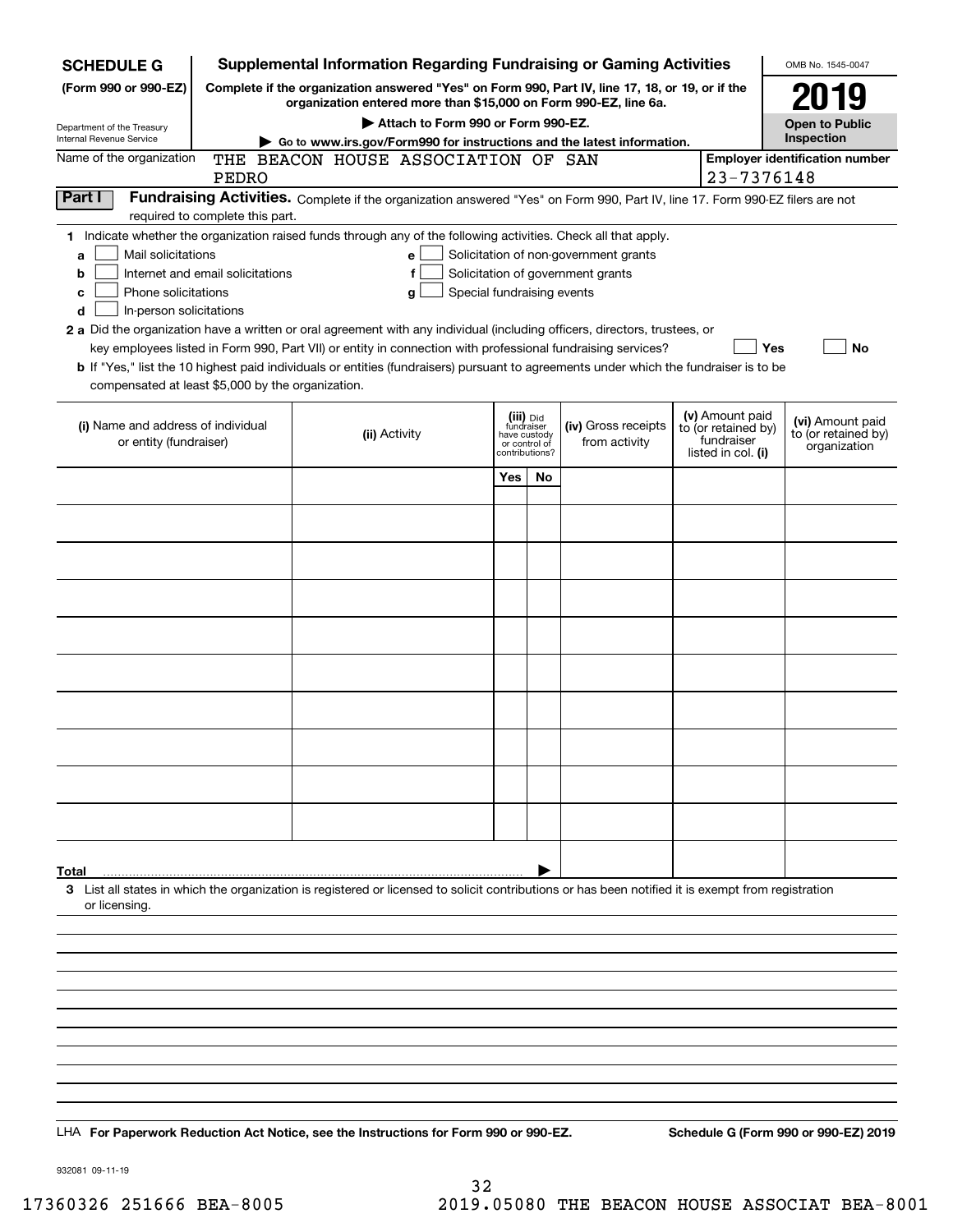Schedule G (Form 990 or 990-EZ) 2019 PEDRO **2**PEDRO 23-7376148 **Part II** | Fundraising Events. Complete if the organization answered "Yes" on Form 990, Part IV, line 18, or reported more than \$15,000 of fundraising event contributions and gross income on Form 990-EZ, lines 1 and 6b. List events with gross receipts greater than \$5,000. (c) Other events **(a)** Event #1  $\vert$  **(b)** Event #2 **(d)**  Total events DINNER AND NONE (add col. **(a)** through OTHERS col. **(c)**) (event type) (event type) (total number) Revenue Revenue 284,652. 284,652. Gross receipts **1**191,457. 191,457. **2**Less: Contributions

|         |    | LGOO. UUHIHUUHUHO                                               | --- <i>--</i> -- |  | --- <i>--</i> --        |
|---------|----|-----------------------------------------------------------------|------------------|--|-------------------------|
|         | 3  | Gross income (line 1 minus line 2)                              | 93, 195.         |  | 93, 195.                |
|         | 4  | Cash prizes                                                     |                  |  |                         |
| xpenses | 5  | Noncash prizes                                                  |                  |  |                         |
|         | Բ  | Rent/facility costs                                             |                  |  |                         |
| Direct  |    | Food and beverages                                              |                  |  |                         |
|         | 8  | Entertainment                                                   |                  |  |                         |
|         | 9  |                                                                 | 93, 195.         |  |                         |
|         | 10 | Direct expense summary. Add lines 4 through 9 in column (d)     |                  |  | $\frac{93,195}{93,195}$ |
|         |    | 11 Net income summary. Subtract line 10 from line 3, column (d) | 0.               |  |                         |

Part III **Part III | Gaming.** Complete if the organization answered "Yes" on Form 990, Part IV, line 19, or reported more than

\$15,000 on Form 990-EZ, line 6a.

|                 |                  |                                                                                                                                                                                                                                | (a) Bingo                  | (b) Pull tabs/instant<br>bingo/progressive bingo | (c) Other gaming | (d) Total gaming (add<br>col. (a) through col. (c)) |  |  |  |
|-----------------|------------------|--------------------------------------------------------------------------------------------------------------------------------------------------------------------------------------------------------------------------------|----------------------------|--------------------------------------------------|------------------|-----------------------------------------------------|--|--|--|
| Revenue         |                  |                                                                                                                                                                                                                                |                            |                                                  |                  |                                                     |  |  |  |
|                 | 2                |                                                                                                                                                                                                                                |                            |                                                  |                  |                                                     |  |  |  |
| Direct Expenses | 3                |                                                                                                                                                                                                                                |                            |                                                  |                  |                                                     |  |  |  |
|                 | 4                |                                                                                                                                                                                                                                |                            |                                                  |                  |                                                     |  |  |  |
|                 | 5.               |                                                                                                                                                                                                                                |                            |                                                  |                  |                                                     |  |  |  |
|                 | 6                |                                                                                                                                                                                                                                | Yes________ %<br><b>No</b> | Yes $%$<br><b>No</b>                             | %<br><b>No</b>   |                                                     |  |  |  |
|                 | 7                | Direct expense summary. Add lines 2 through 5 in column (d) [11] manus and the summan manuscription of the summan manuscription of the summan manuscription of the summan manuscription of the summan manuscription of the sum |                            |                                                  | ▶                |                                                     |  |  |  |
|                 | 8                |                                                                                                                                                                                                                                |                            |                                                  |                  |                                                     |  |  |  |
| 9               | Yes<br><b>No</b> |                                                                                                                                                                                                                                |                            |                                                  |                  |                                                     |  |  |  |
|                 |                  |                                                                                                                                                                                                                                |                            |                                                  |                  |                                                     |  |  |  |
|                 | Yes<br><b>No</b> |                                                                                                                                                                                                                                |                            |                                                  |                  |                                                     |  |  |  |
|                 |                  |                                                                                                                                                                                                                                |                            |                                                  |                  |                                                     |  |  |  |
|                 |                  |                                                                                                                                                                                                                                |                            |                                                  |                  |                                                     |  |  |  |

932082 09-11-19

**Schedule G (Form 990 or 990-EZ) 2019**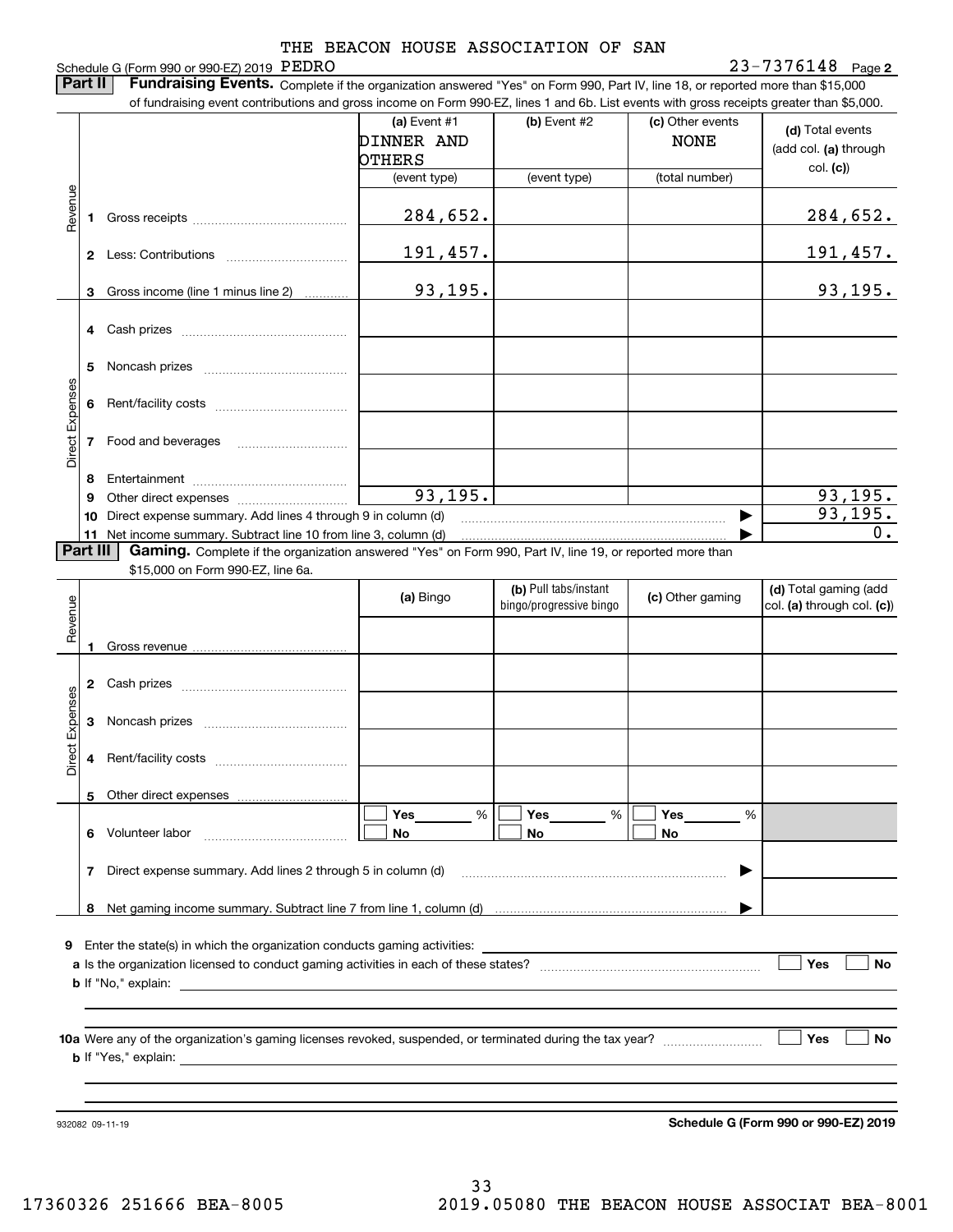| THE BEACON HOUSE ASSOCIATION OF SAN |  |  |  |  |  |  |
|-------------------------------------|--|--|--|--|--|--|
|-------------------------------------|--|--|--|--|--|--|

|     | Schedule G (Form 990 or 990-EZ) 2019 PEDRO                                                                                                                                                                                                | 23-7376148      | Page 3               |
|-----|-------------------------------------------------------------------------------------------------------------------------------------------------------------------------------------------------------------------------------------------|-----------------|----------------------|
| 11. |                                                                                                                                                                                                                                           | Yes             | No                   |
|     | 12 Is the organization a grantor, beneficiary or trustee of a trust, or a member of a partnership or other entity formed                                                                                                                  |                 |                      |
|     |                                                                                                                                                                                                                                           | Yes             | No                   |
|     | <b>13</b> Indicate the percentage of gaming activity conducted in:                                                                                                                                                                        |                 |                      |
|     |                                                                                                                                                                                                                                           | <u>13a</u>      | %                    |
|     | <b>b</b> An outside facility <i>www.communicality communicality communicality communicality communicality communicality communicality communicality communicality communicality communicality communicality communicality communicali</i> | 13 <sub>b</sub> | %                    |
|     | 14 Enter the name and address of the person who prepares the organization's gaming/special events books and records:                                                                                                                      |                 |                      |
|     |                                                                                                                                                                                                                                           |                 |                      |
|     |                                                                                                                                                                                                                                           |                 |                      |
|     |                                                                                                                                                                                                                                           |                 |                      |
|     | 15a Does the organization have a contract with a third party from whom the organization receives gaming revenue? ____________                                                                                                             | Yes             | No                   |
|     |                                                                                                                                                                                                                                           |                 |                      |
|     |                                                                                                                                                                                                                                           |                 |                      |
|     |                                                                                                                                                                                                                                           |                 |                      |
|     | c If "Yes," enter name and address of the third party:                                                                                                                                                                                    |                 |                      |
|     |                                                                                                                                                                                                                                           |                 |                      |
|     | Name $\blacktriangleright$ $\_\_$                                                                                                                                                                                                         |                 |                      |
|     |                                                                                                                                                                                                                                           |                 |                      |
|     |                                                                                                                                                                                                                                           |                 |                      |
|     |                                                                                                                                                                                                                                           |                 |                      |
| 16  | Gaming manager information:                                                                                                                                                                                                               |                 |                      |
|     |                                                                                                                                                                                                                                           |                 |                      |
|     | Name $\blacktriangleright$ $\frac{1}{\sqrt{1-\frac{1}{2}}\left(1-\frac{1}{2}\right)}$                                                                                                                                                     |                 |                      |
|     |                                                                                                                                                                                                                                           |                 |                      |
|     | Gaming manager compensation > \$                                                                                                                                                                                                          |                 |                      |
|     |                                                                                                                                                                                                                                           |                 |                      |
|     |                                                                                                                                                                                                                                           |                 |                      |
|     |                                                                                                                                                                                                                                           |                 |                      |
|     |                                                                                                                                                                                                                                           |                 |                      |
|     |                                                                                                                                                                                                                                           |                 |                      |
|     | Director/officer<br>Employee<br>∫ Independent contractor                                                                                                                                                                                  |                 |                      |
|     |                                                                                                                                                                                                                                           |                 |                      |
| 17  | Mandatory distributions:                                                                                                                                                                                                                  |                 |                      |
|     |                                                                                                                                                                                                                                           |                 |                      |
|     | a Is the organization required under state law to make charitable distributions from the gaming proceeds to                                                                                                                               |                 | $\Box$ Yes $\Box$ No |
|     | retain the state gaming license?                                                                                                                                                                                                          |                 |                      |
|     | <b>b</b> Enter the amount of distributions required under state law to be distributed to other exempt organizations or spent in the                                                                                                       |                 |                      |
|     | organization's own exempt activities during the tax year $\triangleright$ \$<br><b>Part IV</b>                                                                                                                                            |                 |                      |
|     | Supplemental Information. Provide the explanations required by Part I, line 2b, columns (iii) and (v); and Part III, lines 9, 9b, 10b,                                                                                                    |                 |                      |
|     | 15b, 15c, 16, and 17b, as applicable. Also provide any additional information. See instructions.                                                                                                                                          |                 |                      |
|     |                                                                                                                                                                                                                                           |                 |                      |
|     |                                                                                                                                                                                                                                           |                 |                      |
|     |                                                                                                                                                                                                                                           |                 |                      |
|     |                                                                                                                                                                                                                                           |                 |                      |
|     |                                                                                                                                                                                                                                           |                 |                      |
|     |                                                                                                                                                                                                                                           |                 |                      |
|     |                                                                                                                                                                                                                                           |                 |                      |
|     |                                                                                                                                                                                                                                           |                 |                      |
|     |                                                                                                                                                                                                                                           |                 |                      |
|     |                                                                                                                                                                                                                                           |                 |                      |
|     |                                                                                                                                                                                                                                           |                 |                      |
|     |                                                                                                                                                                                                                                           |                 |                      |
|     |                                                                                                                                                                                                                                           |                 |                      |
|     |                                                                                                                                                                                                                                           |                 |                      |
|     |                                                                                                                                                                                                                                           |                 |                      |
|     |                                                                                                                                                                                                                                           |                 |                      |
|     |                                                                                                                                                                                                                                           |                 |                      |
|     |                                                                                                                                                                                                                                           |                 |                      |
|     | Schedule G (Form 990 or 990-EZ) 2019<br>932083 09-11-19                                                                                                                                                                                   |                 |                      |
|     | 34                                                                                                                                                                                                                                        |                 |                      |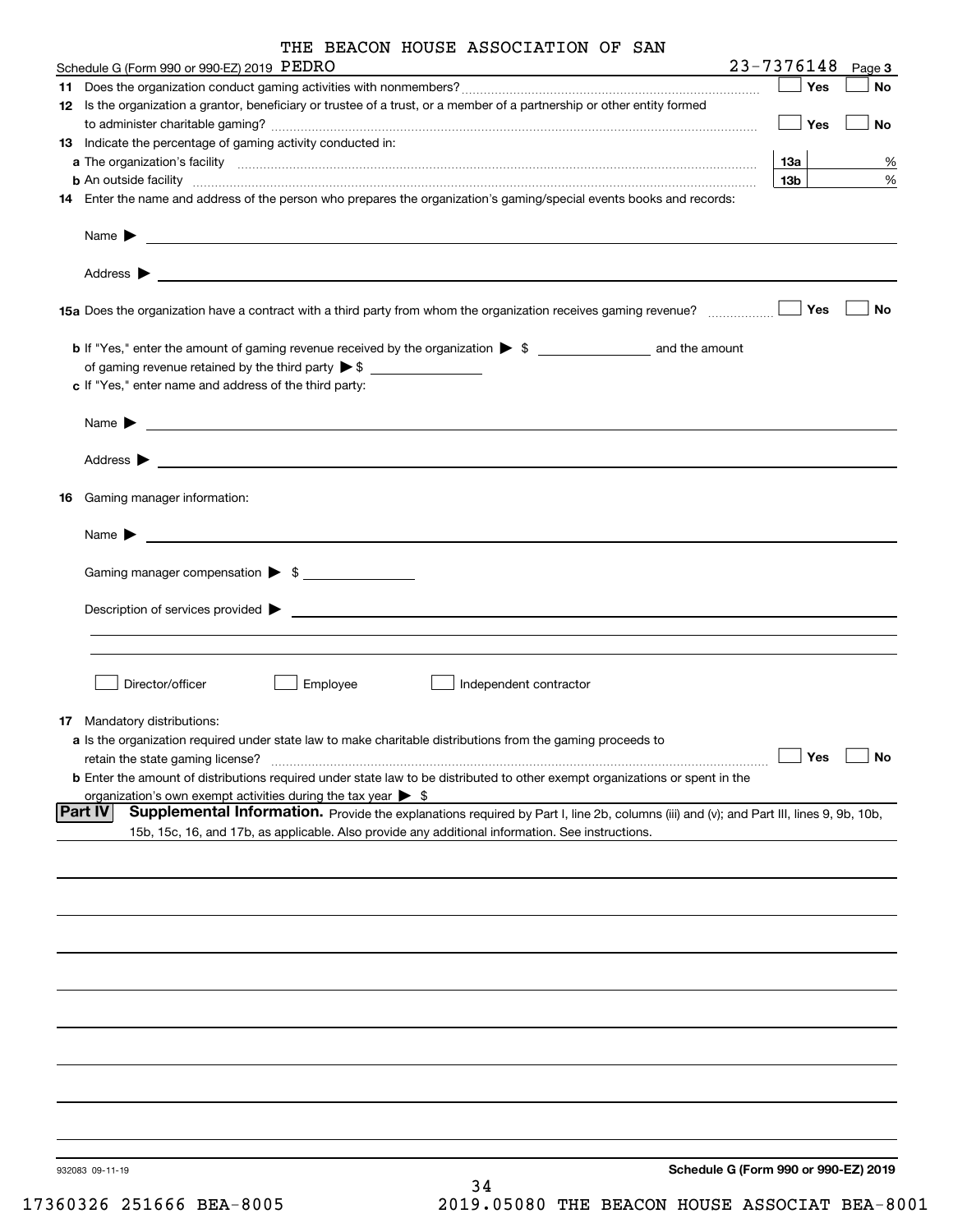|                                                                                                | THE BEACON HOUSE ASSOCIATION OF SAN |  |  |                                 |  |
|------------------------------------------------------------------------------------------------|-------------------------------------|--|--|---------------------------------|--|
| Schedule G (Form 990 or 990-EZ) PEDRO<br><b>Part IV   Supplemental Information</b> (continued) | PEDRO                               |  |  | $23 - 7376148$ Page 4           |  |
|                                                                                                |                                     |  |  |                                 |  |
|                                                                                                |                                     |  |  |                                 |  |
|                                                                                                |                                     |  |  |                                 |  |
|                                                                                                |                                     |  |  |                                 |  |
|                                                                                                |                                     |  |  |                                 |  |
|                                                                                                |                                     |  |  |                                 |  |
|                                                                                                |                                     |  |  |                                 |  |
|                                                                                                |                                     |  |  |                                 |  |
|                                                                                                |                                     |  |  |                                 |  |
|                                                                                                |                                     |  |  |                                 |  |
|                                                                                                |                                     |  |  |                                 |  |
|                                                                                                |                                     |  |  |                                 |  |
|                                                                                                |                                     |  |  |                                 |  |
|                                                                                                |                                     |  |  |                                 |  |
|                                                                                                |                                     |  |  |                                 |  |
|                                                                                                |                                     |  |  |                                 |  |
|                                                                                                |                                     |  |  |                                 |  |
|                                                                                                |                                     |  |  |                                 |  |
|                                                                                                |                                     |  |  |                                 |  |
|                                                                                                |                                     |  |  |                                 |  |
|                                                                                                |                                     |  |  |                                 |  |
|                                                                                                |                                     |  |  |                                 |  |
|                                                                                                |                                     |  |  |                                 |  |
|                                                                                                |                                     |  |  |                                 |  |
|                                                                                                |                                     |  |  |                                 |  |
|                                                                                                |                                     |  |  |                                 |  |
|                                                                                                |                                     |  |  |                                 |  |
|                                                                                                |                                     |  |  |                                 |  |
|                                                                                                |                                     |  |  |                                 |  |
|                                                                                                |                                     |  |  |                                 |  |
|                                                                                                |                                     |  |  |                                 |  |
|                                                                                                |                                     |  |  |                                 |  |
|                                                                                                |                                     |  |  |                                 |  |
|                                                                                                |                                     |  |  |                                 |  |
|                                                                                                |                                     |  |  |                                 |  |
|                                                                                                |                                     |  |  |                                 |  |
|                                                                                                |                                     |  |  |                                 |  |
|                                                                                                |                                     |  |  |                                 |  |
|                                                                                                |                                     |  |  |                                 |  |
|                                                                                                |                                     |  |  |                                 |  |
|                                                                                                |                                     |  |  |                                 |  |
|                                                                                                |                                     |  |  |                                 |  |
|                                                                                                |                                     |  |  |                                 |  |
|                                                                                                |                                     |  |  |                                 |  |
|                                                                                                |                                     |  |  |                                 |  |
|                                                                                                |                                     |  |  | Schedule G (Form 990 or 990-EZ) |  |

932084 04-01-19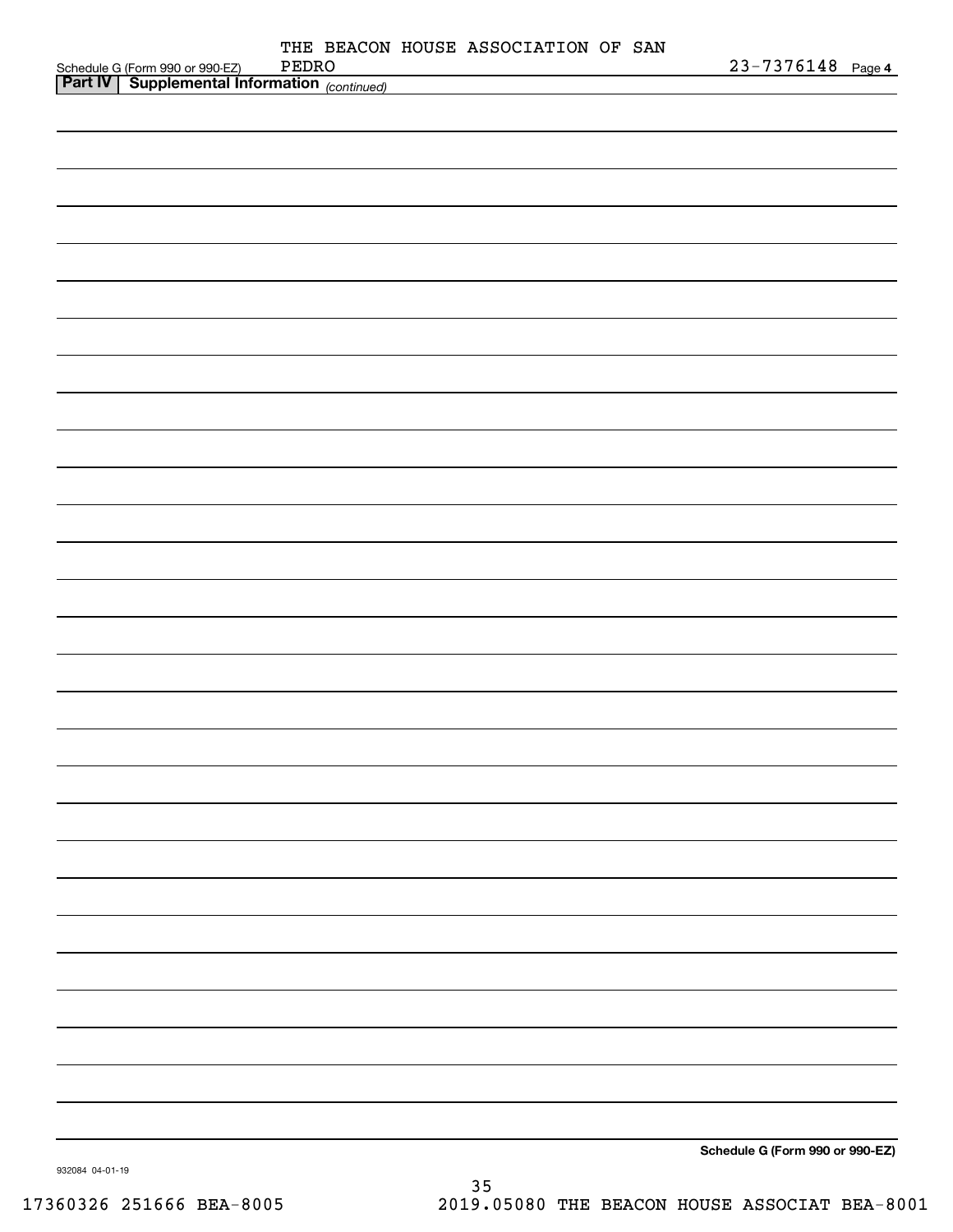| explanations, and any additional information in Part VI.<br>Department of the Treasury<br>Attach to Form 990. Go to www.irs.gov/Form990 for instructions and the latest information.<br>Internal Revenue Service | OMB No. 1545-0047<br>2019<br><b>Open to Public</b><br>Inspection |           |            |    |
|------------------------------------------------------------------------------------------------------------------------------------------------------------------------------------------------------------------|------------------------------------------------------------------|-----------|------------|----|
| THE BEACON HOUSE ASSOCIATION OF SAN<br>Name of the organization<br>PEDRO                                                                                                                                         | <b>Employer identification number</b><br>23-7376148              |           |            |    |
| SEE PART VI FOR COLUMNS<br>(A)<br>(F)<br>CONTINUATIONS<br>AND<br><b>Bond Issues</b><br>Part I                                                                                                                    |                                                                  |           |            |    |
| (g) Defeased (h) On behalf<br>(b) Issuer EIN<br>$(c)$ CUSIP $#$<br>(a) Issuer name<br>(d) Date issued<br>(e) Issue price<br>(f) Description of purpose                                                           |                                                                  |           | (i) Pooled |    |
|                                                                                                                                                                                                                  |                                                                  | of issuer | financing  |    |
| No<br>Yes                                                                                                                                                                                                        | Yes                                                              | No        | Yes        | No |
| CALIFORNIA HEALTH<br>INSURED REFUNDING                                                                                                                                                                           |                                                                  |           |            |    |
| A FACILITIES FINANCING AUT 52-1643828 13033LQH3 09/29/11 1,505,000. REVENUE BOND TO R<br>X                                                                                                                       | х                                                                |           |            | X  |
|                                                                                                                                                                                                                  |                                                                  |           |            |    |
| B                                                                                                                                                                                                                |                                                                  |           |            |    |
|                                                                                                                                                                                                                  |                                                                  |           |            |    |
|                                                                                                                                                                                                                  |                                                                  |           |            |    |
| C                                                                                                                                                                                                                |                                                                  |           |            |    |
|                                                                                                                                                                                                                  |                                                                  |           |            |    |
| D                                                                                                                                                                                                                |                                                                  |           |            |    |
| Part II<br><b>Proceeds</b>                                                                                                                                                                                       |                                                                  |           |            |    |
| B<br>C<br>A                                                                                                                                                                                                      |                                                                  | D         |            |    |
| 935,000.<br>Amount of bonds retired<br>$\mathbf 1$                                                                                                                                                               |                                                                  |           |            |    |
| Amount of bonds legally defeased<br>$\mathbf{2}$                                                                                                                                                                 |                                                                  |           |            |    |
| 1,505,000.<br>3<br>Total proceeds of issue                                                                                                                                                                       |                                                                  |           |            |    |
| 151,722.<br>Gross proceeds in reserve funds<br>4                                                                                                                                                                 |                                                                  |           |            |    |
| Capitalized interest from proceeds<br>5                                                                                                                                                                          |                                                                  |           |            |    |
| Proceeds in refunding escrows<br>6                                                                                                                                                                               |                                                                  |           |            |    |
| 86,000.<br>Issuance costs from proceeds<br>$\overline{7}$                                                                                                                                                        |                                                                  |           |            |    |
| Credit enhancement from proceeds<br>8                                                                                                                                                                            |                                                                  |           |            |    |
| Working capital expenditures from proceeds<br>9                                                                                                                                                                  |                                                                  |           |            |    |
| Capital expenditures from proceeds<br>10                                                                                                                                                                         |                                                                  |           |            |    |
| 1,267,278.<br>Other spent proceeds<br>11                                                                                                                                                                         |                                                                  |           |            |    |
| Other unspent proceeds<br>12                                                                                                                                                                                     |                                                                  |           |            |    |
| Year of substantial completion<br>13                                                                                                                                                                             |                                                                  |           |            |    |
| <b>Yes</b><br>No<br><b>Yes</b><br><b>No</b><br>Yes<br>No                                                                                                                                                         | <b>Yes</b>                                                       |           | No         |    |
| Were the bonds issued as part of a refunding issue of tax-exempt bonds (or,<br>14                                                                                                                                |                                                                  |           |            |    |
| х<br>if issued prior to 2018, a current refunding issue)?                                                                                                                                                        |                                                                  |           |            |    |
| Were the bonds issued as part of a refunding issue of taxable bonds (or, if<br>15                                                                                                                                |                                                                  |           |            |    |
| $\mathbf X$<br>issued prior to 2018, an advance refunding issue)?                                                                                                                                                |                                                                  |           |            |    |
| Х<br>Has the final allocation of proceeds been made?<br>16                                                                                                                                                       |                                                                  |           |            |    |
| Does the organization maintain adequate books and records to support the<br>17                                                                                                                                   |                                                                  |           |            |    |
| X<br>final allocation of proceeds?                                                                                                                                                                               |                                                                  |           |            |    |

**For Paperwork Reduction Act Notice, see the Instructions for Form 990. Schedule K (Form 990) 2019** LHA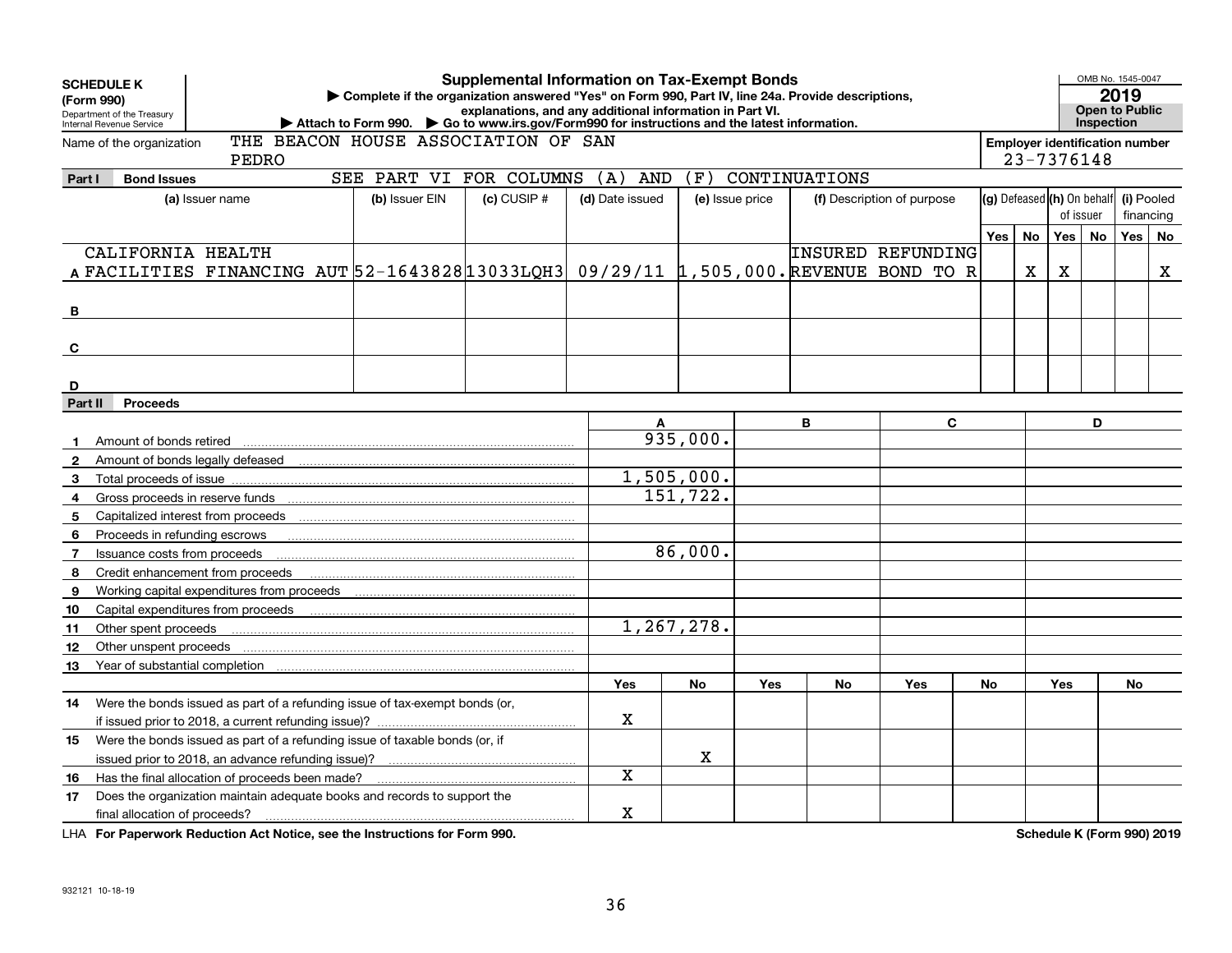| PEDRO<br>Schedule K (Form 990) 2019                                                                |            |             |            | 23-7376148 |            |              |     | Page 2    |
|----------------------------------------------------------------------------------------------------|------------|-------------|------------|------------|------------|--------------|-----|-----------|
| <b>Part III Private Business Use</b>                                                               |            |             |            |            |            |              |     |           |
|                                                                                                    |            |             |            | B          |            | $\mathbf{C}$ |     | D         |
| Was the organization a partner in a partnership, or a member of an LLC,<br>1.                      | <b>Yes</b> | <b>No</b>   | Yes        | <b>No</b>  | Yes        | <b>No</b>    | Yes | <b>No</b> |
|                                                                                                    |            |             |            |            |            |              |     |           |
| 2 Are there any lease arrangements that may result in private business use of                      |            |             |            |            |            |              |     |           |
| bond-financed property?                                                                            |            |             |            |            |            |              |     |           |
| 3a Are there any management or service contracts that may result in private                        |            |             |            |            |            |              |     |           |
|                                                                                                    |            |             |            |            |            |              |     |           |
| <b>b</b> If "Yes" to line 3a, does the organization routinely engage bond counsel or other outside |            |             |            |            |            |              |     |           |
| counsel to review any management or service contracts relating to the financed property?           |            |             |            |            |            |              |     |           |
| c Are there any research agreements that may result in private business use of                     |            |             |            |            |            |              |     |           |
|                                                                                                    |            |             |            |            |            |              |     |           |
| d If "Yes" to line 3c, does the organization routinely engage bond counsel or other outside        |            |             |            |            |            |              |     |           |
| counsel to review any research agreements relating to the financed property?                       |            |             |            |            |            |              |     |           |
| Enter the percentage of financed property used in a private business use by<br>4                   |            |             |            |            |            |              |     |           |
| entities other than a section 501(c)(3) organization or a state or local government                |            | %           |            | %          |            | %            |     | %         |
| Enter the percentage of financed property used in a private business use as a result of<br>5.      |            |             |            |            |            |              |     |           |
| unrelated trade or business activity carried on by your organization, another                      |            |             |            |            |            |              |     |           |
|                                                                                                    |            | %           |            | %          |            | %            |     | %         |
| 6                                                                                                  |            | %           |            | %          |            | %            |     | %         |
| 7                                                                                                  |            |             |            |            |            |              |     |           |
| 8a Has there been a sale or disposition of any of the bond-financed property to a non-             |            |             |            |            |            |              |     |           |
| governmental person other than a 501(c)(3) organization since the bonds were issued?               |            |             |            |            |            |              |     |           |
| b If "Yes" to line 8a, enter the percentage of bond-financed property sold or disposed             |            |             |            |            |            |              |     |           |
|                                                                                                    |            | %           |            | %          |            | %            |     |           |
| c If "Yes" to line 8a, was any remedial action taken pursuant to Regulations sections              |            |             |            |            |            |              |     |           |
| 1.141-12 and 1.145-2?                                                                              |            |             |            |            |            |              |     |           |
| 9 Has the organization established written procedures to ensure that all nonqualified              |            |             |            |            |            |              |     |           |
| bonds of the issue are remediated in accordance with the requirements under                        |            |             |            |            |            |              |     |           |
|                                                                                                    |            |             |            |            |            |              |     |           |
| Part IV Arbitrage                                                                                  |            |             |            |            |            |              |     |           |
|                                                                                                    |            | A           |            | B          |            | $\mathbf{C}$ |     | D         |
| Has the issuer filed Form 8038-T, Arbitrage Rebate, Yield Reduction and<br>1.                      | Yes        | No          | <b>Yes</b> | No         | <b>Yes</b> | <b>No</b>    | Yes | No        |
| Penalty in Lieu of Arbitrage Rebate?                                                               |            | X           |            |            |            |              |     |           |
| 2 If "No" to line 1, did the following apply?                                                      |            |             |            |            |            |              |     |           |
|                                                                                                    |            | х           |            |            |            |              |     |           |
|                                                                                                    |            | $\mathbf X$ |            |            |            |              |     |           |
| c No rebate due?                                                                                   |            | X           |            |            |            |              |     |           |

 $\overline{\mathbf{x}}$ 

**Schedule K (Form 990) 2019**

 $\overline{\phantom{0}}$  $\overbrace{\hspace{25mm}}$  $\overline{\phantom{0}}$ 

**3**Is the bond issue a variable rate issue?

performed

**c** No rebate due?

If "Yes" to line 2c, provide in Part VI the date the rebate computation was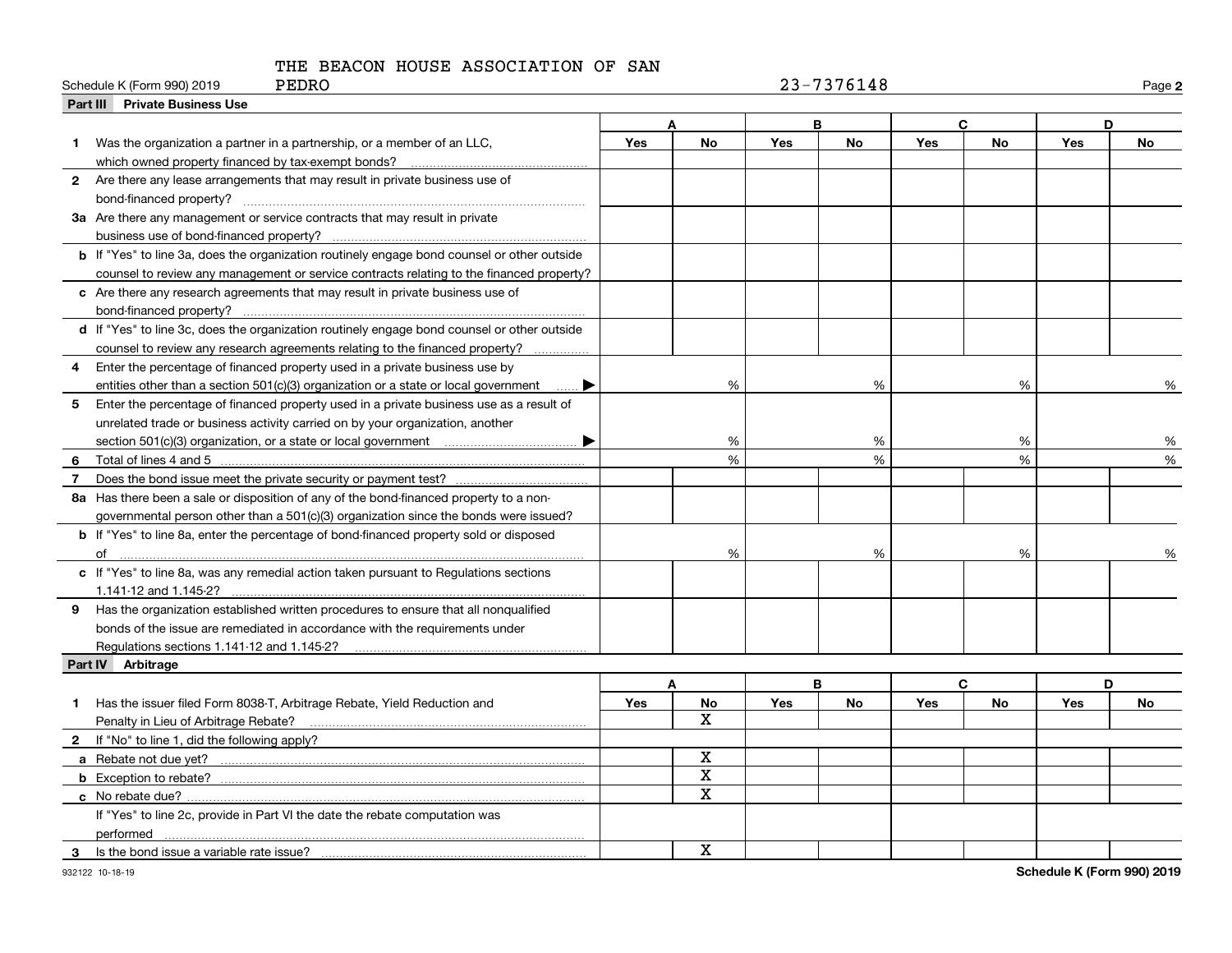| PEDRO<br>Schedule K (Form 990) 2019                                                                                         |                  |              |            | 23-7376148 |            |           |     | Page 3    |
|-----------------------------------------------------------------------------------------------------------------------------|------------------|--------------|------------|------------|------------|-----------|-----|-----------|
| Part IV Arbitrage (continued)                                                                                               |                  |              |            |            |            |           |     |           |
|                                                                                                                             |                  | A            |            | B          | C          |           | D   |           |
| 4a Has the organization or the governmental issuer entered into a qualified                                                 | Yes              | No           | <b>Yes</b> | No         | Yes        | <b>No</b> | Yes | <b>No</b> |
| hedge with respect to the bond issue?                                                                                       |                  | X.           |            |            |            |           |     |           |
|                                                                                                                             |                  |              |            |            |            |           |     |           |
|                                                                                                                             |                  |              |            |            |            |           |     |           |
|                                                                                                                             |                  |              |            |            |            |           |     |           |
|                                                                                                                             |                  |              |            |            |            |           |     |           |
| 5a Were gross proceeds invested in a guaranteed investment contract (GIC)?                                                  |                  | $\mathbf{x}$ |            |            |            |           |     |           |
|                                                                                                                             |                  |              |            |            |            |           |     |           |
| c Term of GIC                                                                                                               |                  |              |            |            |            |           |     |           |
| d Was the regulatory safe harbor for establishing the fair market value of the GIC satisfied?                               |                  |              |            |            |            |           |     |           |
| Were any gross proceeds invested beyond an available temporary period?<br>6                                                 |                  | X            |            |            |            |           |     |           |
| Has the organization established written procedures to monitor the requirements of<br>$7^{\circ}$                           |                  |              |            |            |            |           |     |           |
|                                                                                                                             |                  | х            |            |            |            |           |     |           |
| <b>Procedures To Undertake Corrective Action</b><br>Part V                                                                  |                  |              |            |            |            |           |     |           |
|                                                                                                                             | B<br>C<br>D<br>Α |              |            |            |            |           |     |           |
| Has the organization established written procedures to ensure that violations of                                            | Yes              | <b>No</b>    | <b>Yes</b> | <b>No</b>  | <b>Yes</b> | <b>No</b> | Yes | No        |
| federal tax requirements are timely identified and corrected through the voluntary                                          |                  |              |            |            |            |           |     |           |
| closing agreement program if self-remediation isn't available under applicable                                              |                  |              |            |            |            |           |     |           |
| regulations?                                                                                                                |                  | X            |            |            |            |           |     |           |
| Part VI Supplemental Information. Provide additional information for responses to questions on Schedule K. See instructions |                  |              |            |            |            |           |     |           |
| SCHEDULE K, PART I, BOND ISSUES:                                                                                            |                  |              |            |            |            |           |     |           |
| ISSUER NAME: CALIFORNIA HEALTH FACILITIES FINANCING AUTHORITY<br>(A)                                                        |                  |              |            |            |            |           |     |           |
| DESCRIPTION OF PURPOSE:<br>(F)                                                                                              |                  |              |            |            |            |           |     |           |
| INSURED REFUNDING REVENUE BOND TO RETIRE 1993 CERTIFICATES OF PARTICIPATION                                                 |                  |              |            |            |            |           |     |           |
|                                                                                                                             |                  |              |            |            |            |           |     |           |
| SECTION F<br>SCHEDULE K, PART 1,                                                                                            |                  |              |            |            |            |           |     |           |
| THE PURPOSE OF 1993 CERTIFICATES OF PARTICIPATION WAS TO ACQUIRE AND                                                        |                  |              |            |            |            |           |     |           |
| RENOVATE SEVERAL OF THE ORGANIZATION'S FACILITIES, PURCHASE CAPITAL                                                         |                  |              |            |            |            |           |     |           |
| EQUIPMENT FOR USE IN THE FACILITIES, AND REFINANCE SIX OUTSTANDING                                                          |                  |              |            |            |            |           |     |           |
| CONVENTIONAL LOANS INCURRED TO PURCHASE AND RENOVATE FACILITIES, ALL OF                                                     |                  |              |            |            |            |           |     |           |
| WHICH ARE USED IN CONNECTION WITH ITS PROGRAMS FOR ALCOHOL RECOVERY AND                                                     |                  |              |            |            |            |           |     |           |
| THE CURRENT TAX EXEMPT BOND REPORTED WAS SECURED TO<br><b>TREATMENT.</b>                                                    |                  |              |            |            |            |           |     |           |
| REFINANCE THE OUTSTANDING BALANCE FROM THE 1993 BOND ISSUED.                                                                |                  |              |            |            |            |           |     |           |
|                                                                                                                             |                  |              |            |            |            |           |     |           |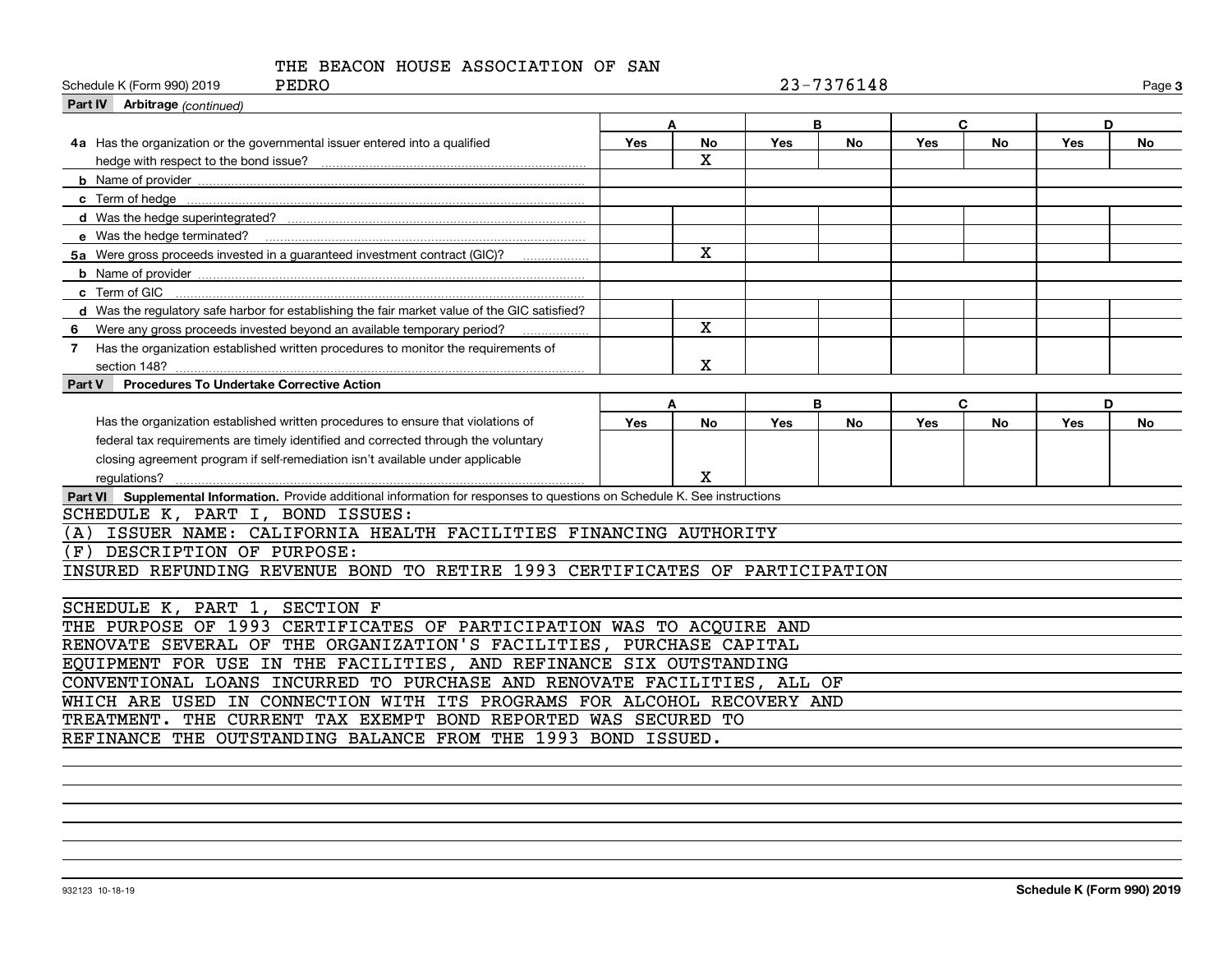**SCHEDULE O Supplemental Information to Form 990 or 990-EZ**

**(Form 990 or 990-EZ)**

**Complete to provide information for responses to specific questions on**

Department of the Treasury Internal Revenue Service Name of the organization

**Form 990 or 990-EZ or to provide any additional information. | Attach to Form 990 or 990-EZ. | Go to www.irs.gov/Form990 for the latest information.** THE BEACON HOUSE ASSOCIATION OF SAN

**Open to Public InspectionEmployer identification number 2019**

OMB No. 1545-0047

PEDRO 23-7376148

FORM 990, PART III, LINE 4A, PROGRAM SERVICE ACCOMPLISHMENTS:

EFFECTIVE SOCIAL SKILLS. EVENTS AND INTERACTION WITH THE COMMUNITY

OFTEN TRANSLATE INTO OPPORTUNITIES FOR FUNDRAISING.

FORM 990, PART VI, SECTION B, LINE 11B:

THE FORM 990 IS REVIEWED BY THE BOARD OF DIRECTORS AND THE MANAGING

DIRECTOR BEFORE IT IS FILED WITH THE IRS

FORM 990, PART VI, SECTION B, LINE 12C:

EACH BOARD MEMBER AND OFFICER COMPLETES AN ANNUAL CONFLICT OF INTEREST

DISCLOSURE FORM, WHICH IS REVIEWED BY THE PRESIDENT OF THE BOARD OF

DIRECTORS

FORM 990, PART VI, SECTION B, LINE 15A:

THE EXECUTIVE DIRECTOR'S COMPENSATION WAS INDEPENDENTLY DETERMINED AND

APPROVED BY THE BOARD OF DIRECTORS AT A SPECIAL MEETING, BASED ON A SALARY

SURVEY OF LOCAL AND COMPARABLE NON PROFIT ORGANIZATIONS, AND ESTABLISHED IN

AN EMPLOYMENT CONTRACT

FORM 990, PART VI, SECTION C, LINE 19:

THE ORGANIZATION WILL PROVIDE ACCESS TO THE PAST THREE YEARS OF ITS FORM

990, AUDITED FINANCIAL STATEMENTS AND GOVERNING DOCUMENTS TO ANYONE WHO

REQUESTS IT

FORM 990, PART IX, LINE 11G, OTHER FEES:

PROFESSIONAL FEES:

932211 09-06-19 LHA For Paperwork Reduction Act Notice, see the Instructions for Form 990 or 990-EZ. Schedule O (Form 990 or 990-EZ) (2019)

39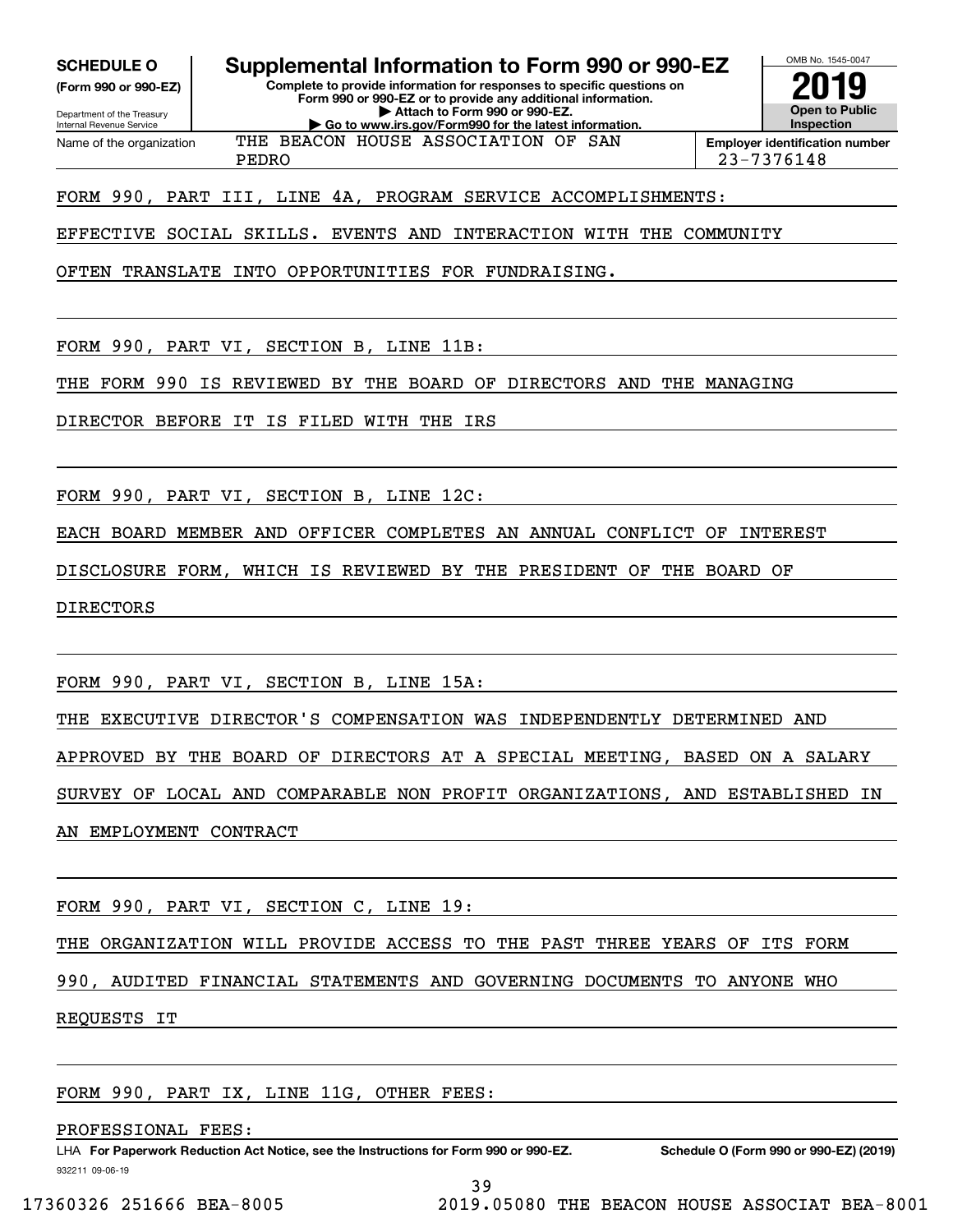| Schedule O (Form 990 or 990-EZ) (2019)                                                               | Page 2                                              |
|------------------------------------------------------------------------------------------------------|-----------------------------------------------------|
| THE BEACON HOUSE ASSOCIATION OF SAN<br>Name of the organization<br>PEDRO                             | <b>Employer identification number</b><br>23-7376148 |
| PROGRAM SERVICE EXPENSES                                                                             | 364,806.                                            |
| MANAGEMENT AND GENERAL EXPENSES                                                                      | 26,691.                                             |
| FUNDRAISING EXPENSES                                                                                 | 0.                                                  |
| TOTAL EXPENSES                                                                                       | 391, 497.                                           |
| BANK AND BOND FEES:                                                                                  |                                                     |
| PROGRAM SERVICE EXPENSES                                                                             | 2,558.                                              |
| MANAGEMENT AND GENERAL EXPENSES                                                                      | 312.                                                |
| FUNDRAISING EXPENSES                                                                                 | 249.                                                |
| TOTAL EXPENSES                                                                                       | 3,119.                                              |
| TOTAL OTHER FEES ON FORM 990, PART IX, LINE 11G, COL A 394,616.                                      |                                                     |
| FORM 990, PART XII, LINE 2C<br>THERE THE FINANCE COMMITTEE RECOMMENDS TO THE BOARD ON THE HIRING AND |                                                     |
| FIRING OF THE INDEPENDENT CPA THE ANNUAL AUDIT REPORT IS PRESENTED TO                                |                                                     |
| THE FINANCE COMMITTEE, AS WELL AS THE FULL BOARD OF DIRECTORS FOR                                    |                                                     |
| REVIEW AND APPROVAL.                                                                                 |                                                     |
|                                                                                                      |                                                     |
|                                                                                                      |                                                     |
|                                                                                                      |                                                     |
|                                                                                                      |                                                     |
|                                                                                                      |                                                     |
|                                                                                                      |                                                     |
|                                                                                                      |                                                     |
|                                                                                                      |                                                     |

932212 09-06-19